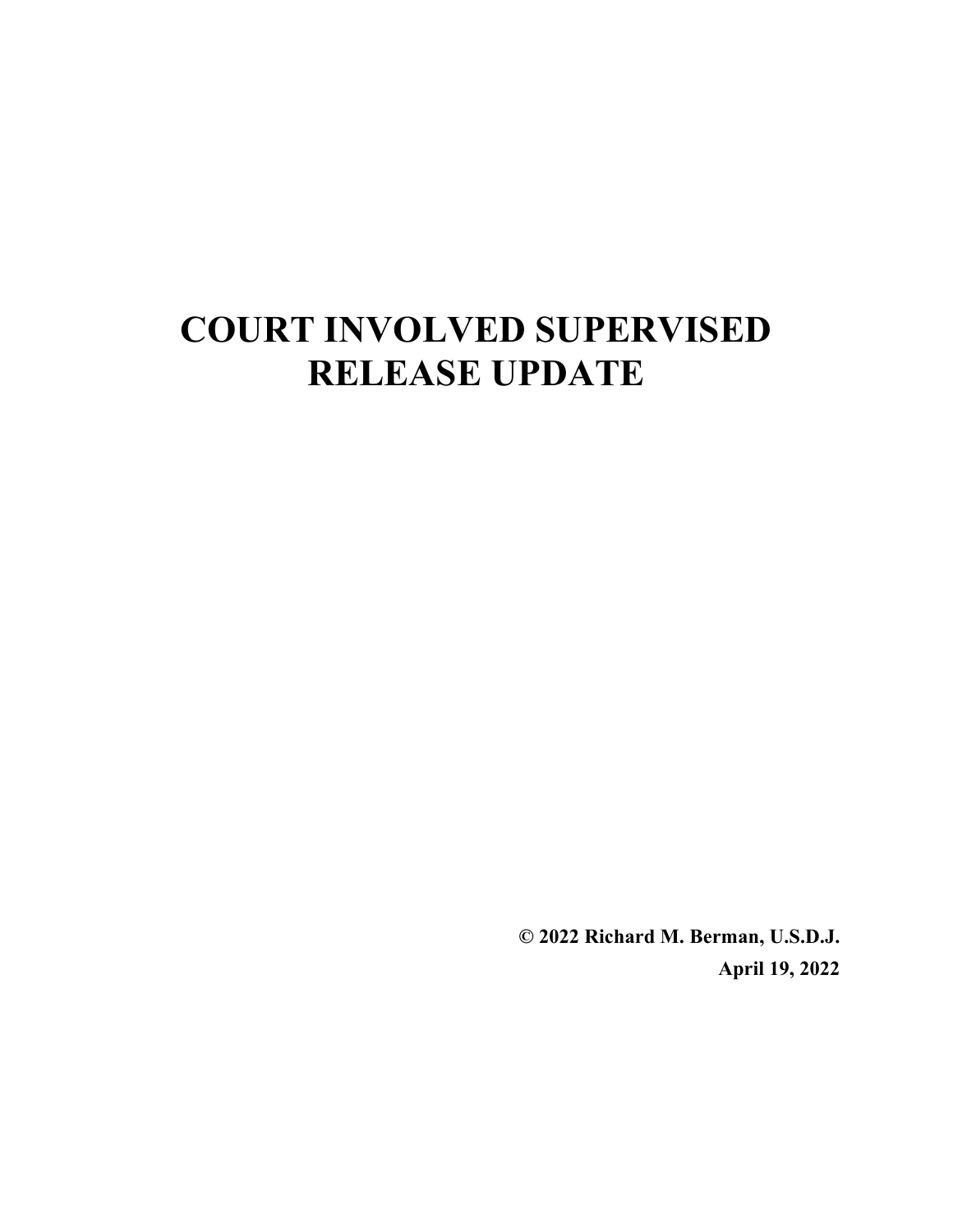# TABLE OF CONTENTS

| I.  |     |  |
|-----|-----|--|
| II. |     |  |
|     | (1) |  |
|     |     |  |
|     |     |  |
|     |     |  |
|     |     |  |
|     |     |  |
|     |     |  |
|     |     |  |
|     |     |  |
|     | (2) |  |
|     |     |  |
|     |     |  |
|     | (3) |  |
|     |     |  |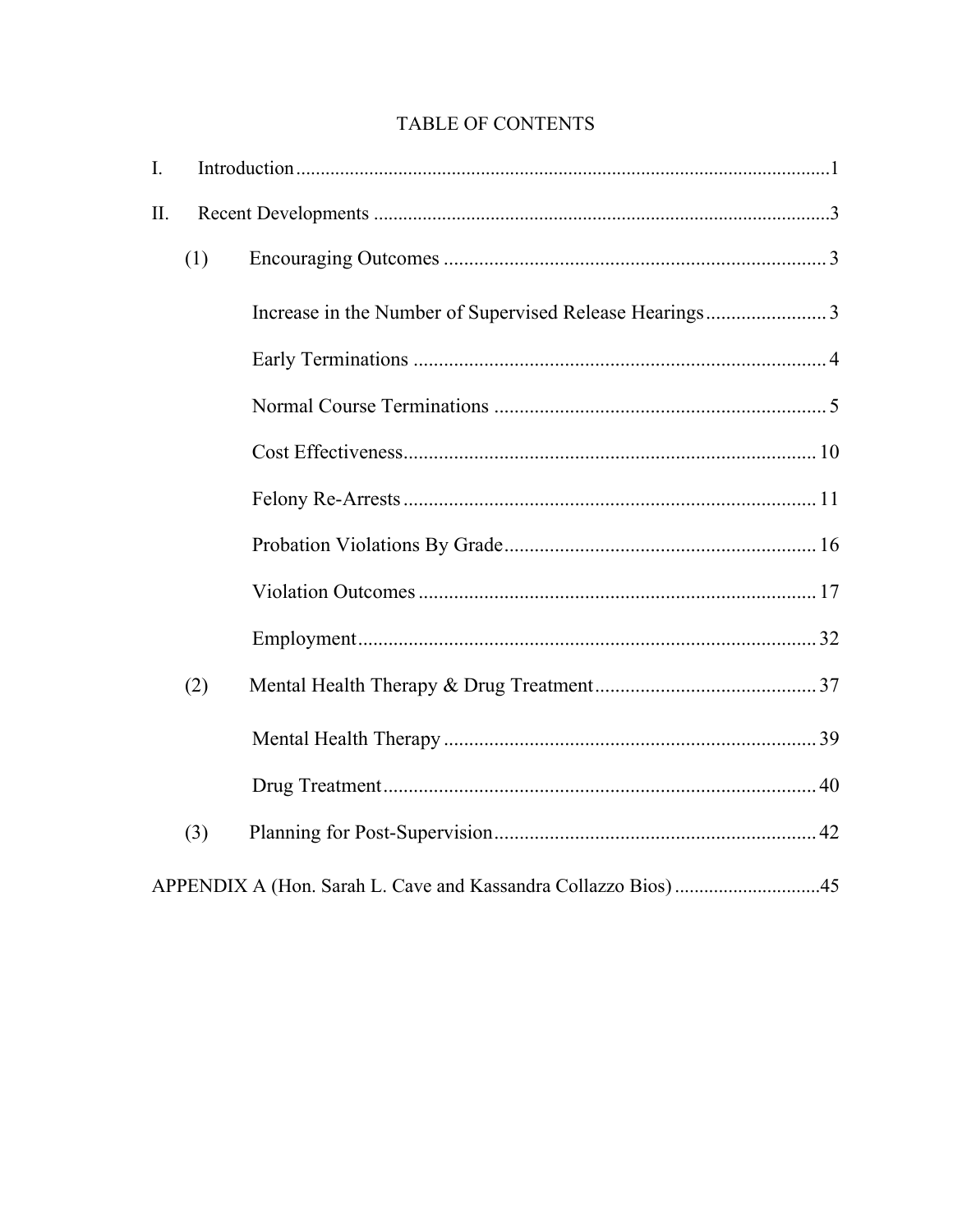#### **Court Involved Supervised Release**

#### <span id="page-2-0"></span>**I. Introduction**

This report updates our court involved supervised release project.<sup>[1](#page-2-1)</sup> Recent results convince us that district judges—working in tandem with probation officers and others are uniquely positioned to help supervisees fulfill their supervised release obligations and safely and successfully navigate out of the criminal justice system.<sup>[2](#page-2-2)</sup>

Dedicated supervisees have shown they can achieve positive outcomes (for themselves and for the community) working through a series of individual hearings presided over by the sentencing judge. Present at each hearing is the judge, the supervisee, the probation officer, the supervisee's therapist and/or drug counsellor (if available), defense counsel, and the Assistant U.S. Attorney. The Court participates throughout each hearing by actively listening and by providing coordination, encouragement, and direction. The hearings are supplemental to the on-going and indispensable work of the SDNY

<span id="page-2-1"></span><sup>&</sup>lt;sup>1</sup> We issued an initial Report on April 6, 2021 ("Report") describing the Court's supervised release program and its Study Population of 152 supervisees. *See* Report at 20. On September 2, 2021, we issued the first update which focused primarily upon 13 "early terminations" which had the effect of raising the overall rate of early terminations from **34%** in April 2021 to **40.7%** in September 2021. *See* Sept. Update at 1. Today we report a **44.2%** rate of early terminations, as a result of 8 supervisees who qualified for early terminations after September 2, 2021.

<span id="page-2-2"></span><sup>&</sup>lt;sup>2</sup> "[J]udges, working in tandem with support staff and key actors in the criminal justice system . . . may have a unique opportunity to enhance an ex-offender's prospects of permanent reintegration into the community by actively participating in programs that 'go beyond' punishment." Marvin L. Astrada, *Reentry Philosophies, Approaches, and Challenges*, 102 Judicature 2, 39 (Summer 2018).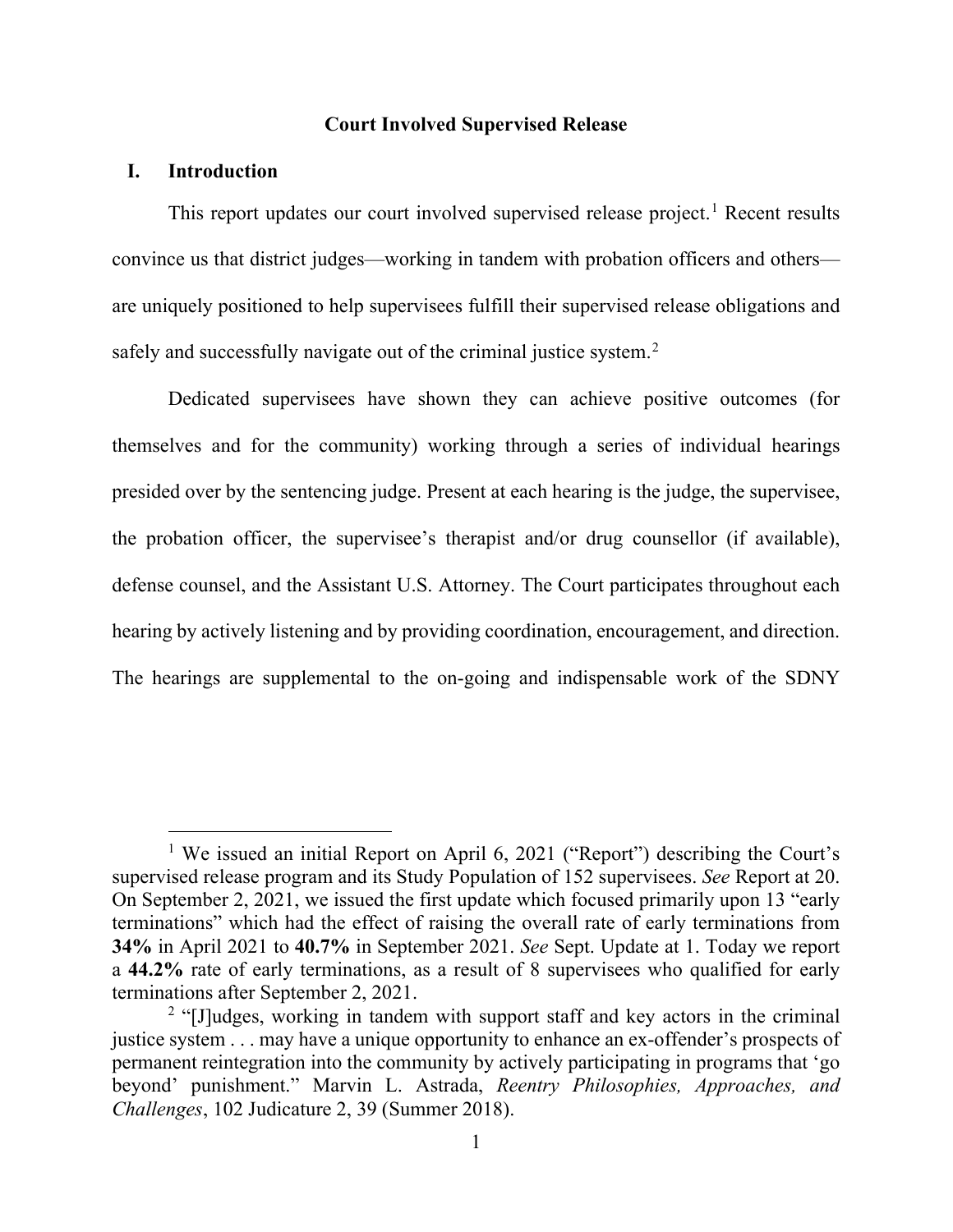Probation Department. They are held throughout the term of supervision; are open to the public; and are transcribed.<sup>[3](#page-3-0)</sup>

While there is considerable work yet to be done, some of the outcomes already achieved by Study Population supervisees are well worth mentioning. They include: **(i)** the number of supervised release hearings has increased from 148 per year in 2016 to 257 per year in 2021; **(ii)** the early terminations rate is 44.2%; **(iii)** the normal course terminations plus early terminations rate is 85.8%; **(iv)** 76% of supervision violations were Grade C (the least serious grade) and 49.84% of all violations were dismissed; **(v)** 89.5% of Study Population supervisees have never been incarcerated for a supervision violation; **(vi)** the Study Population's average employment rate was 76.25% for the period 2018 to 2021; **(vii)** successful supervision—in addition to facilitating successful re-entry—saves money; and **(viii)** 94.1% of supervisees have participated in mental health and/or drug programs; and **(ix)** in addition to the primary goals of safe and successful re-entry and reduced recidivism, court involved supervision is rewarding and challenging to the supervisees and to the Court.<sup>[4](#page-3-1)</sup>

<span id="page-3-0"></span><sup>&</sup>lt;sup>3</sup> Our supervised release team now also includes the Hon. Sarah L. Cave, U.S. Magistrate SDNY, and Fordham University MSW graduate student Kassandra Collazo. *See* Appendix A.

<span id="page-3-1"></span><sup>&</sup>lt;sup>4</sup> "Recidivism is arguably one of the greatest challenges facing the criminal justice system today. Reoffending not only has relevance for public safety, but has resource and cost implications related to incarceration and other criminal justice costs." James L. Johnson, Probation Administrator, Administrative Office of the U.S. Courts, *Comparison of Recidivism Studies: AOUSC, USSC, and BJS*, 81 Fed. Probation J. 1, 1 (2017).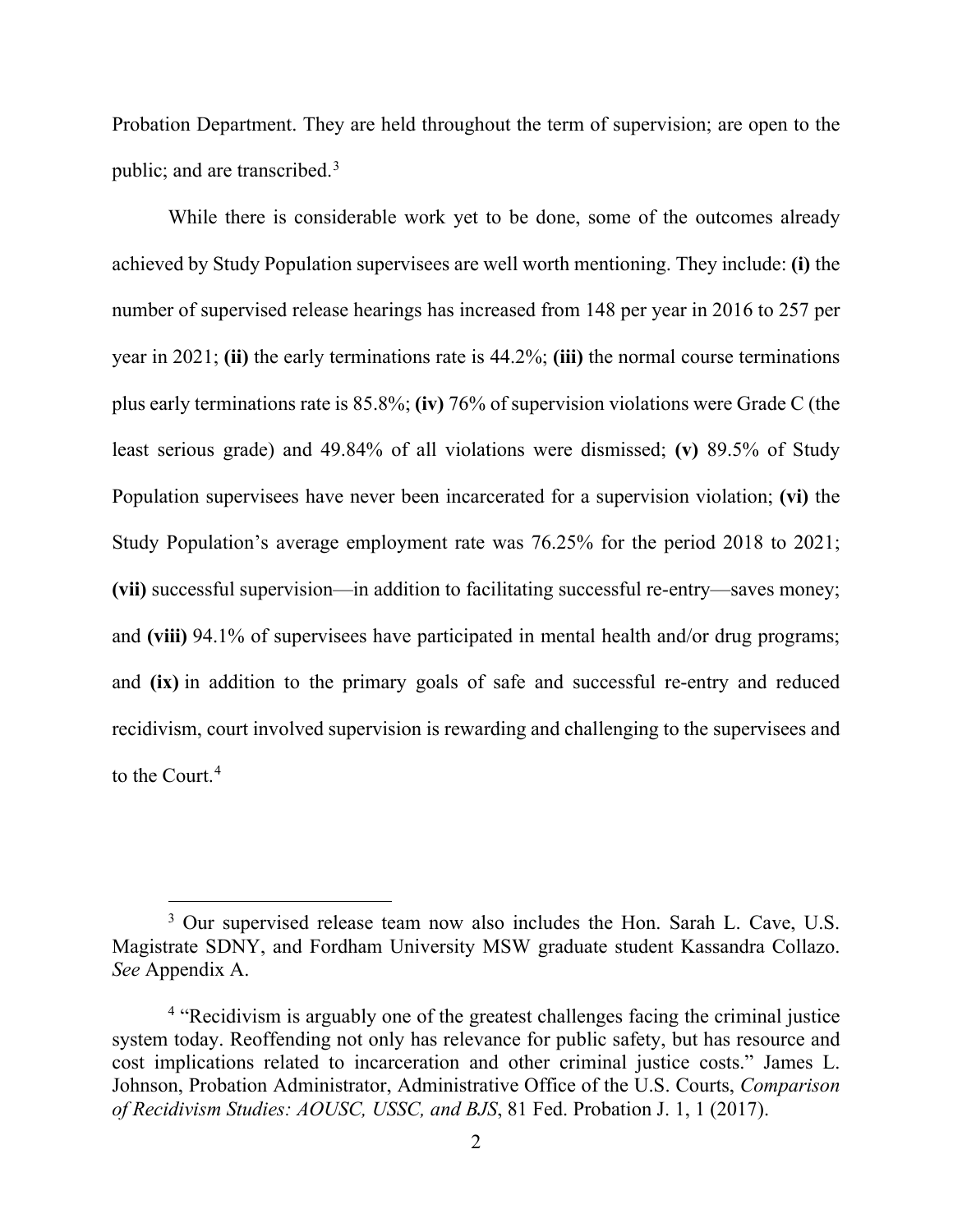Our evaluation of outcomes is informed by recidivism reports from the U.S. Sentencing Commission, the Administrative Office of the U.S. Courts, and the U.S. Department of Justice Bureau of Justice Statistics. *See* below at pp. 12–15, 18–19. The Court recognizes that comparing outcomes is often problematic because studies and programs vary significantly in methodology, size, time, and duration. And, adequate comparable data and statistics are not always collected and/or analyzed.

# <span id="page-4-1"></span><span id="page-4-0"></span>**II. Recent Developments**

#### **(1) Encouraging Outcomes**

#### **Increase in the Number of Supervised Release Hearings**

<span id="page-4-2"></span>Chart 1 below shows the total number of supervised release hearings we conducted each year from 2016 to 2021, as compared to the Court's yearly average of 125 hearings between 2011–2015. Chart 1 shows a significant increase in hearings in 2020 and 2021 during the COVID-19 pandemic.



#### **Chart 1: Supervised Release Hearings by Year**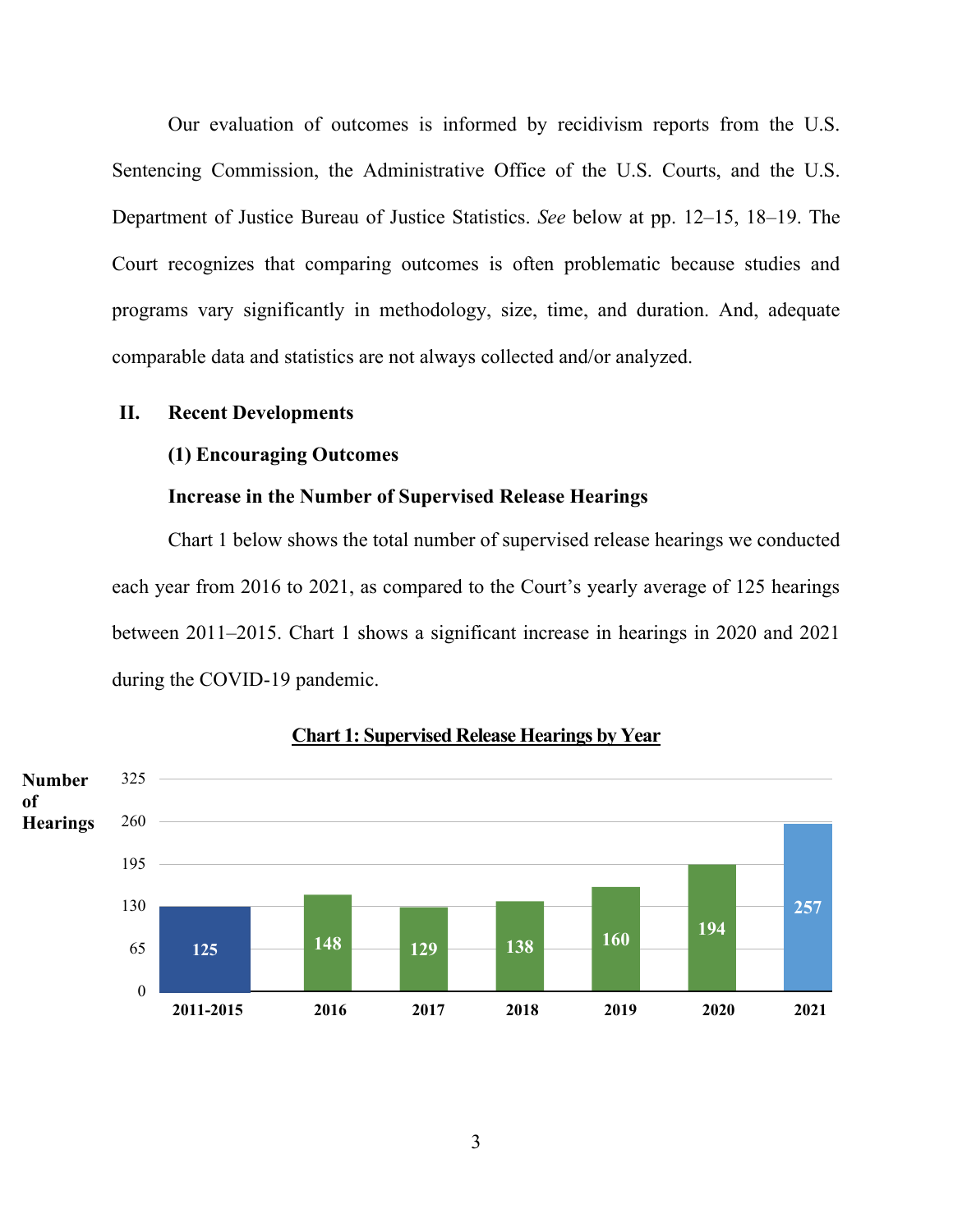Most of the hearings in 2020—and all of the hearings in 2021—were conducted remotely (virtually) due to the COVID-19 pandemic. The Court perceived few difficulties—and saw many positives—with telephonic proceedings. The positives included efficiency, ease of access, and engagement. *See* Jacqueline Thompson, *Virtual Court Hearings Are Here to Stay Post-Pandemic, Survey Finds*, Nat'l L. J., Aug. 18, 2021 ("[M]any of the pivots made during the [pandemic] will far outlive the pandemic.").

[J]udges [saw] increased participation as the leading improvement to come from the move to virtual proceedings. The boost in [the number of] court [proceedings] that followed the shift to virtual hearings is consistent with pre-pandemic assertions that reducing the day-to-day costs of coming to court—such as transportation, child care, lost wages, and travel time would increase people's ability to meaningfully engage in court cases.

PEW Charitable Trusts, How Courts Embraced Technology, Met the Pandemic Challenge, and Revolutionized Their Operations (Dec. 1, 2021).

#### **Early Terminations**

<span id="page-5-0"></span>The April 2021 Report advised that **34%** of supervised release terminations involving the Court's Study Population were early terminations. *See* Report at 31; *see also*  18 U.S.C. § 3583(e) ("The court may . . . terminate a term of supervised release and discharge the defendant released at any time after the expiration of one year of supervised release . . . if it is satisfied that such action is warranted by the conduct of the defendant released and the interest of justice."). The September 2021 update reported that between March 3, 2021 and September 3, 2021 thirteen additional supervisees were granted early termination. This raised the rate to **40.7%**. *See* Sept. Update at 1. Subsequent to September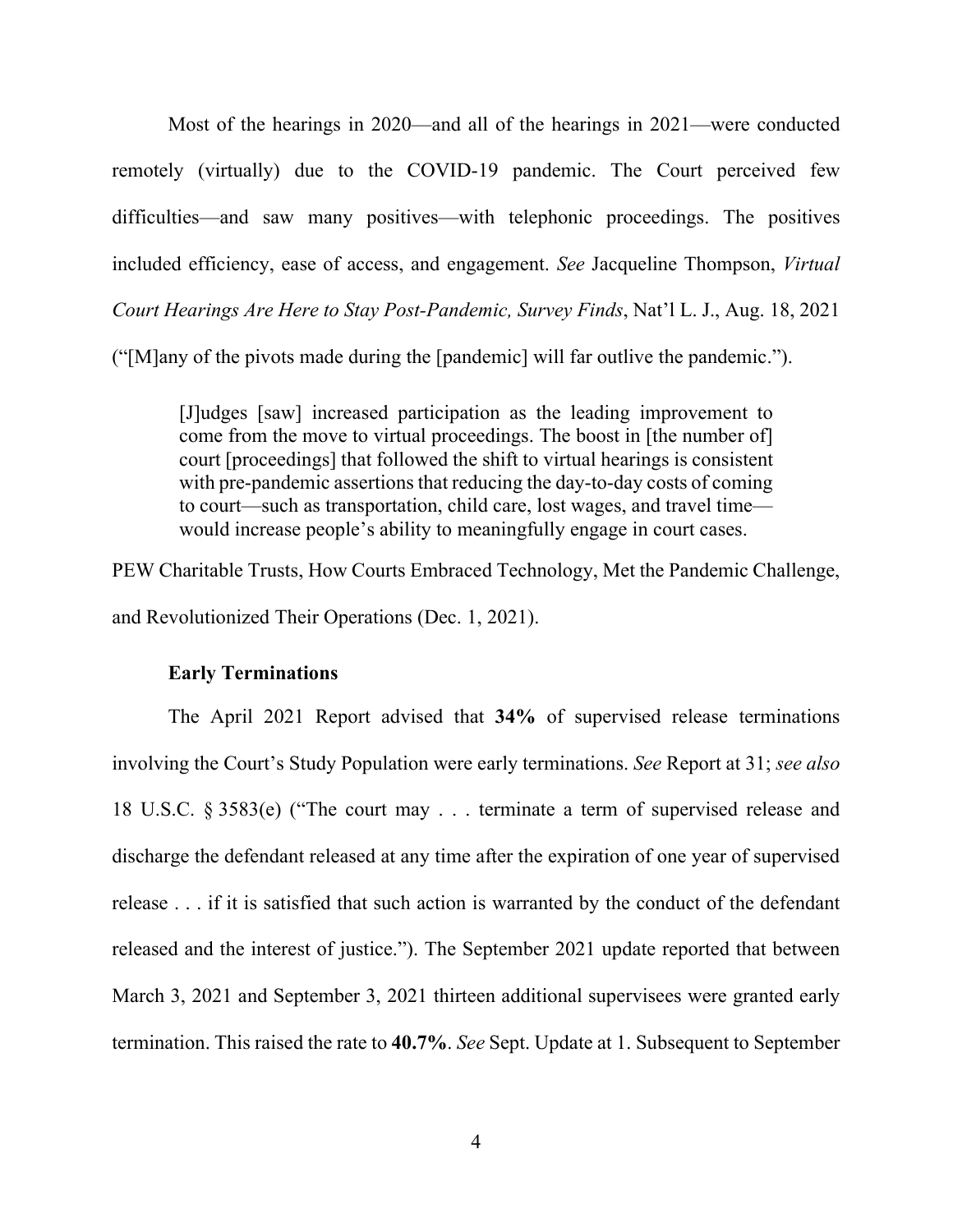2021, eight more supervisees were granted early termination. As Chart 2 below shows, the latest early terminations brought the Study Population percentage to **44.2%**. [5](#page-6-1)

Many of our early termination decisions are made with the unanimous consent of the defense, the probation officer, and the government. The government sometimes defers to the judgment of the probation officer and the Court. We are confident that these outcomes can be duplicated by other courts and judges.



#### **Normal Course Terminations**

<span id="page-6-0"></span>While early termination is a positive objective—and a significant motivational tool—another equally important but sometimes overlooked measure of successful supervised release is the total number of supervision expirations, *i.e.*, the combination of early and normal course terminations. [6](#page-6-2) U.S. Sentencing Commission, *Federal Offenders Sentenced to Supervised Release*, at 61 (July 2010) ("As a general rule, a case is classified as a 'successful' closure if the term of supervision expired or was terminated without

<span id="page-6-1"></span><sup>&</sup>lt;sup>5</sup> This percentage is calculated by dividing the number of early terminations by the total number of terminations.

<span id="page-6-2"></span><sup>6</sup> "Normal course termination," as used here, means expiration at the end of the term of supervision imposed at sentencing.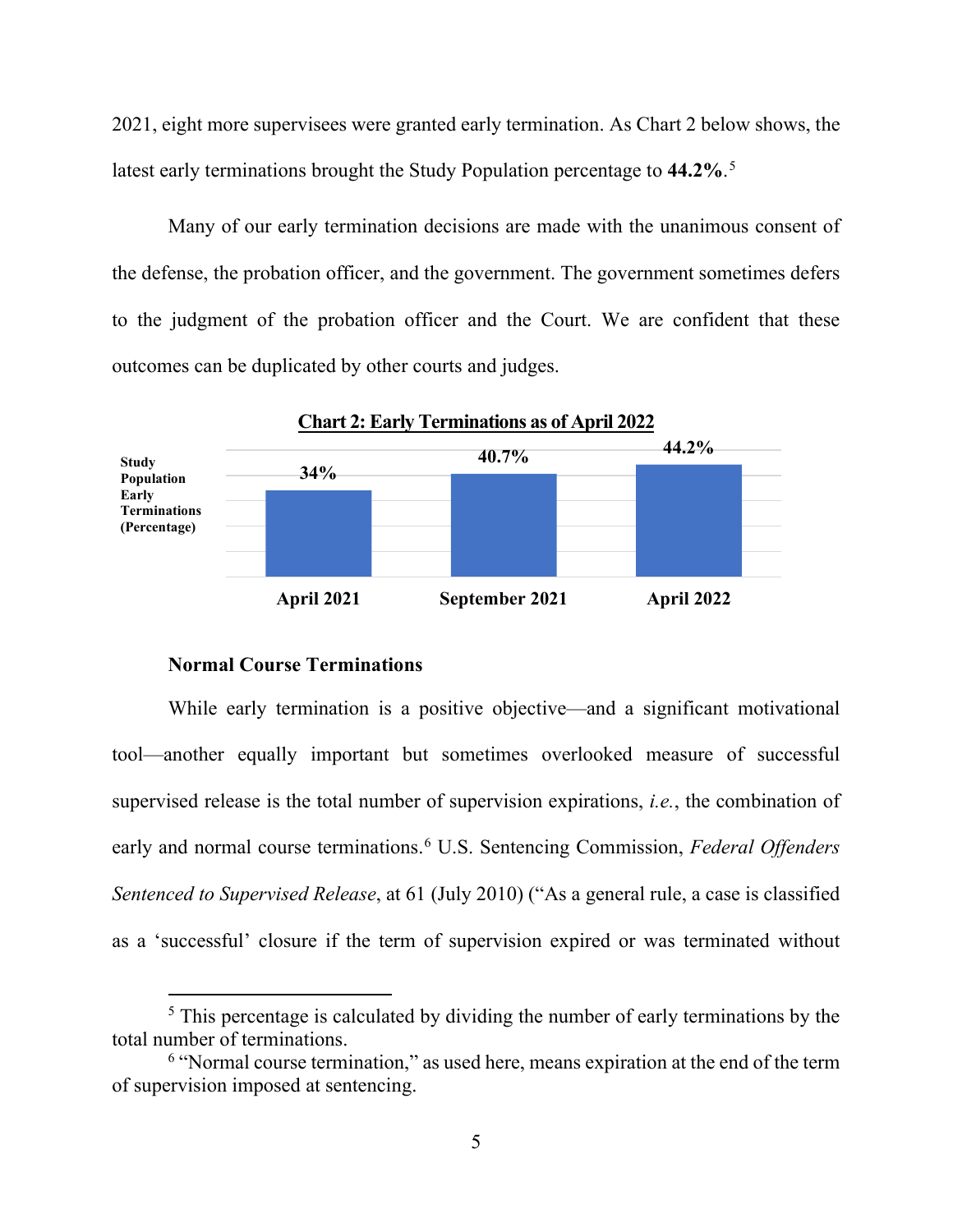revocation."). The U.S. Sentencing Commission has reported that "two-thirds (**67%**) of the 35,724 active supervised release cases closed during 2008 were successfully closed, including those that were terminated early in the interest of justice." *Id.* In other words, terminations—whether or not they are early or completed in the normal course—reflect that supervisees have been successful.

Chart 3 below reflects that early terminations plus normal course terminations in the Court's Study support an **85.8% "**success" rate. Chart 3 also shows that 8.8% (or 10 supervisees) completed an extended term of supervision (where, for example, the parties and the Court may have agreed to additional supervision). [7](#page-7-0) This chart also includes a category called "Sentence without Supervised Release" which refers to supervisees who may have been sentenced following a probation violation but were not given an additional term of supervision. The category "Other" includes persons who died or were deported.

<span id="page-7-0"></span> $<sup>7</sup>$  In some instances, a case may be made for including as successful terminations</sup> supervision that had been extended. Had they been included here, the total percentage of "successful" supervised release outcomes would increase from **85.8%** up to **94.7%.**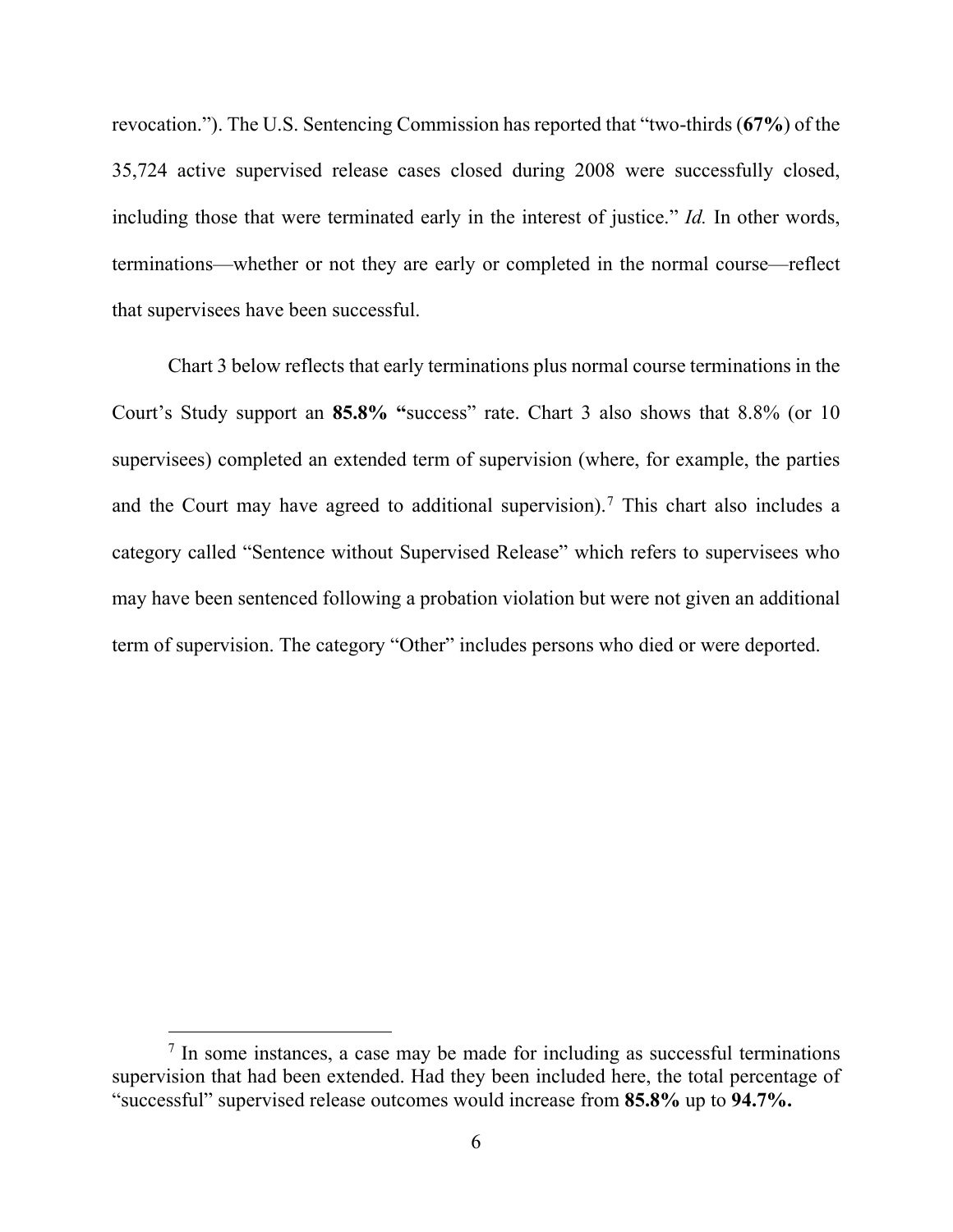# **Chart 3: Termination of Supervised Release**



The following three colloquies from our court involved hearings illustrate that

termination of supervised release serves as an important incentive:

# **Example #1**

**Court**: [W]hat is the end game here? You know what I mean? What does one expect is going to happen?

**Supervisee**: I know what the end game is. It's very simple. The end game is, I am going to complete my supervised release. . . . I am going to live my life, the rest of my life, like a normal person, and that's going to be the end game.

#### **Example #2**

**Court**: [Your supervised release expiration date in two and a half years is] something I wanted to discuss with you. If you are able to pull this off, you know, for a sustained amount of time, I'm happy to consider lopping off a year or maybe even more.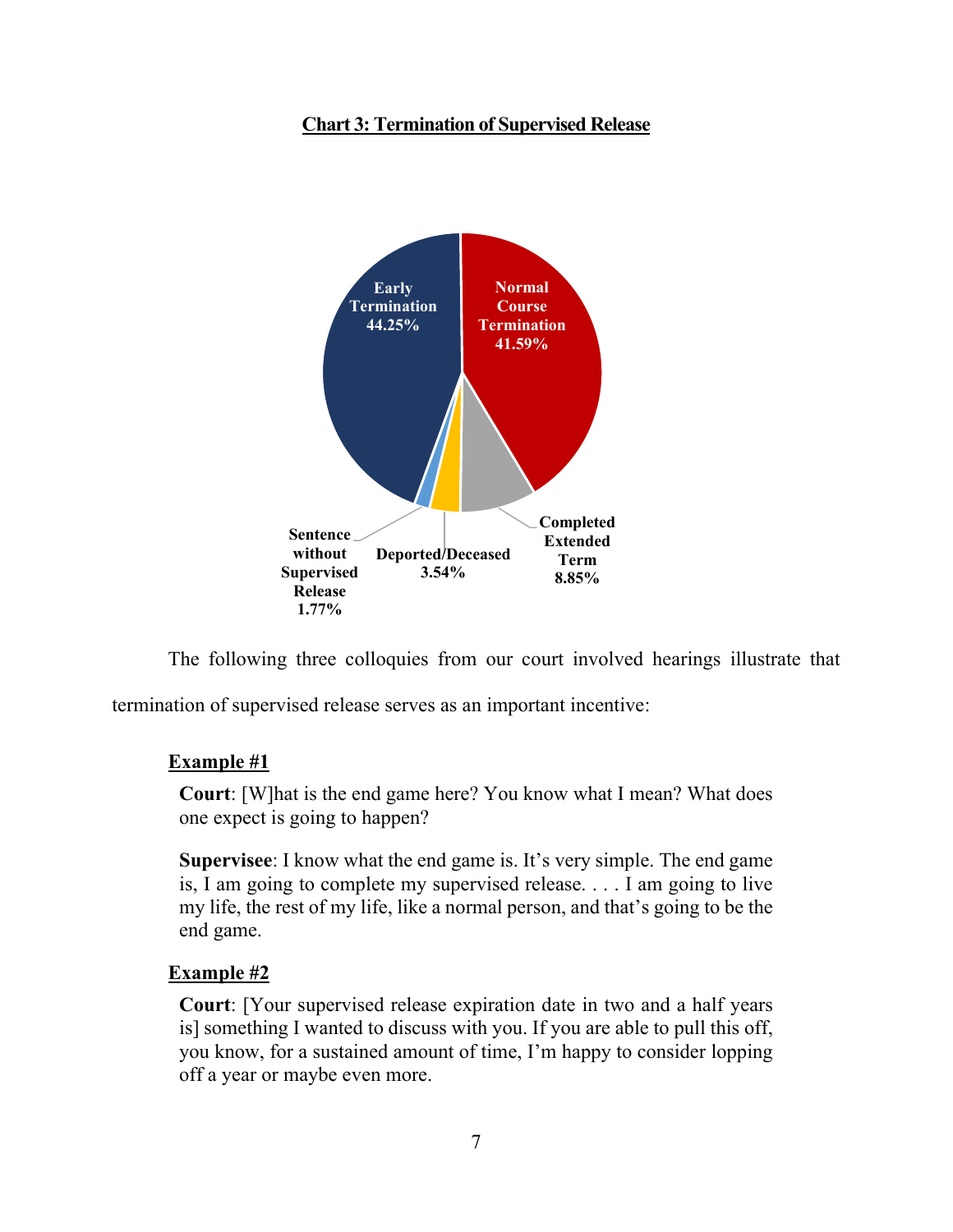**Supervisee**: Wow . . . Now you are giving me an incentive[,] something to work toward.

# **Example #3**

**Court:** Please tell us in some detail how things are working out.

**Probation**: Well, your Honor, . . . He continues to work at [Company X], not full time, he's more on a part time basis, because he started a new job . . . working for [Company Y] in the Bronx, where he's working full time overnight earning 20-dollars per hour, it's a pretty good salary. . . . [A]t some point he is looking to terminate  $[]$  employment [at Company X] because it doesn't allow him time to rest and time to spend with his family.

**Court:** I'll ask [supervisee] in a minute, but to your knowledge, how about the other aspects of supervision? When we terminated treatment in 2021 was that mental health or just drug treatment?

**Probation:** It was individual substance abuse disorder counseling, so it was just drug treatment, in which he was subjected to a toxicology and all of his toxicologies since 2020 have resulted negative. He's been compliant, generally, pretty much with everything else. He's very polite and he follows through with instructions and he communicates well. So everything else in the supervision, in addition to his financial responsibility has been satisfied.

**Supervisee:** Your Honor, I'm just trying to stay on the good path. I'm not trying to mess up or nothing. I'm on a straight, clean path this time around. . . .

**Court:** I'm really glad to hear. This is a success is story. And I think it's terrific. . . . I'm going to ask other people who are on this call what their impression is and what their suggestion is.

**AUSA:** Judge, thanks. So I agree with everything that's been said so far today. I expect that if probation recommends an early termination and the Court reaches a point where it's ready to act on it, I don't think the government will object, considering everything continues in the same way. I agree that [supervisee's] progress . . . has been excellent. . . .

And I think it's worth remembering . . . [that supervisee] had started to turn his life around . . . it was very unfortunate for him that he was indicted after he began working, I believe, in auto repair at the time. The fact is the government had very strong evidence of a pretty serious crime, but I think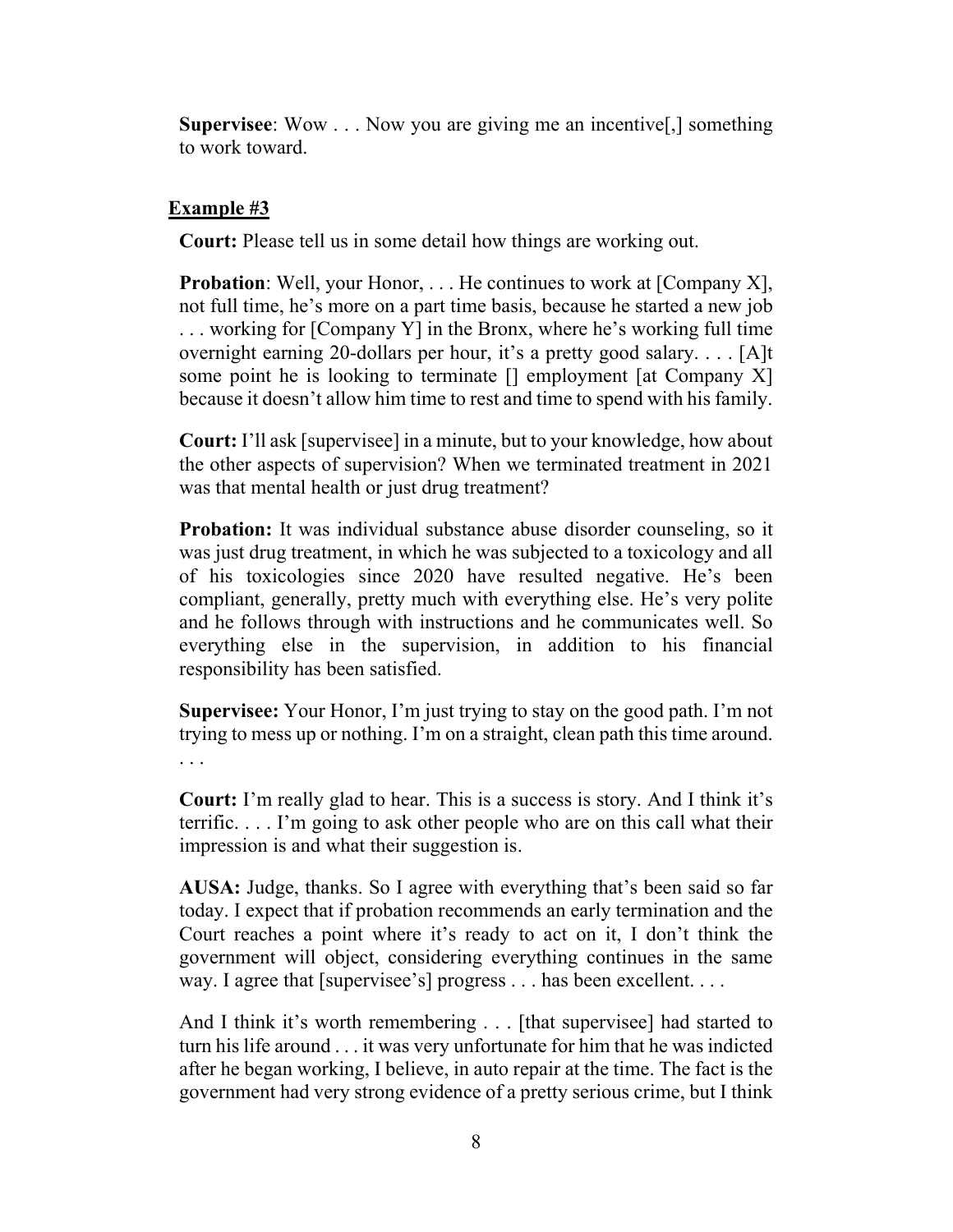it's worth recognizing that [supervisee] was trying to get on the right path, so I don't anticipate a government objection.

**Court**: That's an interesting situation, I do recall it now. I did not remember it before you reminded us. Whenever it comes, I think that's the right time.

**Probation:** Your Honor, given his ongoing compliance . . . I believe [supervisee has] earned his time[.] [T]wo years in [supervision] did him well. . . .

**Court:** And, we have defense counsel on this call as well.

**Defense Counsel**: [As] someone who has grown up in the same environment that [supervisee] has, I grew up in Brownsville, Brooklyn, I was very aware at a young age of the structural position I was in concerning society and trying to navigate through that. And unfortunately, sometimes our best efforts and our commitment to changing our positions is not met with a lot of luck. And to see this young man survivor, a federal indictment and incarceration, but before that, [he took] it upon himself with his community and try to get out of the social, political and economic [situation] that often young men like [supervisee] are in, I find that to be commendable. And I certainly don't think that if there is an opportunity for him to terminate early, I think that is something that I would obviously advocate for.

**And this is on a personal note** [emphasis added]. I'm 50 years old this year. When I went to college in 1990, I think the homicide rate in New York was perhaps two to 3,000 people were killed. Years later, around that time, I eventually -- I ended up getting in trouble. I ended up actually in Virginia getting a federal misdemeanor [and] my federal probation was transferred to Eastern District and just this week, as I'm on PACER doing something, I decided to pull up my case, and in 1993 or four, which was my first year of law school, 22 years of age, Judge Jack B. Weinstein, on the suggestion of federal probation, terminated my probation early. I went on to become an assistant district attorney in the Kings County district attorney's office, I went on to become a professor at Fordham Law School and represent people charged with capital, federal, death penalty statute as well as CJA cases in federal, state courts. And it made me really reflect and think about what is punishment, what is necessary so that people's lives can perhaps go in a different direction.

And, I'm glad everybody is on the same page in realizing that this young man is a complicated human being, like most humans and he was making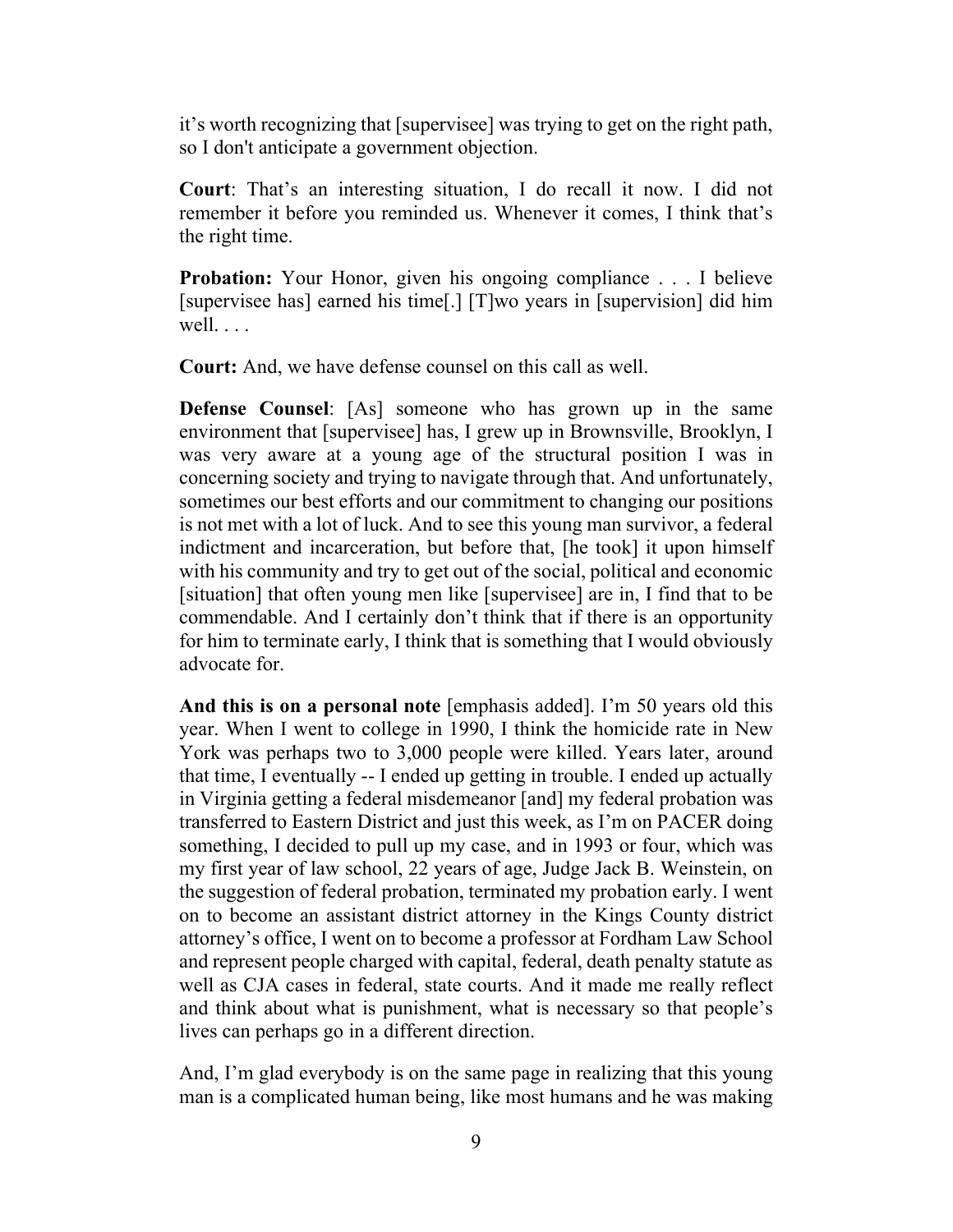strides before his unfortunate criminal conduct to figure his life out. And it would be a bright light in a very dark space that the Government and the Court and probation and everyone is on the same page with terminating this young man's supervision early.

#### **Cost Effectiveness**

<span id="page-11-0"></span>In August 2021, the Administrative Office of the U.S. Courts reported that the per capita average cost for supervision by probation officers is \$4,454 per year. This includes "the costs incurred by the U.S. Marshals Service . . . and Administrative Office of U.S. Courts for . . . monitoring, treating, and supervising those . . . convicted of federal crimes." *See* Memorandum, Cost of Community Supervision, Detention, and Imprisonment, Administrative Office of the United States Courts (Aug. 27, 2021). This report suggests that—beyond the primary goals of supervision which are safe and successful re-entry and, relatedly, reduced recidivism—effective supervised release can also be cost effective.

For example, assuming that 100 supervisees had their supervision terminated early by one year, those 100 early terminations would save taxpayers roughly **\$445,400**. That number is reached by multiplying 1 (year) by 100 (early terminations) by \$4,454 (the per capita average cost for supervision). As another hypothetical: assuming that 5% of Federal supervisees had their supervision terminated early by one year, those early terminations would save the Government approximately \$26 million. That number is reached by multiplying 1 (year) by 6,000 (5% of persons on supervision) by \$4,454 (the per capita cost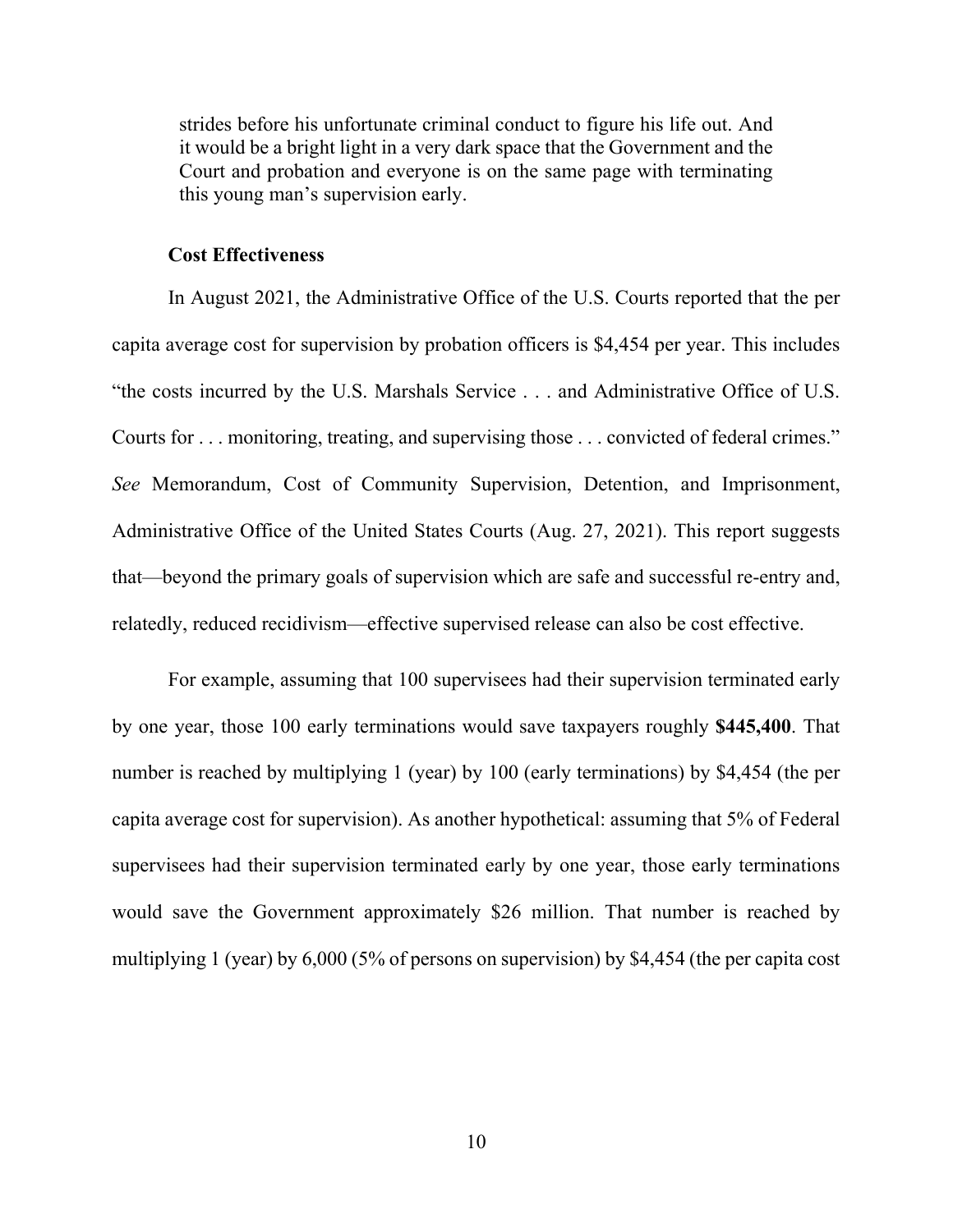of supervision). The numbers of early terminations used in these hypothetical examples (100 supervisees and 5% of Federal supervisees) are readily attainable.[8](#page-12-1)

Saving money is not, of course, the only purpose of achieving successful supervision outcomes. Rather, the primary purpose is to assist in the defendant's safe "transition into the community." *See Quinones v. United States,* 936 F. Supp 153, 155 (S.D.N.Y. 1996). But if saving money follows from successful supervised release, that would also constitute a significant and positive result.

#### <span id="page-12-0"></span>**Felony Re-Arrests**

Our Study Population outcomes relating to felony re-arrests are also encouraging.

We consider felony arrests during the term of supervised release to be one appropriate measure of recidivism and have included our rearrest rate in the first column of Chart 4 below. In calculating felony rearrests, we include arrests for both state and federal felonies but not for misdemeanors or violations of supervision.

<span id="page-12-1"></span><sup>8</sup> Each year approximately 60,000 persons nationwide begin terms of supervision and that at any one point in time up to 120,000 persons are serving terms of supervised release. *See* Post-Conviction Supervision – Judicial Business 2021, Table 8: Federal Post-Conviction Supervision Fiscal Years 2017 – 2020.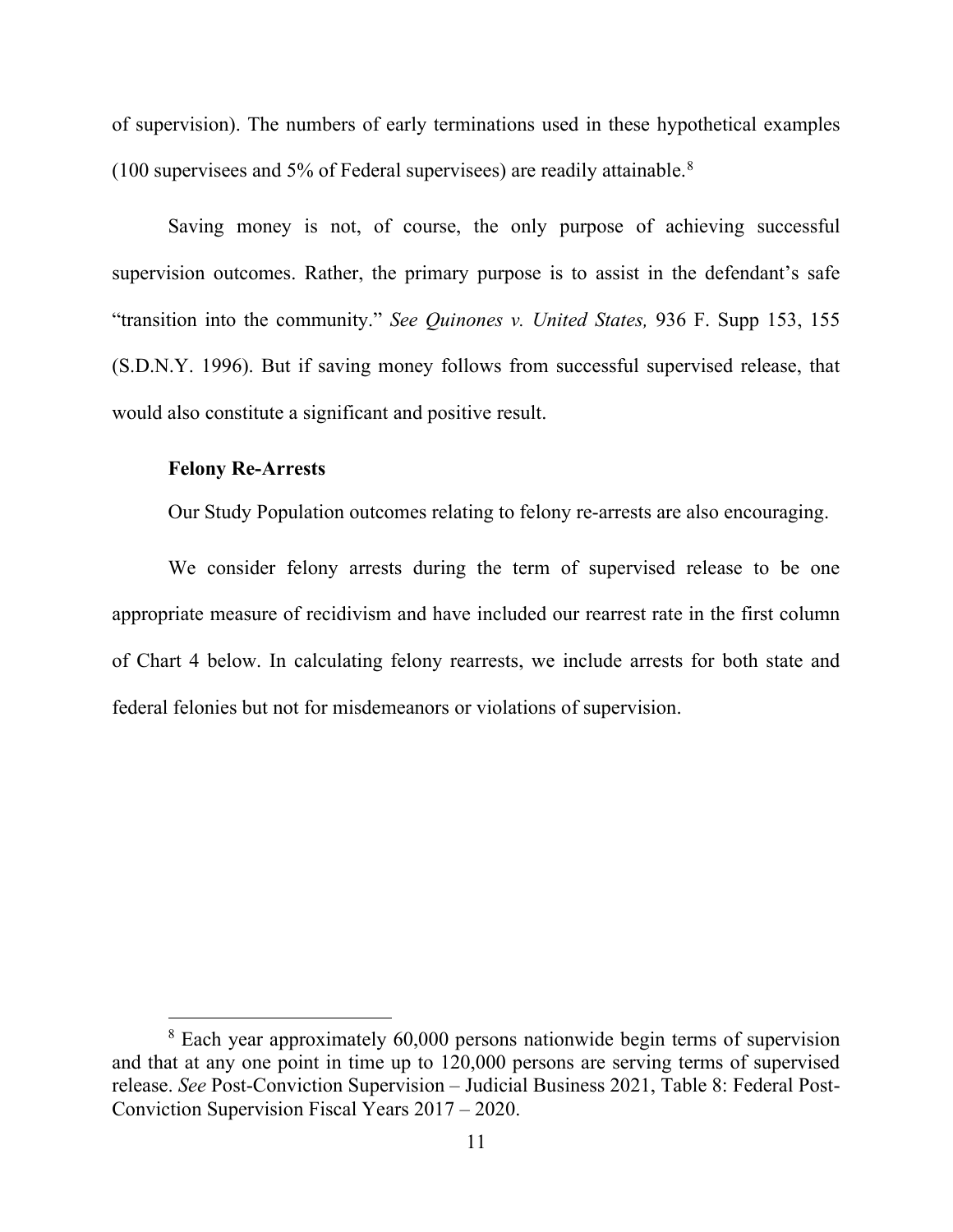

#### **Chart 4: Re-Arrests**

In April 2021, we reported that **17.8%** of the Study Population (or 27 supervisees) had been arrested on felony charges. *See* Report at 33. Since then, 2 more supervisees were arrested on felony charges, bringing the percentage to **19%** (or 29 individuals). To identify felony arrests, we reviewed data generated by the U.S. Probation & Pretrial Services Automated Case Tracking System ("PACTS") and, as a cross check, we also reviewed case files for each supervisee. *Id.*

We also include in Chart 4 rearrest rates reported by the U.S. Sentencing Commission, the Administrative Office of the U.S. Courts, and the U.S. Department of Justice Bureau of Justice Statistics. Our rearrests—and those reported by the Sentencing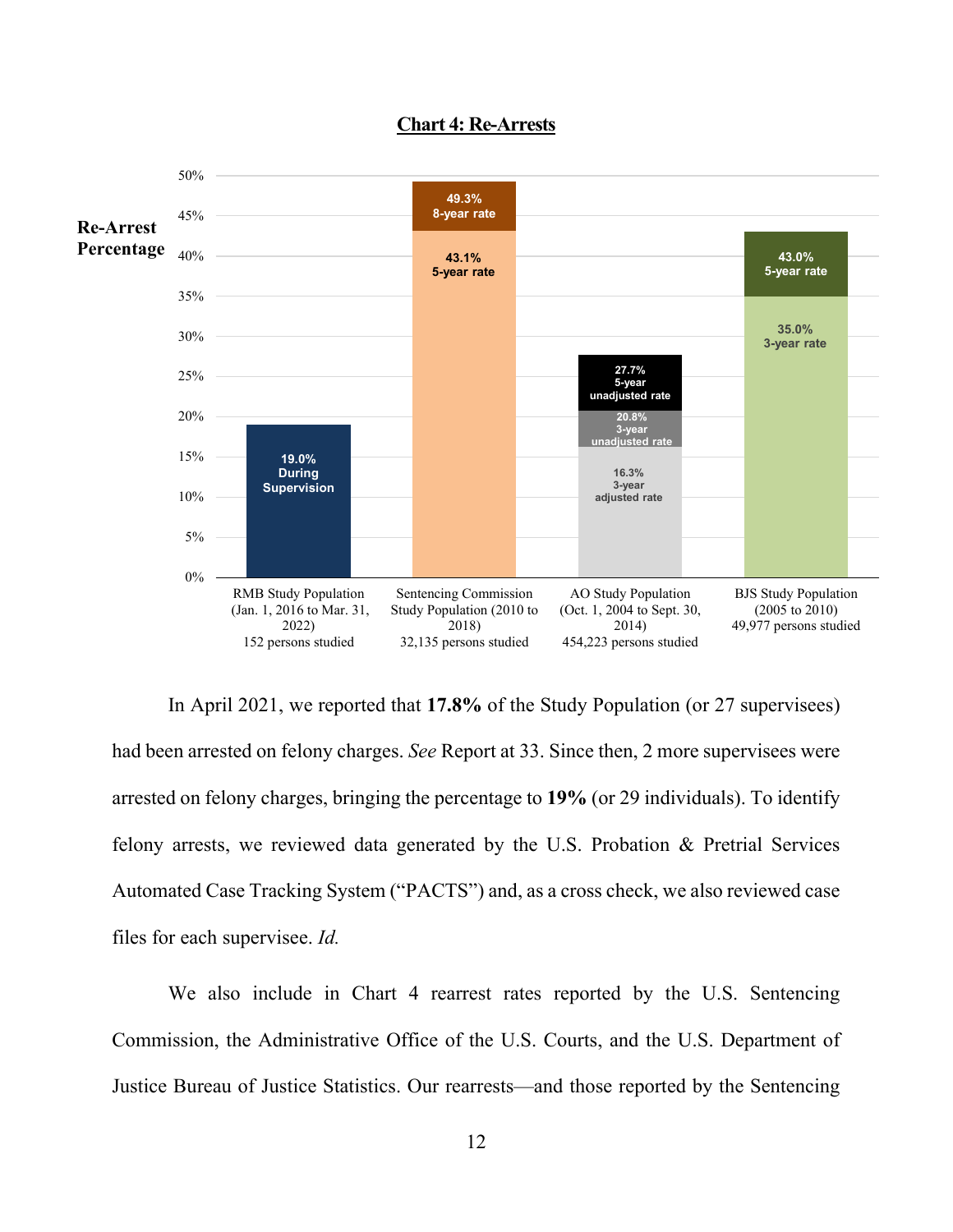Commission, the AO, or the BJS—do not include an adjudication or disposition. "Because not all arrests result in conviction or incarceration, rearrests can overstate recidivism." U.S. Sentencing Commission, *Recidivism of Federal Offenders Released in 2010* at 6 (Sept. 30, 2021).

It is also important to appreciate that the methodologies differ among our study and the rearrest studies from the Sentencing Commission, AO, and BJS as follows:

**(i)** The Sentencing Commission study measured recidivism by the number of rearrests for felonies (state and federal), misdemeanors, and violations of supervision over an eight-year period, including arrests that occurred following supervision. The study population consisted of 32,135 Federal offenders who began supervision in 2010. *See* U.S. Sent'g Comm'n, *Recidivism of Federal Offenders Released in 2010* (Sept. 30, 2021). The Sentencing Commission found that **49.3%** of supervisees were rearrested within eight years of commencing supervision and that **43.1%** of supervisees were rearrested within 5 years. *Id.* at 21. **The U.S. Sentencing Commission's study Table 2, reprinted below, showed no improvement in recidivism rates between federal offenders released in 2010 and those released in 2005. The recidivism rates for offenders released in 2010 were the exact same as the rates for offenders released in 2005,** *i.e.***, 49.3%.**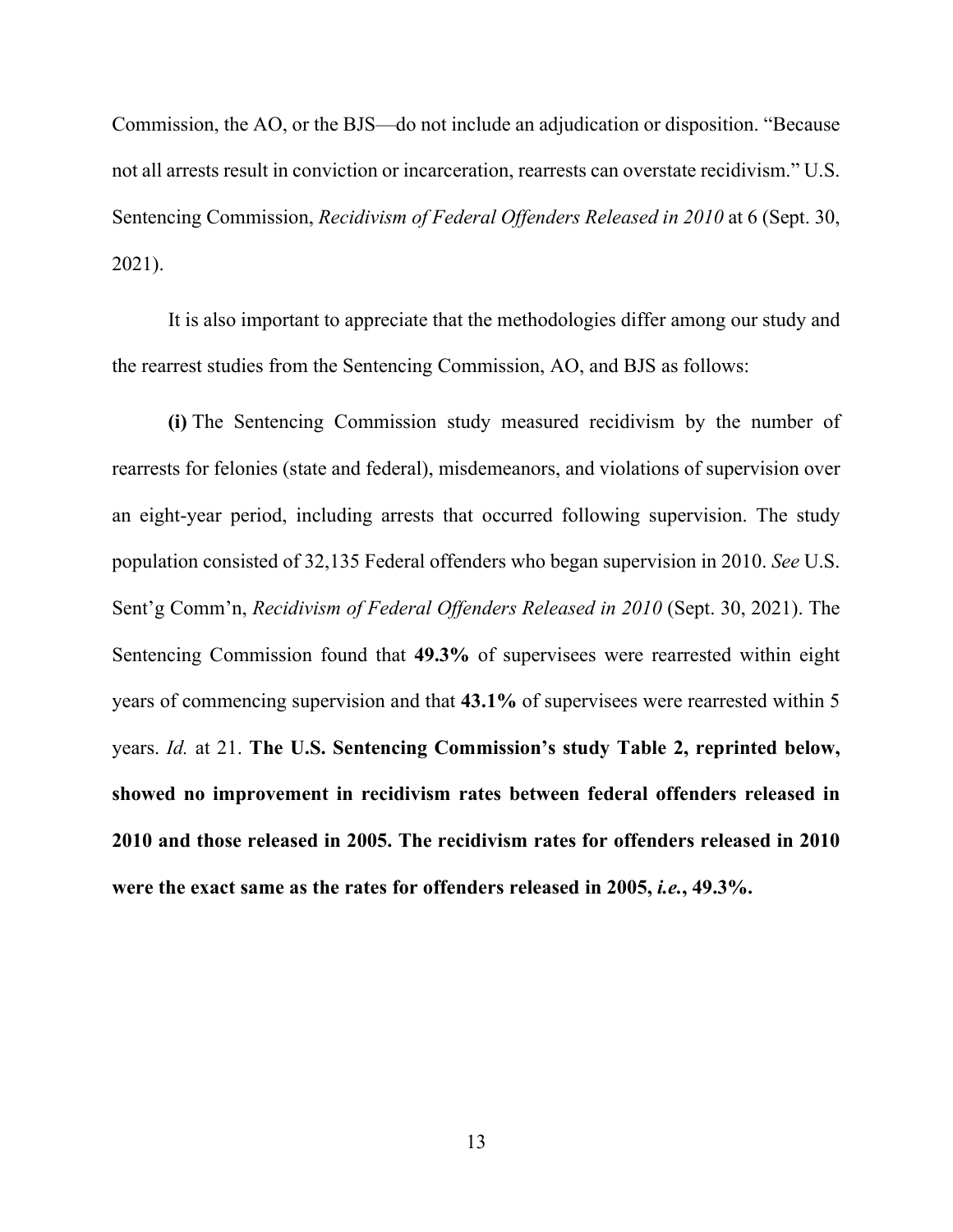|                                   | Offenders Released in | Offenders Released in 2005 |
|-----------------------------------|-----------------------|----------------------------|
|                                   | 2010                  |                            |
| <b>Percent Rearrested</b>         | 49.3%                 | 49.3%                      |
| <b>Median Months to Rearrest</b>  | 19                    | 21                         |
| <b>Median Number of Rearrests</b> | 7                     |                            |
| <b>Most Common Post Release</b>   | Assault $(20.7\%)$    | Assault $(23.3\%)$         |
| Offense                           |                       |                            |
| Median Age at Release             | 33 years old          | 33 years old               |

#### **Table 2. USSC Comparison of Overall Rearrest Findings (Federal Offenders Released in 2010 and 2005)**

**(ii)** The BJS measured recidivism by rearrests for felonies (state and federal), misdemeanors, and violations of supervision, but not for arrests for "minor traffic offenses." U.S. Department of Justice Bureau of Justice Statistics, *Recidivism of Offenders Placed on Federal Community Supervision in 2005: Patterns from 2005 to 2010* (June 2016). Its study population consisted of 42,977 Federal offenders who had been placed on supervised release or probation in 2005. The BJS reported that **43%** of supervisees were rearrested within five years of commencing supervision and that **35%** were rearrested within three years. *See id.* at 3.

**(iii)** The AO measured recidivism by rearrests for state and federal felonies ("major offenses") during the period of supervision, but not including arrests for misdemeanors or violations of supervision. *See* Laura M. Baber, Probation and Pretrial Services Office, Administrative Office of the U.S. Courts, Inroads to Reducing Federal Recidivism, 79 Fed. Probation J. 3 (Dec. 2015) ("AO Recidivism Report"). Its study population consisted of 454,223 Federal supervisees who commenced supervision between 2004 and 2014. The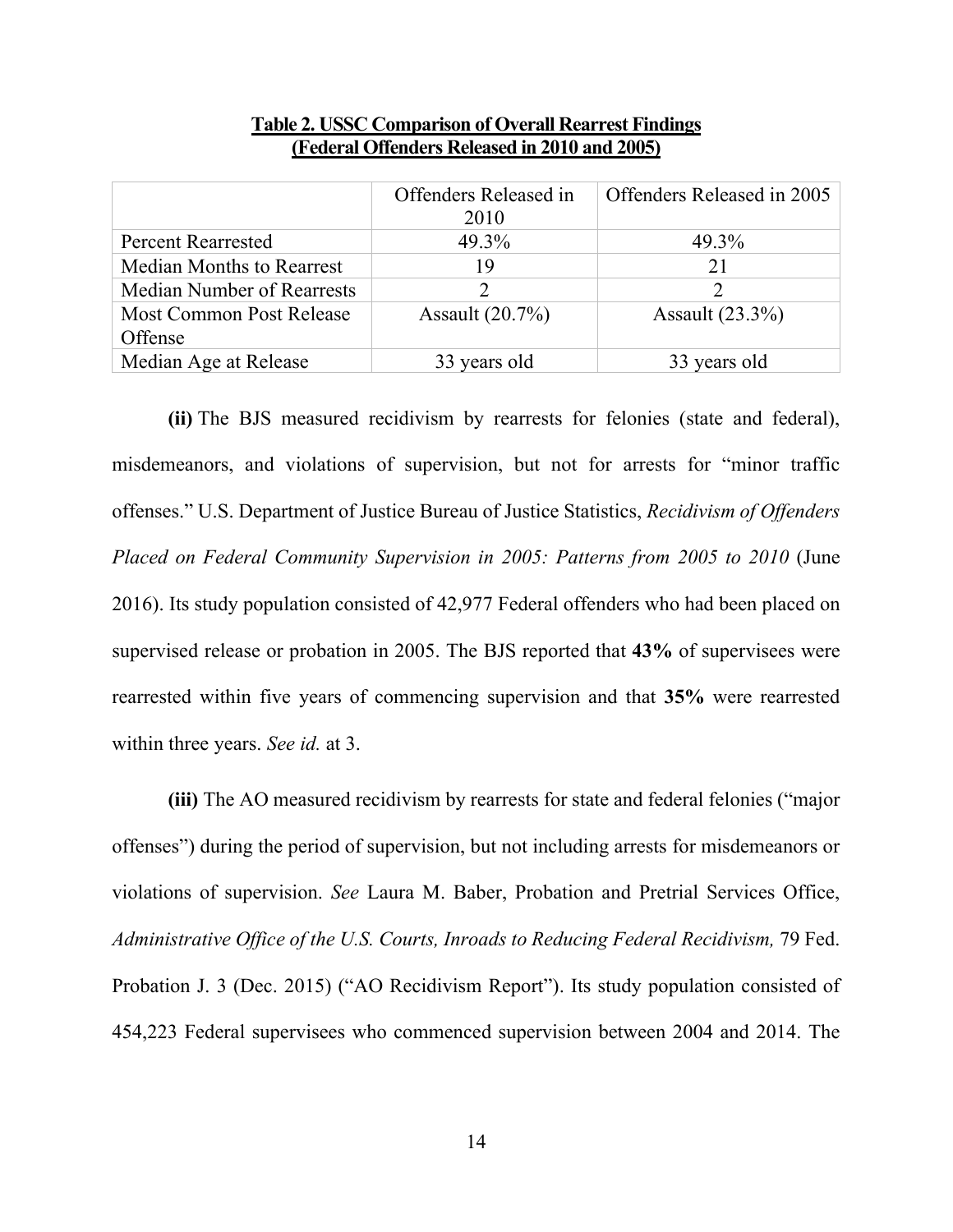AO found that **27.7%** of supervisees were rearrested within five years of commencing supervision and that **20.8%** were rearrested within three years. *See id.* at 5.

The AO also provided rearrest rates "**that are adjusted for inherent risk of the offender population**." *Id.* at 4 (emphasis added). The AO adjusted its rearrest rates because "persons who enter federal supervision each year are at increased risk to recidivate," which "has caused gradual upward pressure on rearrest and revocation rates." *Id.* at 5, 7. According to the Chief of the Probation and Pretrial Services Office of the AO,

[an] interesting aspect of the article is that it reveals that recidivism, again controlling for the nature of the supervision population, is actually declining. . . . While the decline is probably influenced by many factors, it has coincided with the federal probation and pretrial services system's implementation of advanced actuarial assessment devices to help officers stratify their caseloads and prioritize issues within cases.

AO Recidivism Article at 3.

The AO did not include adjusted five-year rearrest rates but it did include an "adjusted" three-year rearrest rate of **16.3%** for supervisees who commenced supervision in 2011. *Id.* at 7. It should be noted that only the AO study controls for risk and adjusts its recidivism rates, which is one of the reasons that direct comparisons among the various studies are so difficult. *See* James L. Johnson, Probation Administrator, Administrative Office of the U.S. Courts, *Comparison of Recidivism Studies: AOUSC* [Administrative Office of the U.S. Courts]*, USSC* [Sentencing Commission]*, and BJS* [Bureau of Justice Statistics], 81 Fed. Probation J. 1, 1 (2017) ("Even when using similar data, discrepancies can exist based on definitional and methodological differences."). The AO study is also the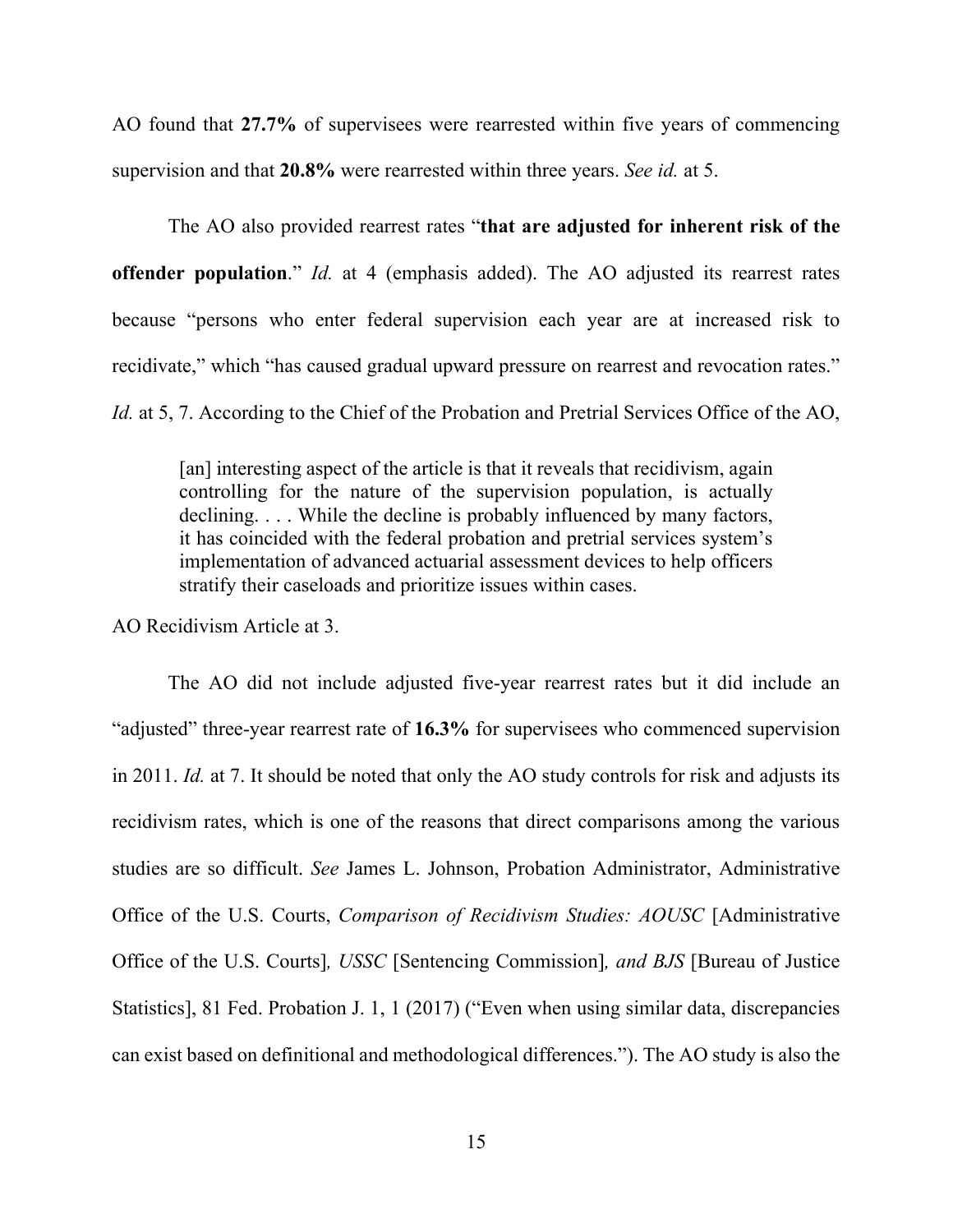only study (of the four included in Chart 4) that reports that "**recidivism . . . is decreasing**."

<span id="page-17-0"></span>AO Recidivism Report at 4 (emphasis added).

## **Probation Violations By Grade**

There are three grades of violations, as follows:

(1) **Grade A Violation** (the most serious grade) — conduct constituting (A) a federal, state, or local offense punishable by a term of imprisonment exceeding one year that (i) is a crime of violence, (ii) is a controlled substance offense, or (iii) involves possession of a firearm or destructive device of a type described in 26 U.S.C. § 5845(a); **or** (B) any other federal, state, or local offense punishable by a term of imprisonment exceeding twenty years;

(2) **Grade B Violation** — conduct constituting any other federal, state, or local offense punishable by a term of imprisonment exceeding one year;

(3) **Grade C Violation** (the least serious grade) — conduct constituting (A) a federal, state, or local offense punishable by a term of imprisonment of one year or less; **or** (B) a violation of any other condition of supervision. U.S. Sentencing Commission, § 7B1.1 *Guidelines Manual* (Nov. 2021).

The SDNY Probation Department submits a "Violation of Supervised Release Report" to the court which includes a description of the violation(s) alleged. See U.S.S.G. § 7B1.2 ("The probation officer shall promptly report to the court any alleged . . . violation" of supervised release, unless "such violation is minor" and "non-reporting will not present an undue risk to an individual or the public . . . ."). In April 2021, we reported that **302** violations were filed against **40** supervisees (or **26%** of the Study Population). (Some supervisees received more than one violation.) Of the 302 violations, **9%** were Grade A violations, **16%** were Grade B violations, and **75%** were Grade C violations. *See* Report at 35. Since April 2021, there have been 19 additional violations filed against 6 supervisees: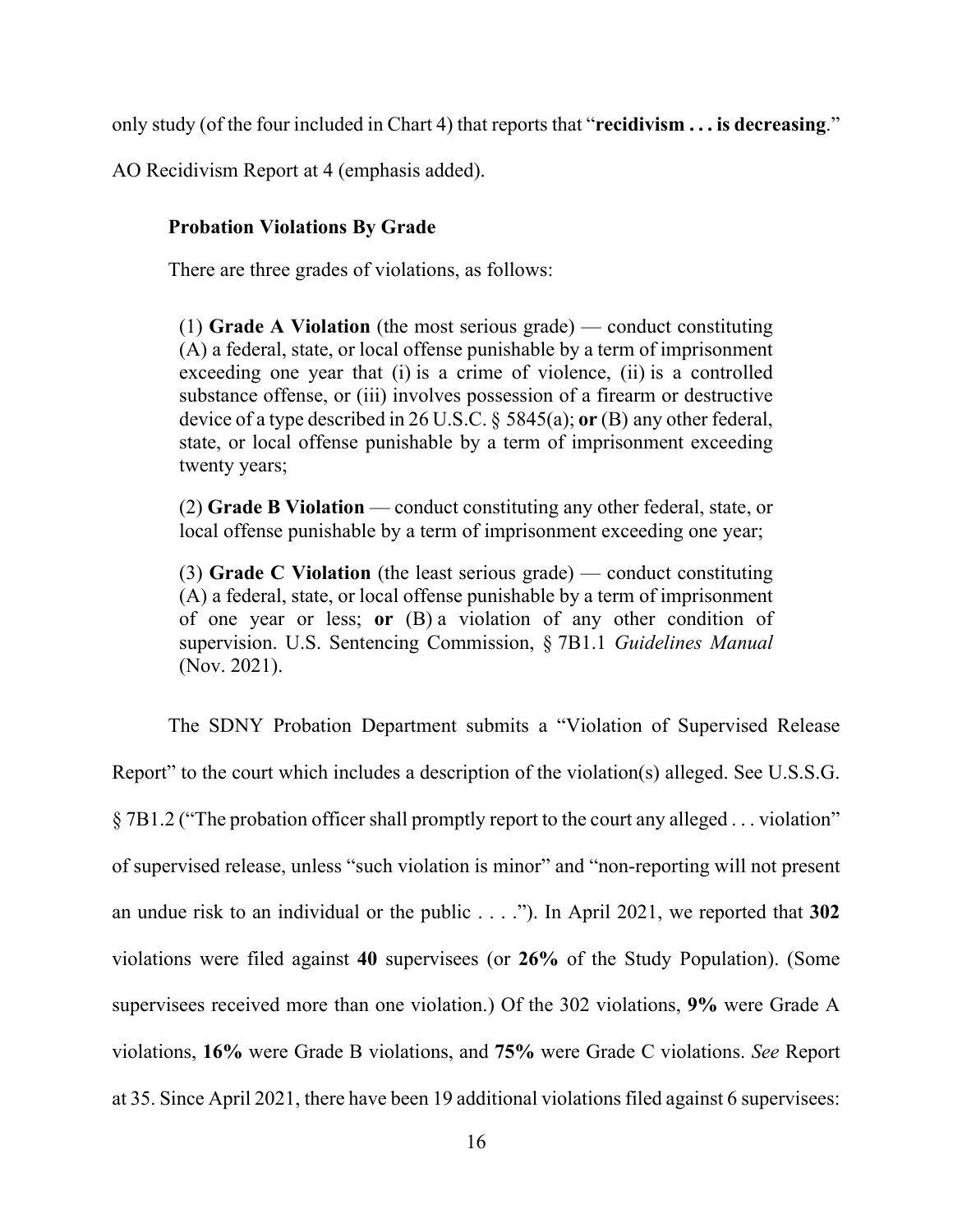**5%** were Grade A violations, **11%** were Grade B violations, and **84%** were Grade C violations. These additional violations brought the total to **321** and the percentage of supervisees to **28%** of the Study Population (42 supervisees). At the same time, **72%** of the Study Population (or 110 supervisees) had not had any violations filed against them.

## **Violation Outcomes**

<span id="page-18-0"></span>The Court's objective in supervision is to help supervisees achieve successful reentry—and not to impose additional punishment unless necessary. At the first supervised release hearing, the Court advises the supervisee and the other supervision stakeholders of its approach. **Court**: "The idea of court involved supervised release is to assist supervisees reintegrate into the community and to become productive citizens. It is not intended as a punishment but rather to assist supervisees to become more successful in their lives." We are substantially and prudently achieving that goal; 136 supervisees, or **89.5%** of the Study Population, have not received any incarceration as a result of violations.<sup>[9](#page-18-1)</sup> "A violation of the terms of supervised release tends to confirm the judgment that help was necessary, and if any prisoner might profit from the decompression stage of supervised release, no prisoner needs it more than one who has already tried liberty and failed." *Johnson v. United States*, 529 U.S. 694, 709 (2000).

18 U.S.C. § 3583(e) provides that district courts have authority to "terminate," "extend," or "revoke" a term of supervised release. The meanings of "terminate" and

<span id="page-18-1"></span><sup>9</sup> **89.5%** is calculated by dividing the number of supervisees who have not been sentenced to additional incarceration (as a result of violations) by the number of supervisees in the Study Population.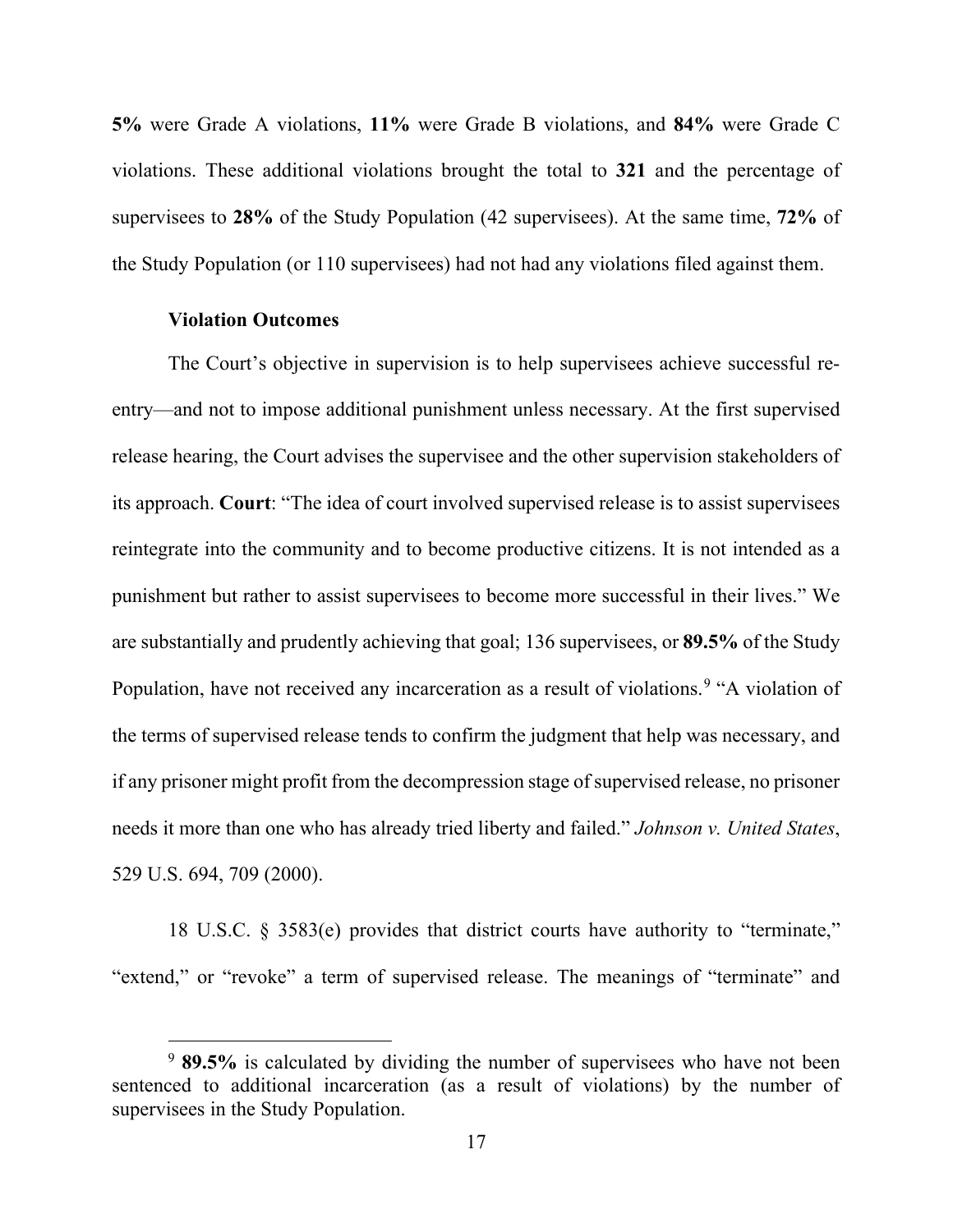"extend" appear to be self-evident, but exactly what "revoke" means or when "revocation" comes into play is sometimes unclear. 18 U.S.C. § 3583 does not define "revoke" or "revocation." Indeed, revocation appears to be a "relic" of the parole system which was replaced years ago by supervised release.

The term "revoke" appears to be somewhat of a misnomer. Parole was based on early release from prison—by the grace of the parole board a person was conditionally released from prison, and the leniency could be "revoked." [By contrast,] a person on supervised release has completed his or her prison term and is serving an independent term of supervision separately ordered by the court. Supervised release is not being "revoked"; rather, a supervisee is being punished for violating conditions [of supervision] . . . .

*United States v. Trotter*, 321 F. Supp. 3d 337, 346 (E.D.N.Y. 2018) (Weinstein, D.J.) (internal citation omitted). The Supreme Court has also made reference to "the strangeness of Congress's unconventional sense of 'revoke.'" *Johnson*, 529 U.S. at 707 (holding that "district courts have the authority to order terms of supervised release following reimprisonment" even though "the conventional understanding of 'revoke' [is] simply 'to annul by recalling or taking back.'"). The Sentencing Commission advises that "[revocation] **generally refers** to the judicial act of canceling the supervision in response to the offender violating the terms of supervision, and imposing a term of incarceration." Glossary of Sentencing Terms, U.S. Sent'g Comm'n, https://www.ussc.gov/education/glossary (last visited April 14, 2022) (emphasis added). The Sentencing Commission also points out that **"[u]nlike original sentencings, courts do not use a standardized reporting system for sentences imposed following violations."** U.S. Sent'g Comm'n, *Federal Probation and Supervised Release Violations* at 12 (July 2020) ("Sentencing Commission Violations Report").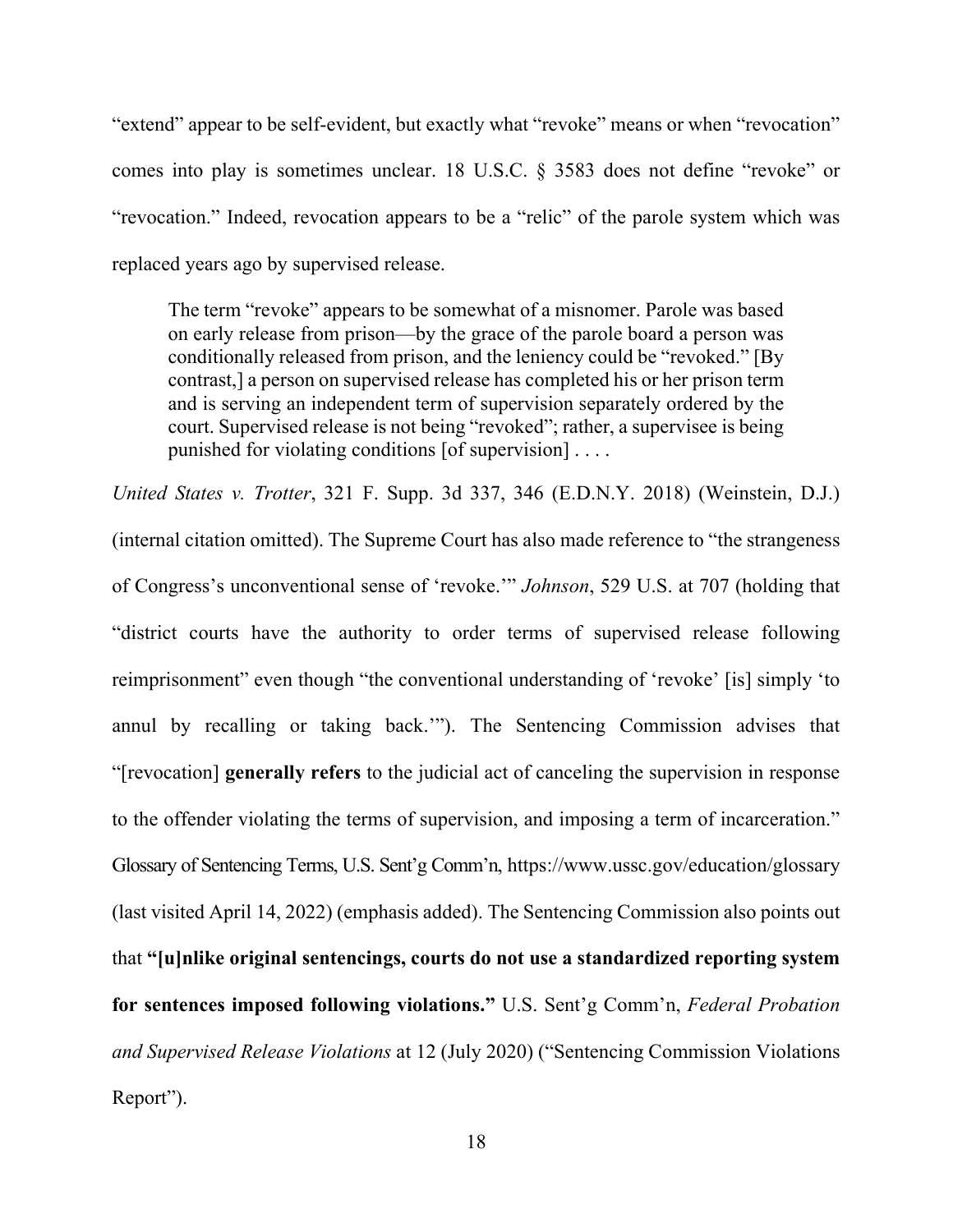The Court perceives three (3) principal instances where revocation may come into play.

First, if the supervisee: (i) "possesses a controlled substance"; (ii) "possesses a firearm . . . in violation of Federal law"; (iii) "refuses to comply with drug testing"; or (iv) "tests positive for illegal controlled substances more than 3 times over the course of 1 year," he or she is subject to "mandatory" revocation. 18 U.S.C. § 3583(g).

Second, "(1) Upon a finding of a Grade A or B violation, the court shall revoke probation or supervised release; (2) Upon a finding of a Grade C violation, the court may (A) revoke probation or supervised release; or (B) extend the term of probation or supervised release and/or modify the conditions of supervision," according to section 7B1.3 of the U.S. Sentencing Guidelines. "Although part of §7B1.3 is written in mandatory terms ('the court shall revoke') for Grade A and B violations, . . . Chapter Seven . . . contains only non-binding policy statements." U.S. Sent'g Comm'n, *Federal Offenders Sentenced to Supervised Release* at 40 (20[10](#page-20-0)).<sup>10</sup>

Third, a district court "may, after considering the factors set forth in section  $3553(a)(1)$ , (a)(2)(B), (a)(2)(C), (a)(2)(D), (a)(4), (a)(5), (a)(6), and (a)(7) . . . revoke a term of supervised release, and require the defendant to serve in prison all or part of the term of

<span id="page-20-0"></span><sup>&</sup>lt;sup>10</sup> "Under 28 U.S.C. § 994(a)(3), the Sentencing Commission is required to issue guidelines or policy statements applicable to the revocation of probation and supervised release. . . . [T]he Commission has chosen to promulgate policy statements only. These policy statements will provide guidance while allowing for the identification of any substantive or procedural issues that require further review." U.S.S.G. Ch.1, Pt.A, intro. comment.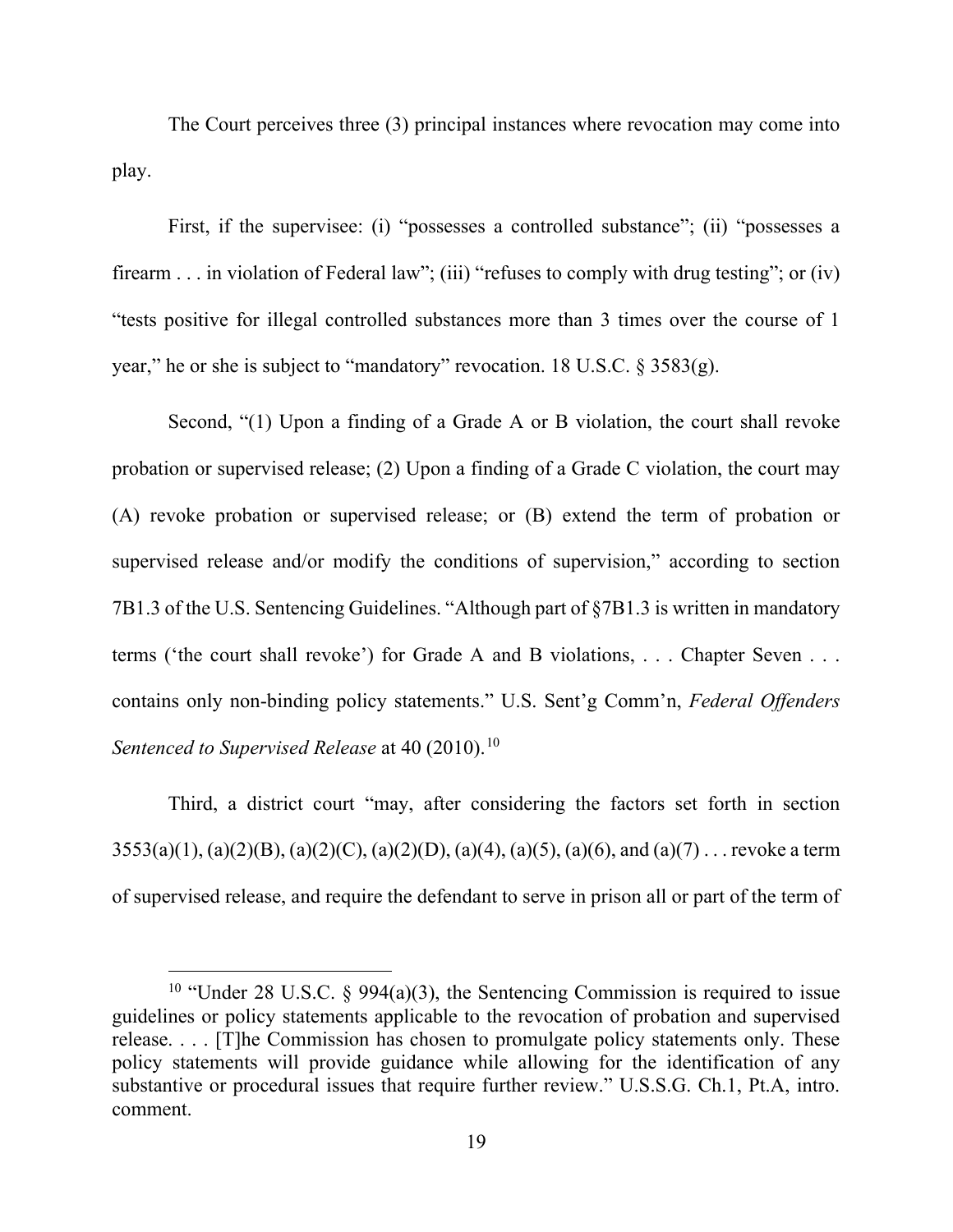supervised release authorized by statute for the offense that resulted in such term of supervised release . . . if the court . . . finds by a preponderance of the evidence that the defendant violated a condition of supervised release . . . ." 18 U.S.C. § 3583(e)(3). This is referred to as "discretionary revocation." *See United States v. Doe*, 617 F.3d 766, 772 (3d Cir. 2010).

A total of **22** Study Population supervisees—or **14.5**% of the Study Population may be said to have had supervision "revoked" following adjudication of a violation (which is typically imposed "on consent").

**4** of the 22 supervisees were subject to mandatory revocation and were sentenced to "time served" (that was limited to administrative processing) and no additional supervised release. These 4 supervisees pled guilty to failure to comply with drug testing or to use of a controlled substance (such as marijuana, cocaine, or methamphetamine).

**2** of the 22 supervisees pled guilty to Grade A or Grade B violations. One of the 2 supervisees committed a state crime of possession of a controlled substance which also constituted a Grade A violation of supervision. The second supervisee committed state crimes of forgery and possession of a forged instrument which constituted a Grade B violation of supervision. Both supervisees were sentenced to "time served" (that was limited to administrative processing) and additional terms of supervised release of 30 months and 5 years, respectively. (The 5-year term ran concurrently with the supervisee's state term of supervision.)

20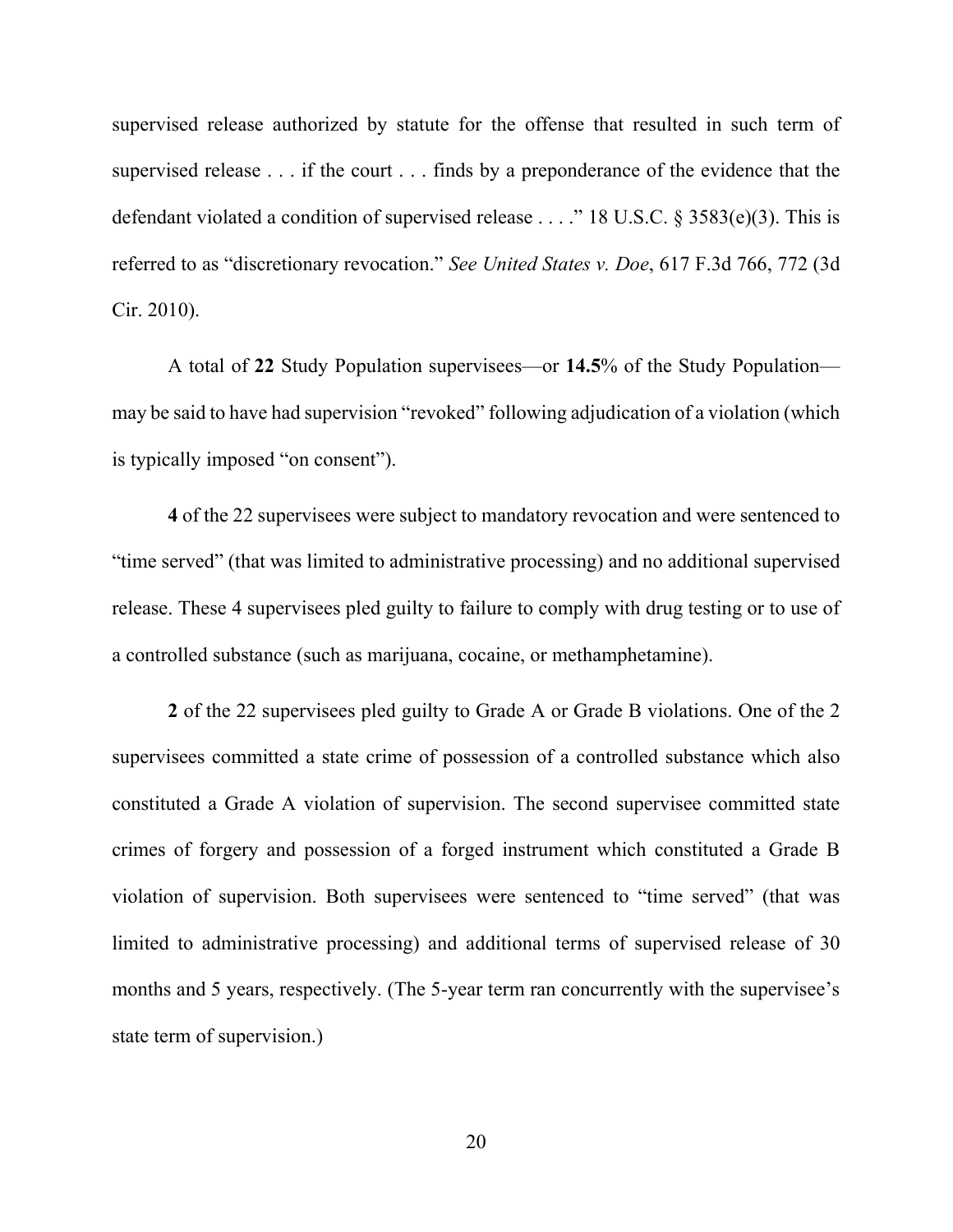**16** supervisees, or **10.5%** of the Study Population, have been sentenced to a period of incarceration for violating supervision pursuant to 18 U.S.C. § 3583(e)(3). The sentences ranged from 10 days to 30 months. Excluding time that was "concurrent" with another sentence and/or was limited to administrative processing, **12** supervisees or **7.9%** of the Study Population were sentenced to actual jail time.



#### **Chart 5: Revocations**

Chart 5 includes the "revocation" rate of **14.5%** for our Study Population, along with rates reported by the Sentencing Commission and the AO. We have not identified a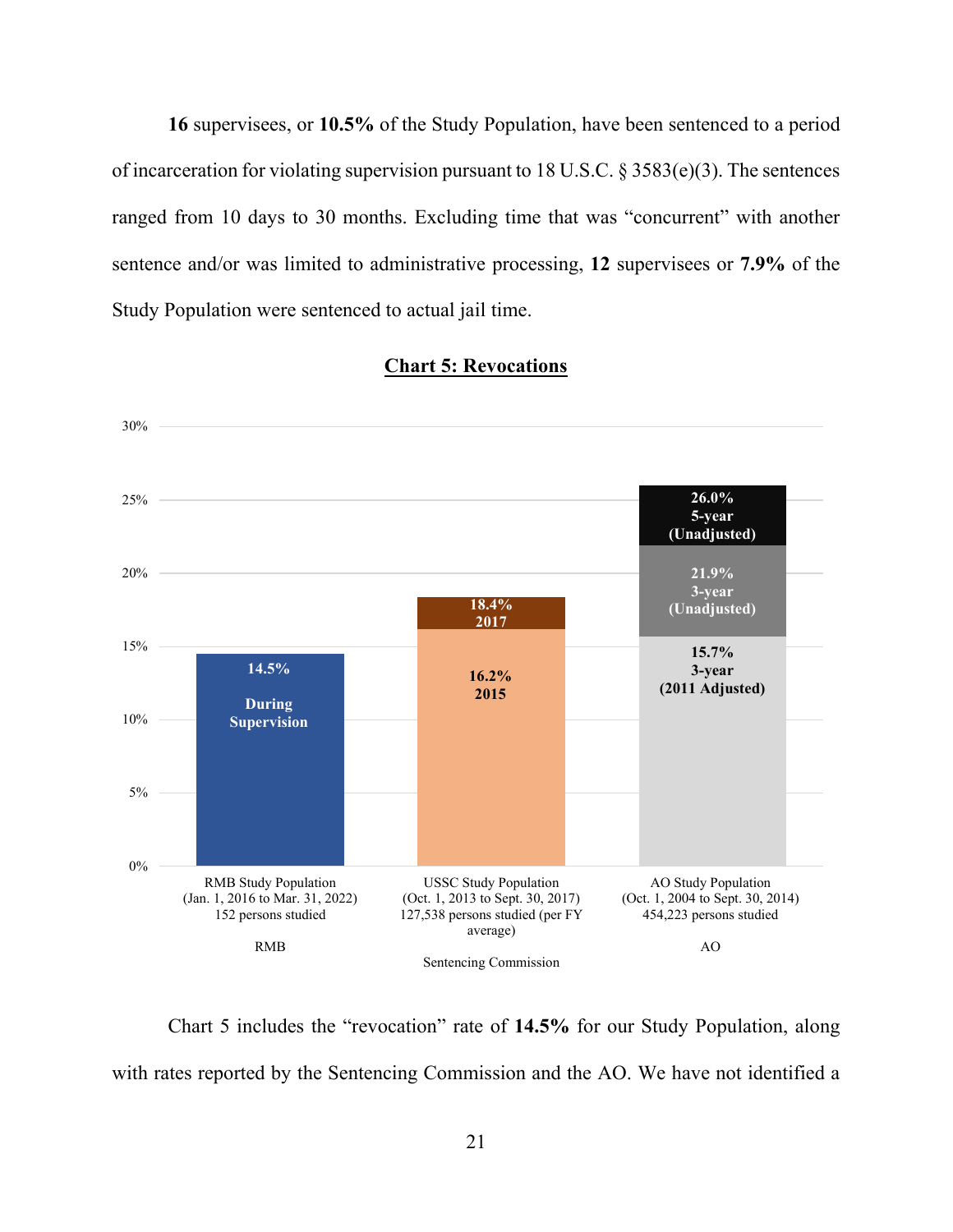BJS study that reports revocation rates. Chart 5 does **not** make direct comparisons because of the significant differences among the studies, which include the following:

**(i)** The 152 person Study Population rate of **14.5%** reflects: (a) "mandatory" revocation pursuant to 18 U.S.C.  $\S 3583(g)$ ; (b) Grade A or Grade B violations pursuant to U.S.S.G. § 7B1.3(a); and (c) violations that resulted in incarceration under to 18 U.S.C.  $§ 3583(e)(3).$ 

**(ii)** The Sentencing Commission study analyzed 82,384 Federal supervisees over the five-year period from 2013 through 2017. Sentencing Commission Violations Report at 17. It reviewed cases in which the court ordered supervision revoked, including cases which may have resulted in "supervision only" or "community service only." *See id.* at 34, 46 n.87. The Sentencing Commission noted that "the 94 [Federal] judicial districts do not use a standardized reporting system for violation cases." *Id.* at 46 n.86. The Sentencing Commission "compared the number of violations for fiscal year 2017 in which the court ordered the supervision revoked to data on revocations collected by the Administrative Office of the United States Courts for that same fiscal year. This analysis indicated that the Commission had received 88.7 percent of all revocations during that period." *Id.* at 12– 13.<sup>[11](#page-23-0)</sup> The Sentencing Commission revocation rate is estimated by dividing total "violations"

<span id="page-23-0"></span> $11$  "During the five-year period studied, the Commission received  $108,115$  reports of violation decisions from the courts. The documents the Commission received include: (1) the violation report, (2) the motion for revocation or petition for warrant of arrest or summons, (3) the waiver of hearing, (4) the summary of violation hearing, (5) the Judgment and Commitment Order, and (6) revocation worksheets." Sentencing Commission Violations Report at 13.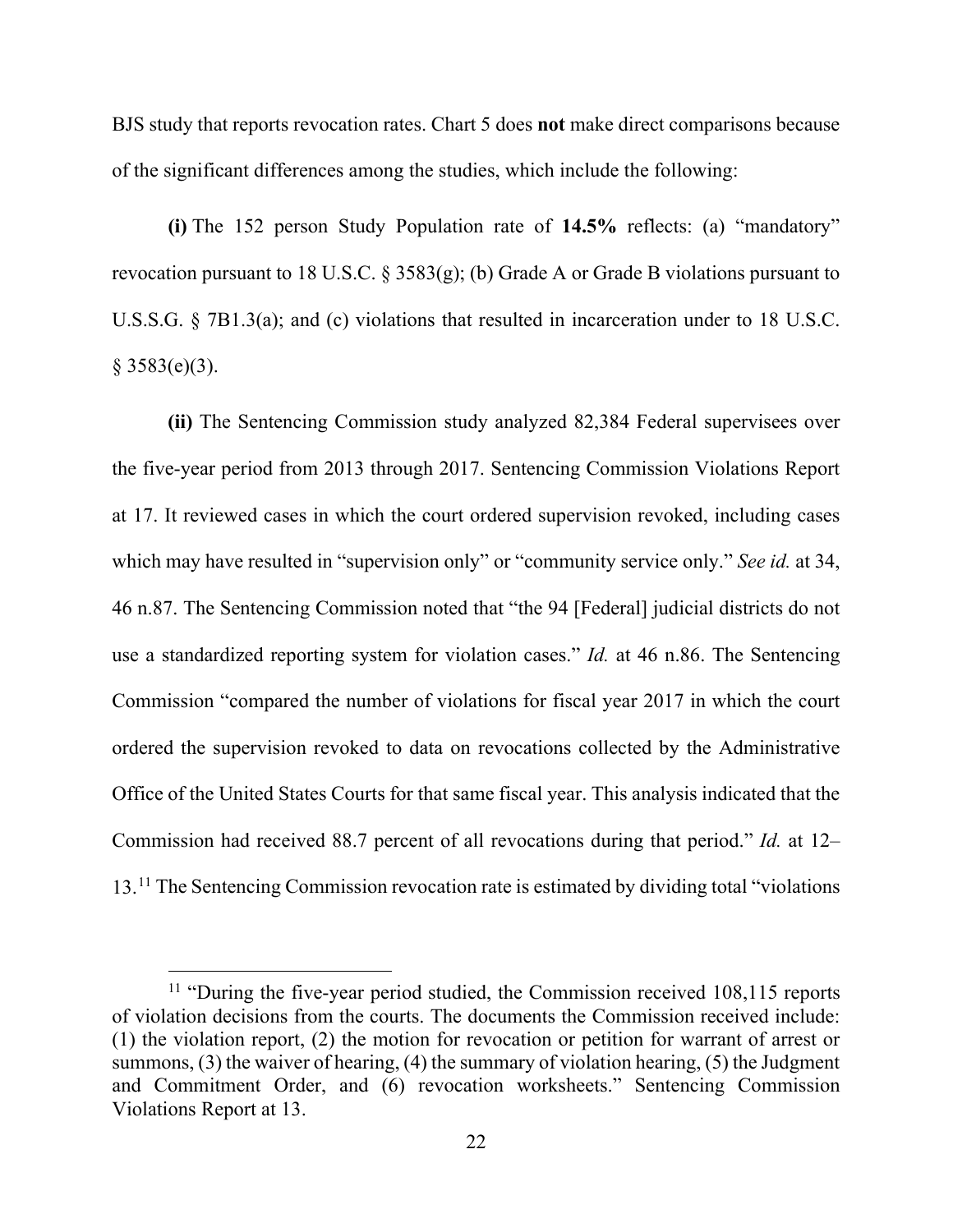... in which the court ordered the supervision revoked" into the total number of supervisees for each year of its study and found that **16.2%** and **18.4%** of supervisees had their supervised release revoked in 2015 and 2017, respectively. *See id.* at 17.

**(iii)** The AO Recidivism Report analyzed 454,223 Federal supervisees who commenced supervision between 2004 and 2014. The AO reported that **26.0%** of supervisees had their supervision revoked within five years and that **21.9%** had their supervision revoked within three years. *See id.* at 6. The AO also provided revocation rates "**that are adjusted for inherent risk of the offender population**," including an adjusted three-year revocation rate of **15.7%** for persons who commenced supervision in 2011. *Id.*  at 4, 7. It did not provide a five-year adjusted revocation rate.

Because of the difference(s) in approach to revocation, it is best to review the actual transcripts of individual hearings to illuminate the Study Population outcomes.

# **(a) Mandatory Revocation pursuant to 18 U.S.C. § 3583(g)**

#### **Example #4**

This supervisee was originally sentenced on November 5, 2001 to 151 months of incarceration followed by 5 years of supervised release for distribution and possession with intent to distribute cocaine. The conditions of his supervised release included substance abuse treatment and weekly therapeutic counseling. He began supervision on July 15, 2011. On September 8, 2015, after more than 4 years on supervision, the supervisee pleaded guilty to using marijuana, a Grade C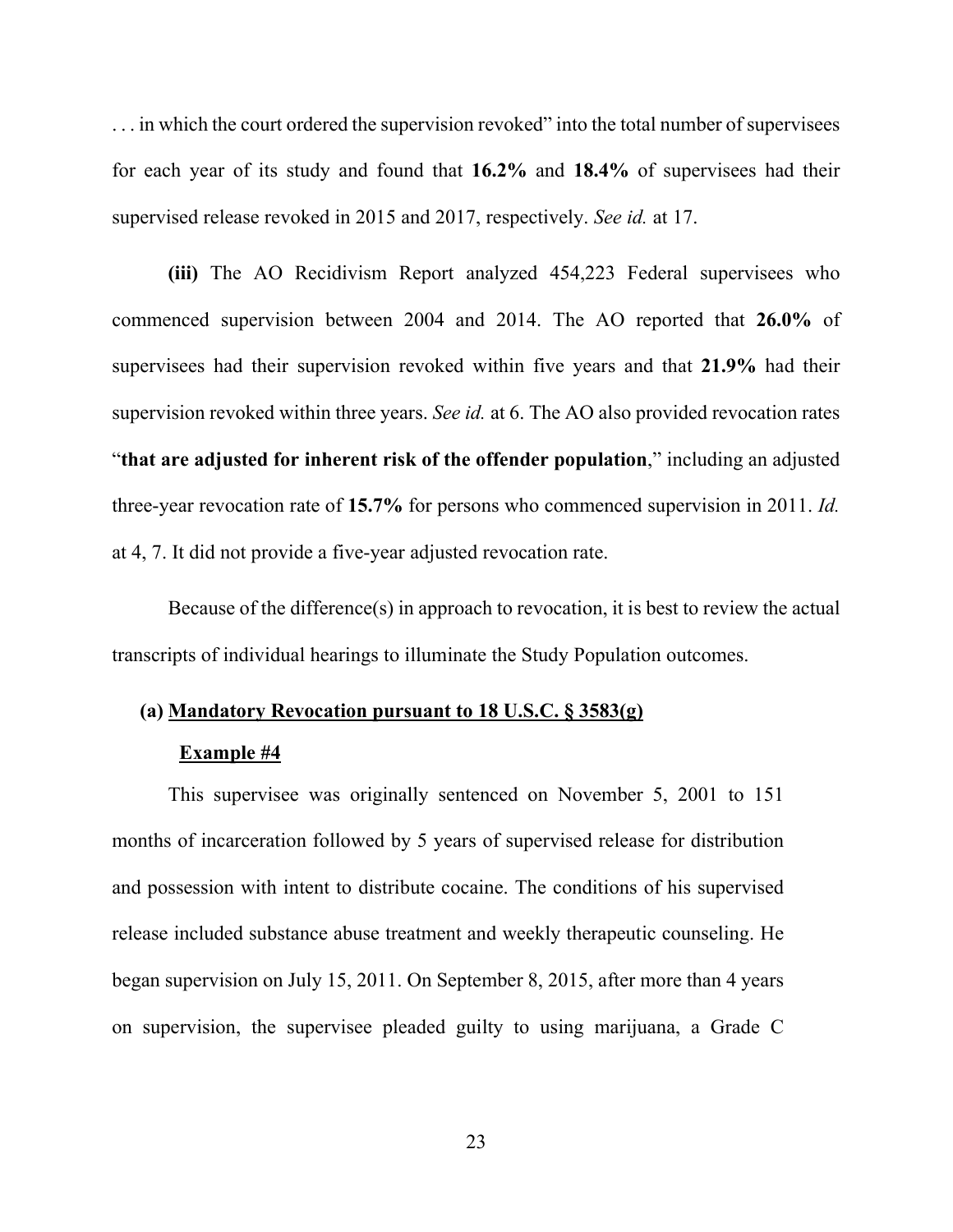violation carrying a Guidelines policy range of 6–[12](#page-25-0) months incarceration.<sup>12</sup> At sentencing, the probation officer reported that the supervisee had complied with the conditions of supervision apart from the marijuana use. The Court sentenced the supervisee to time served that was limited to one day of administrative processing and no supervised release.

**Probation:** He continues to attend treatment [and] his attendance and participation has been deemed good. He continues to use marijuana. His last drug test in December tested positive for marijuana. [T]here's been no other noncompliance noted.

**Defense Counsel**: Judge, I think based on everything I would ask the court at this point to terminate supervision for [the supervisee]. I think he's really doing as best as he can do and I think at the last conference there was at least a suggestion that if he continued to participate positively with his mental health treatment and there weren't any other incidents the court would consider that request. So I'm making that request at this time. . . . I think that would be the best resolution.

**Court**: [Supervisee], what, if I were to terminate your supervision would you – what would you do in terms of therapy, in terms of medication, etc.? How would you handle that?

**Supervisee**: Regardless if you let me off today, I still got to work on my behavior and control myself. And the [therapy] program is . . . a benefactor to me anyway. I need it. It helps me. They talk to me like nobody else could. I can't go to the street or nobody to get the kind of advice they can give me, especially for free like that, you know what I mean.

**Court:** By all accounts [it] seems to me [that you are] doing quite well on supervision with one major exception, which everybody is aware of, and that is he continues to smoke marijuana. . . . Notwithstanding that I am of

<span id="page-25-0"></span><sup>&</sup>lt;sup>12</sup> In New York, it is "legal for adults 21 and older to possess up to three ounces of cannabis [*i.e.*, marijuana] . . . for personal use . . . [and for] [a]dults [to] smoke or vape cannabis wherever smoking tobacco is allowed. . . . [However,] [u]nder federal law, cannabis possession and use in all forms remains illegal." Cannabis (Marijuana), N.Y.C. Dep't of Health, https://www1.nyc.gov/site/doh/health/health-topics/marijuana.page (last visited April 19, 2022).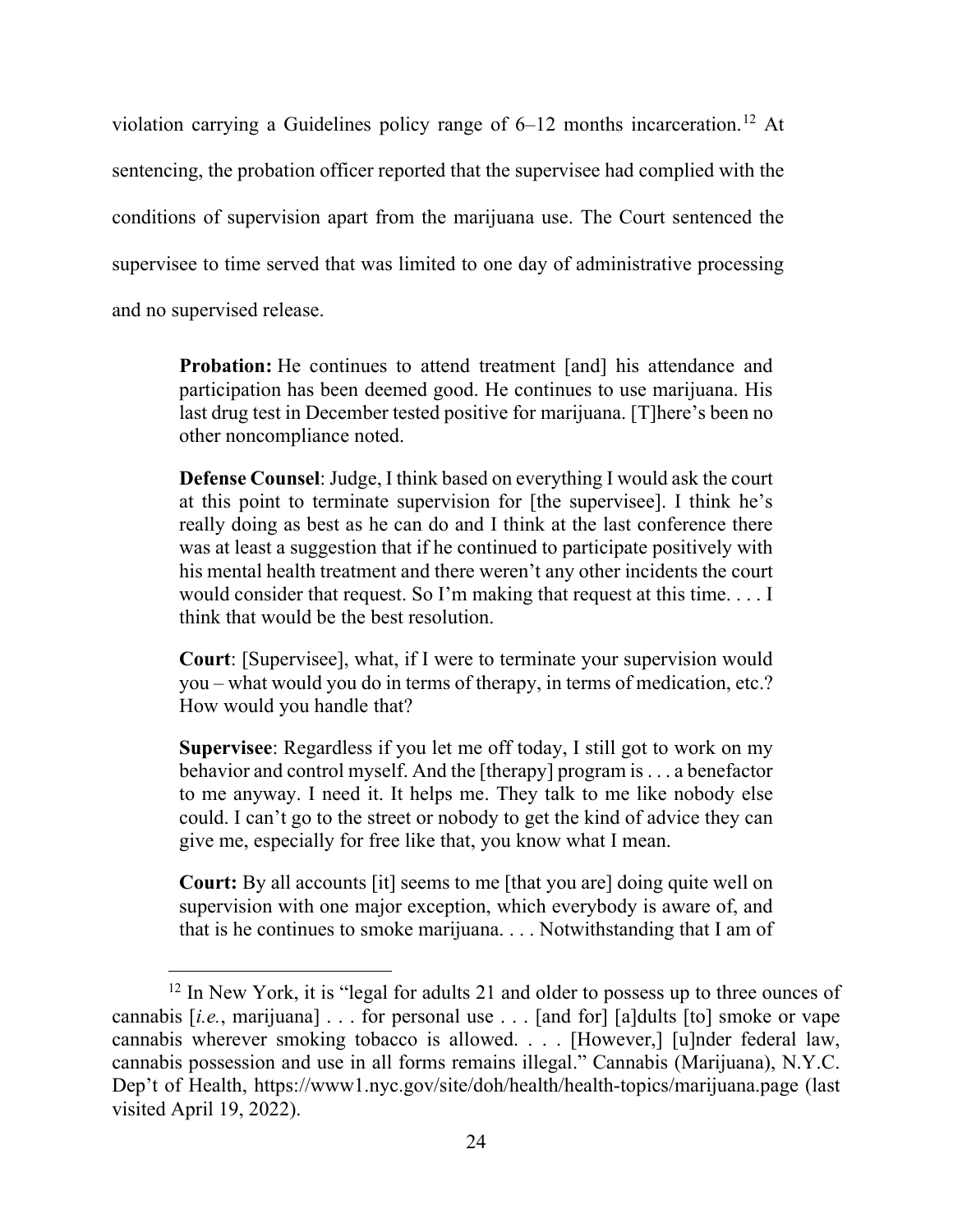the opinion that the appropriate sentence for [the supervisee] for violating his probation specification is a sentence of time already served.

I don't think – I don't think further incarceration would resolve the problem and so I'm not going to impose further incarceration which at this time would be solely for [the supervisee's] marijuana use. . . . I think such a sentence would be not only excessive but counterproductive. So I am going to give [the supervisee] the benefit of the doubt and terminate formal supervision. But that is subject to the AUSA and [defense counsel] figuring out the time-served technicality.

**AUSA**: My understanding from the probation department is that a sentence of time served and one day of processing would satisfy your Honor's concern [regarding time served].

**Court**: So then the sentence is modified to time served plus one day of processing.

# **(b) Grade A or B violation revocations pursuant to U.S.S.G. § 7B1.3**

# **Example #5**

This supervisee had been sentenced on July 23, 2012 to 70 months of incarceration

followed by 5 years of supervised release for conspiracy to distribute and possess with the intent to distribute crack cocaine. On February 7, 2018, after more than 3 years on supervision, the supervisee was arrested and pleaded guilty in state court to possession of a controlled substance in the third degree; and he was sentenced to 3 years in state prison followed by 3 years of state supervision.

The state crime also constituted a Grade A violation of federal supervision and carried a Guidelines policy range of 24–30 months incarceration. In light of the 3-year state sentence, the Government recommended a sentence of 6 months incarceration for the violation. On September 4, 2019, the Court sentenced the supervisee to "time served" plus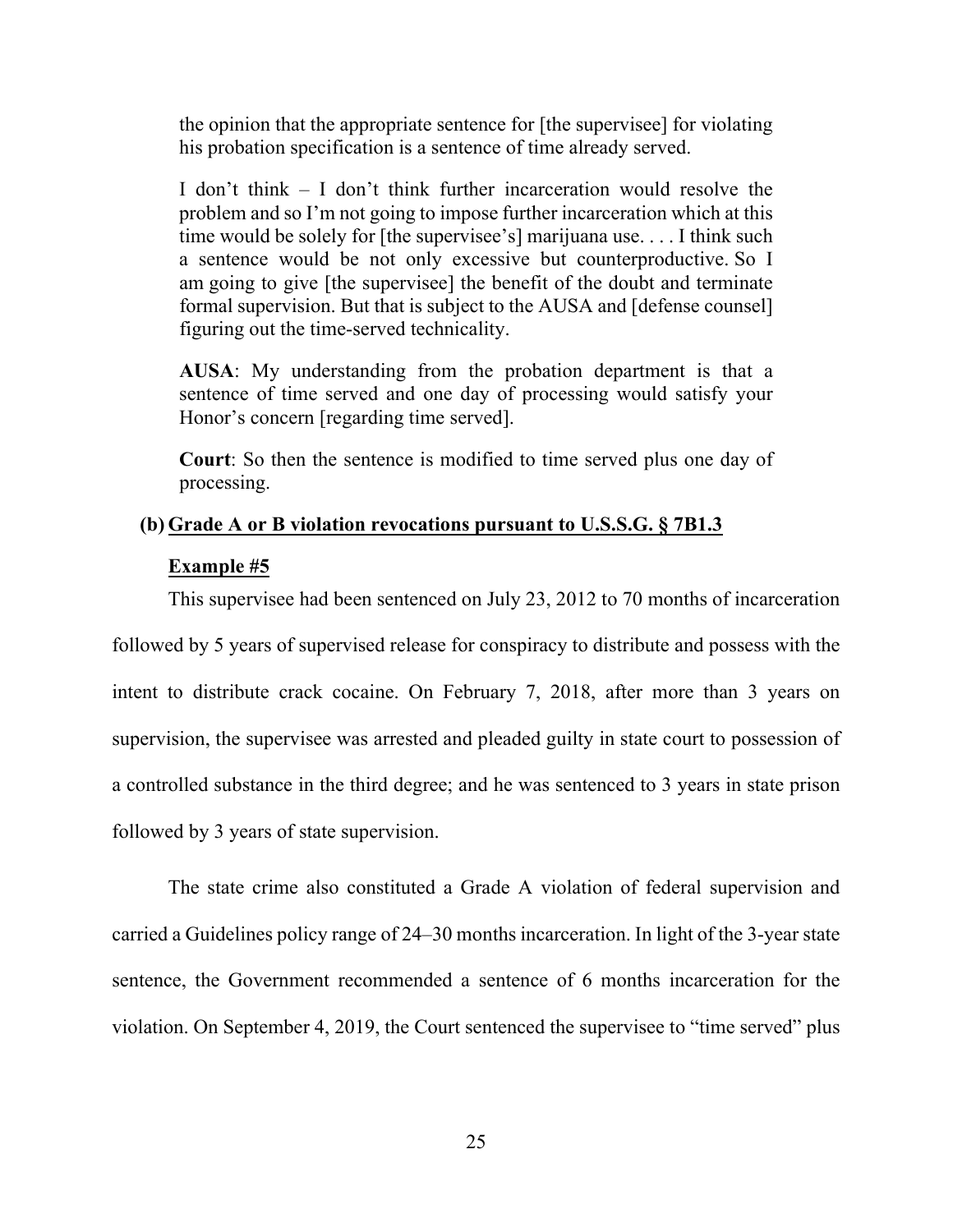a supervised release term of 5 years to run concurrently with the 3 years of state supervision.

**AUSA**: [T]he government and [the probation officer] agree that the previous recommendation of probation of 30 months was without the benefit or awareness of the state sentence of three years and the following three years of parole [state] supervision that are also going along with the state sentence. And so, the government and probation agree that something that would be a variance of the policy lower level of 24 months is appropriate, and at this time would recommend something in the range of six months.

**Court**: I was going to say that in light of the three-year state sentence . . . that an extensive federal sentence would be harsh, and I see you've come to that same conclusion.

**AUSA**: Yes, we agree.

**Defense Counsel**: I've known [supervisee] since September of [20]16, so it's been three years where we've all been working together to arrive at what we hoped to be a positive solution to this. And what I don't want to be lost in where we are now is some of the efforts he made throughout those three years. It wasn't all bad. There was a lot of good work by him. Certainly probation's spurring him to do it was a major factor, and he's fortunate he had that in his life, but the drug issues were ultimately addressed.

**Court:** So it seems that everybody agrees, and I certainly do, that the state sentence is a relatively long one. I personally don't see . . . any need to impose any sentence that's in addition to the state sentence.

Upon a release from [state] imprisonment, [the supervisee] will be placed on supervised release for a term of five years, and that is to run concurrent with the three-year term of post-release supervision by the state. . . . I would be open to reducing that period [of supervision] if the first three years [go well], and they would have to go quite well.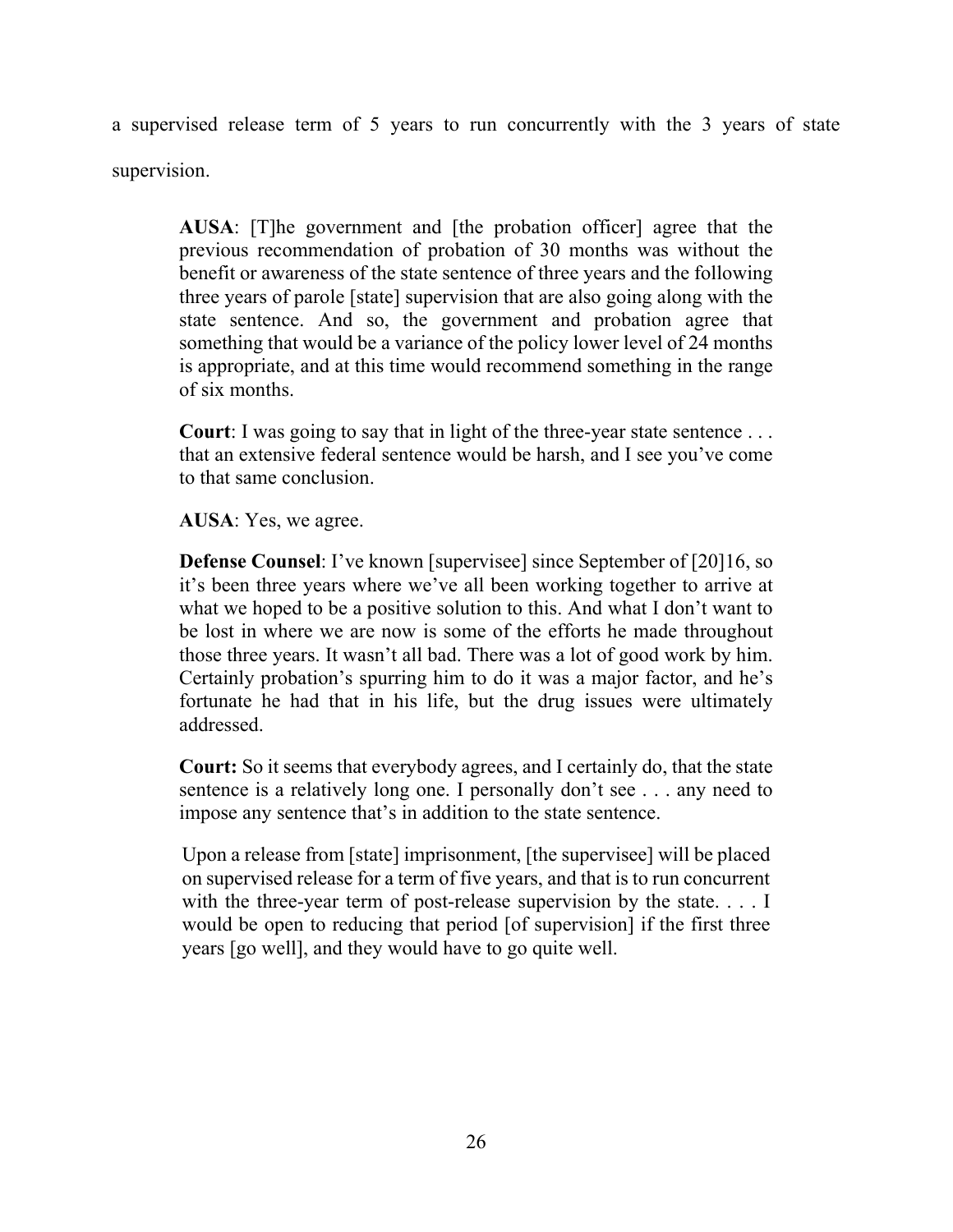#### **(c) Discretionary revocation pursuant to 18 U.S.C. § 3583(e)**

16 supervisees (or 10.5% of the Study Population) were sentenced to incarceration for violating supervision. Their violations included 7 Grade A; 2 Grade B; and 40 Grade C violations.

- 12 of the 16 supervisees received actual jail time, *i.e.*, either "consecutive" or "standalone" or "time served" sentences of incarceration (consisting of 45 days; 3 months; 4 months and 20 days; 5 months; 7 months; and 14 months, respectively). The "time served" sentences reflected time they had actually spent in Federal detention prior to sentencing. These sentences were 10 days; 3 weeks; 5 weeks; 6 weeks; 7 weeks; and 2 months, respectively.
- 4 of the 16 supervisees received "concurrent" sentences. They had also been sentenced to a term of incarceration by another court (most often a state court). The Court's concurrent sentences of these supervisees (of 8 months; 18 months; 24 months; and 30 months, respectively) did not result in any additional jail time.

#### **Example #6**

This supervisee had originally been sentenced on November 3, 2010 to 4 years and 9 months imprisonment followed by 3 years of supervised release for being a felon in possession of a firearm. His conditions of supervised release included vocational training and weekly therapeutic counseling. The term of supervision began on October 24, 2014. On July 1, 2015, the supervisee was arrested and pleaded guilty in state court to second degree assault. This was also a Grade A violation of federal supervision which carried a Guidelines policy range of 24–30 months imprisonment. On July 27, 2015, and before the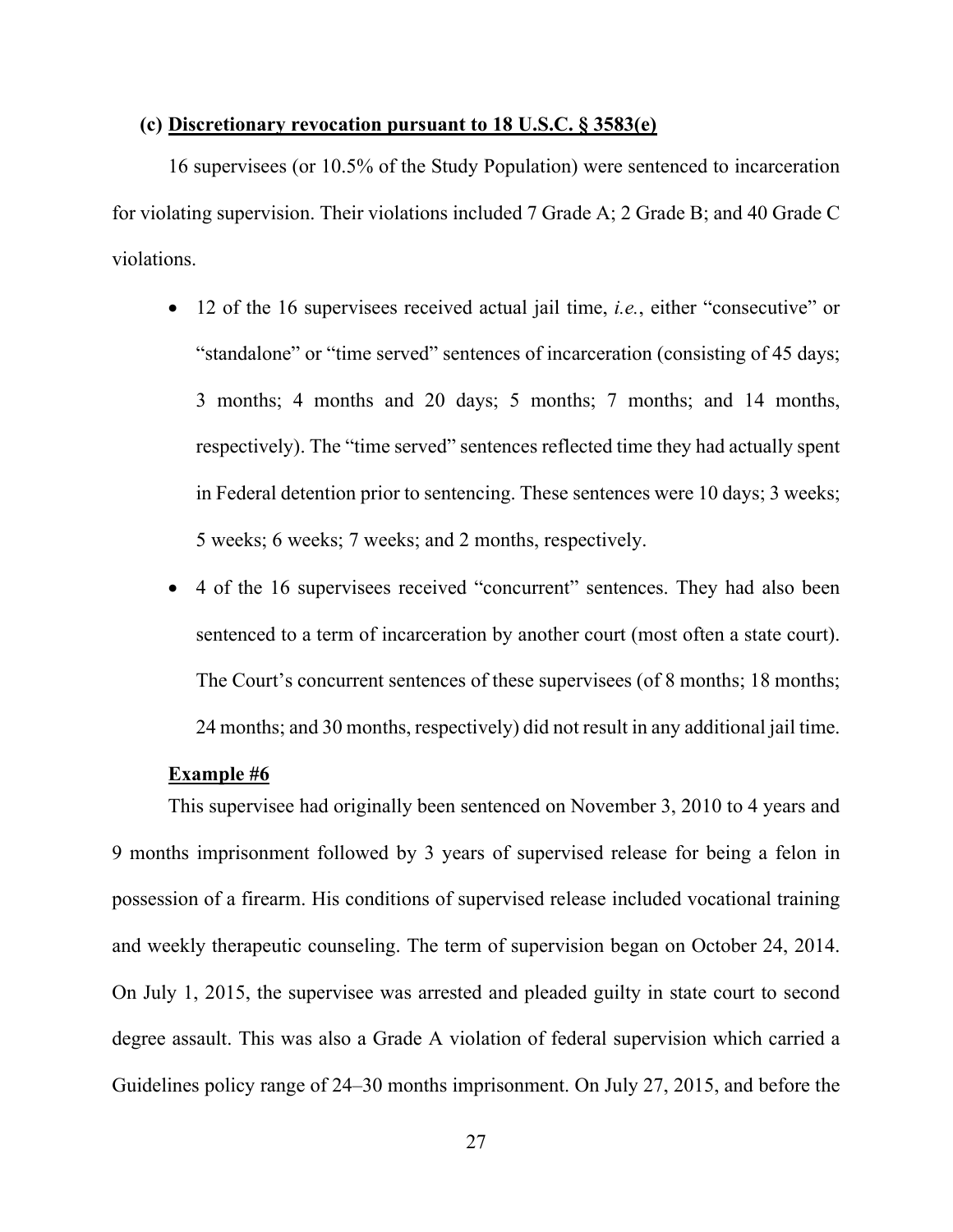supervisee was sentenced on the state assault charge, the Court sentenced the supervisee to

14 months imprisonment to run consecutive to the projected state term of imprisonment,

and 3 years of supervised release to run concurrently with the projected state term of supervision.

**Probation**: [W]e did have [the supervisee] reporting for random drug testing and he was reporting as directed and we had not received any positive drug submissions. I had not yet referred him for therapy treatment. . . . He was attending vocational [training] and he had told me that he was in line to get a job with his [relative] at the time of his [state] arrest.

**Supervisee**: [T]hat incident was, you know, it happened so fast and I'm deeply – there's no, there's no way I can really describe the pain and just waking up every morning knowing that my future could possibly be going down the drain. I just, I'm deeply, deeply regretful.

**Court**: So I intend to impose a sentence of 14 months of incarceration and that is to run consecutive to any state sentence.  $\ldots$  [W]ith respect to supervised release I am imposing a term of supervision of three years ... . The term of supervision is to run, unlike the term of incarceration, . . . concurrent with any term of supervision imposed by the state court . . . .

The supervisee completed his 14-month sentence. At a recent supervised release

hearing, the Court was advised that the supervisee was "doing well" in therapy; that he was

attending vocational training; that he was "abstaining from illicit drug use"; and that he

was expecting a child with his partner.

#### **Example #7**

This supervisee was originally sentenced on February 14, 2011 to 60 months of incarceration followed by 5 years of supervised release for possession of a firearm in connection with a drug trafficking offense. The conditions of his supervised release included participation in a substance abuse program and weekly therapeutic counseling.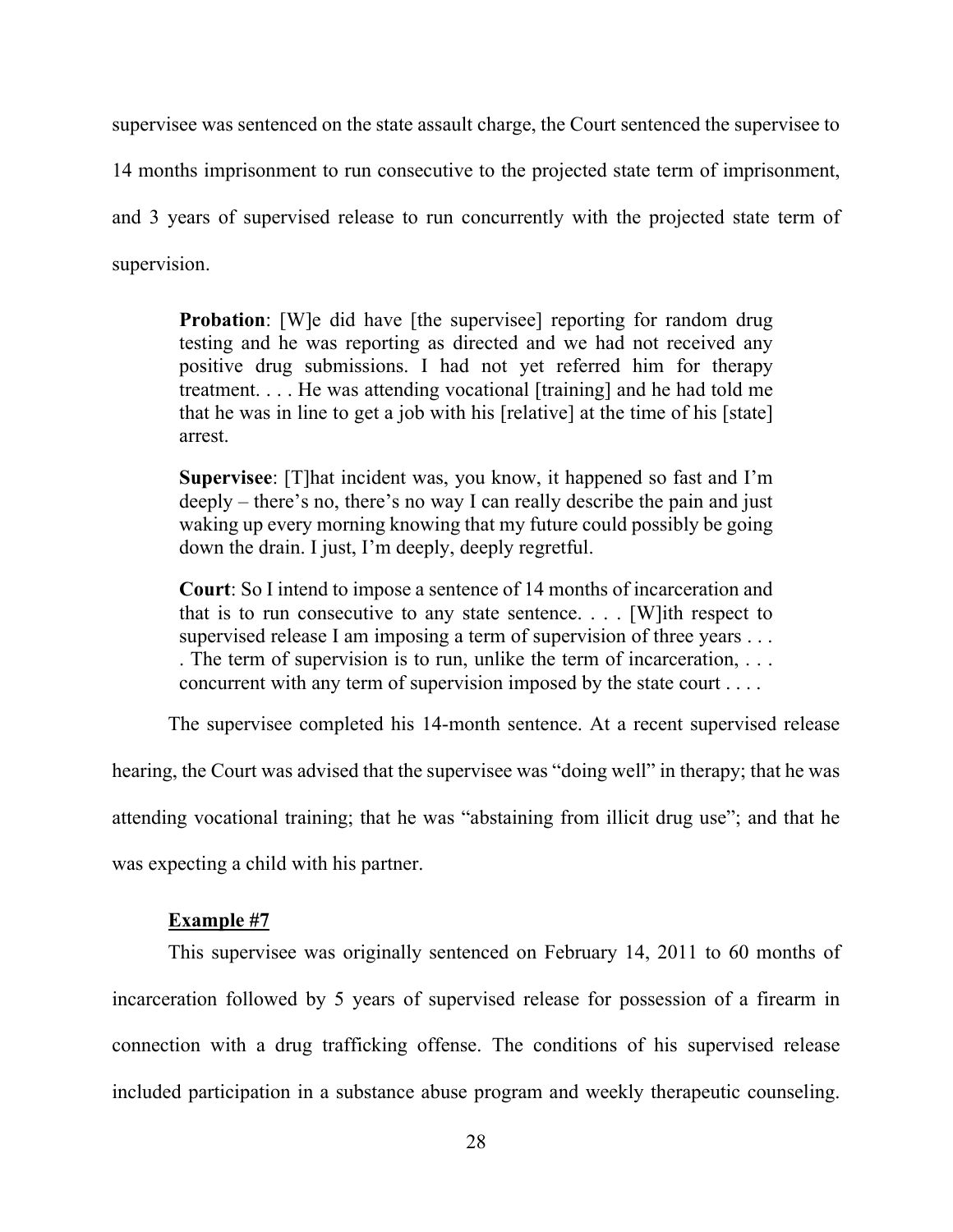He began supervision in November 2014. On September 14, 2017, *i.e.*, after 3 years of supervision, the supervisee pleaded guilty to violating a New York criminal court order of protection, a Grade C violation with a Guidelines policy range of 5–11 months incarceration. On November 22, 2017, the supervisee was sentenced to a standalone term of 4 months and 20 days incarceration and 4 years of supervision.

**Probation:** [Supervisee] has been given numerous chances to comply with his conditions of supervised release and multiple warnings regarding the possibility of incarceration should he fail to control his behavior. The frequency with which he has encountered trouble with the law and his level of violence seems to have escalated. . . . Despite warnings to avoid such situations, he entered into a scenario which resulted in a physical altercation and serious harm to the victim.

**Defense Counsel**: [H]e had started with a new counselor, I believe . . . and I believe he had gone three times prior to his arrest . . . . If you give him a sentence of time served and he is released today, he's going to start that. If you give him additional jail time and a couple months from now when he gets out and back on supervision, he's going to go back to that. So [his anger issues will] be addressed either way.

**Supervisee**: As far as my anger, I'm not making any excuses for my anger. I had a rough childhood and anger was instilled in me as a young child, at a young age. I grew up handling – being in group homes I grew up handling certain situations different than how normal people would handle these situations. Now me being 32 years old, I see that  $-1$ 've been seeing it when I got locked up for five years. It's my anger. I have calmed down a lot. I still got a little problem. I'm still working on that, but I noticed that my anger, like my grandma said, I take myself wherever I go. And I've lived in different states and I'm always by myself in these predicaments because it's me. It's nobody else but me. I spoke to my wife about it. I would like to continue seeing [my therapist]. Even if I was released, and they was going to try to put me in a different program, I wanted to go back to that therapist. . . . I've been going there for therapy every Wednesday. I read anger management books. I even have a couple pamphlets I even sent them to my wife, the way that couples can resolve their problems without arguing and how to resolve problems without violence.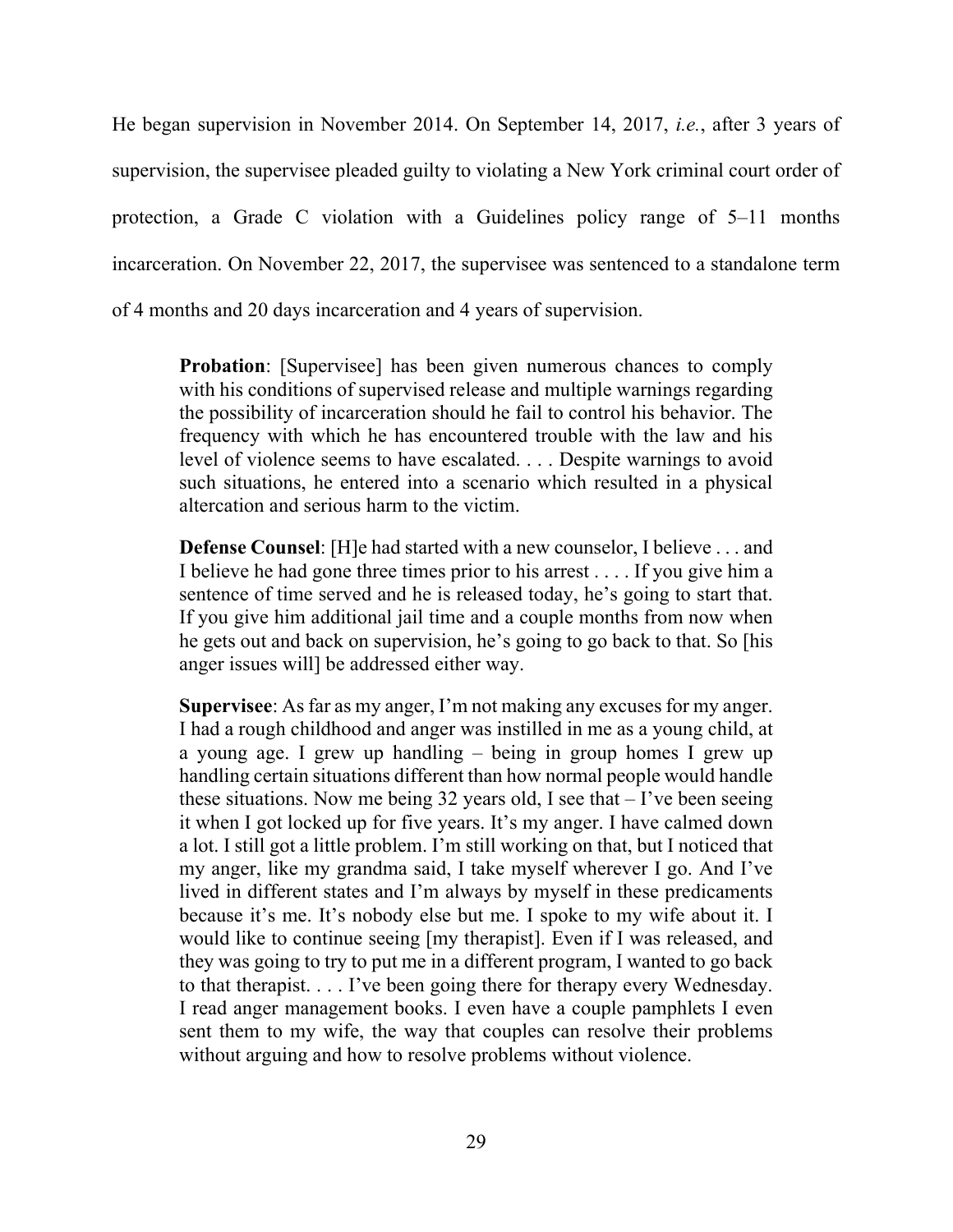**Probation**: I think, as [supervisee] just said, he's made some progress. He's intelligent. He's insightful. However, with the numerous opportunities the Court has given, it's our opinion that something just above the recommended guideline range.

**Court**: I'm going to impose a sentence . . . [of] four months and 20 days. . . . So, I [have been] impressed . . . by [supervisee's] insight into the issues, and so I think this is an appropriate sentence. More to the point though, I'm hopeful that things will turn around or start to turn around and [supervisee] will have . . . an easier time of things and a more productive personal life and work life, as well.

This supervisee completed his term of incarceration and was scheduled to complete

his term of supervision. In the month before his supervision was scheduled to expire, the

probation officer, defense, and Government all favored termination. The supervisee (and

the Court) were not so sure:

**Probation Officer:** It's my belief that we have really given [the supervisee] all of the tools. He has them under his belt. He just has to use them. I don't know [how] much more, other than just monitoring him in the community, probation's going to be effective [] with him in rehabilitating him because I believe he's there. . . [H]e's going to be as good as he gets, right? And what I mean[] by that is supervision has really maximized its potential for him. He's going to continue to do great things, right?

**AUSA**: [M]y sense is that [the supervisee] has made tremendous progress over the course [of supervision] and if it his desire to terminate supervision, and it's probation's view that supervision is no longer helpful, we would respectfully defer to those views.

**Defense Counsel:** For [the supervisee,] supervision has been essential to the point where, perhaps, even lifesaving. I think if he had not been on supervision for as long as he had, quite frankly, he could possibly not be here today . . . . [T]o some extent, [supervision has] run its course, and now it's time to open up, to use a cliché, a new chapter [in the supervisee's] life.

**Supervisee**: I didn't ever picture I was working to[ward] – I'd be working two jobs and going to college because I [ca]n't even think I was capable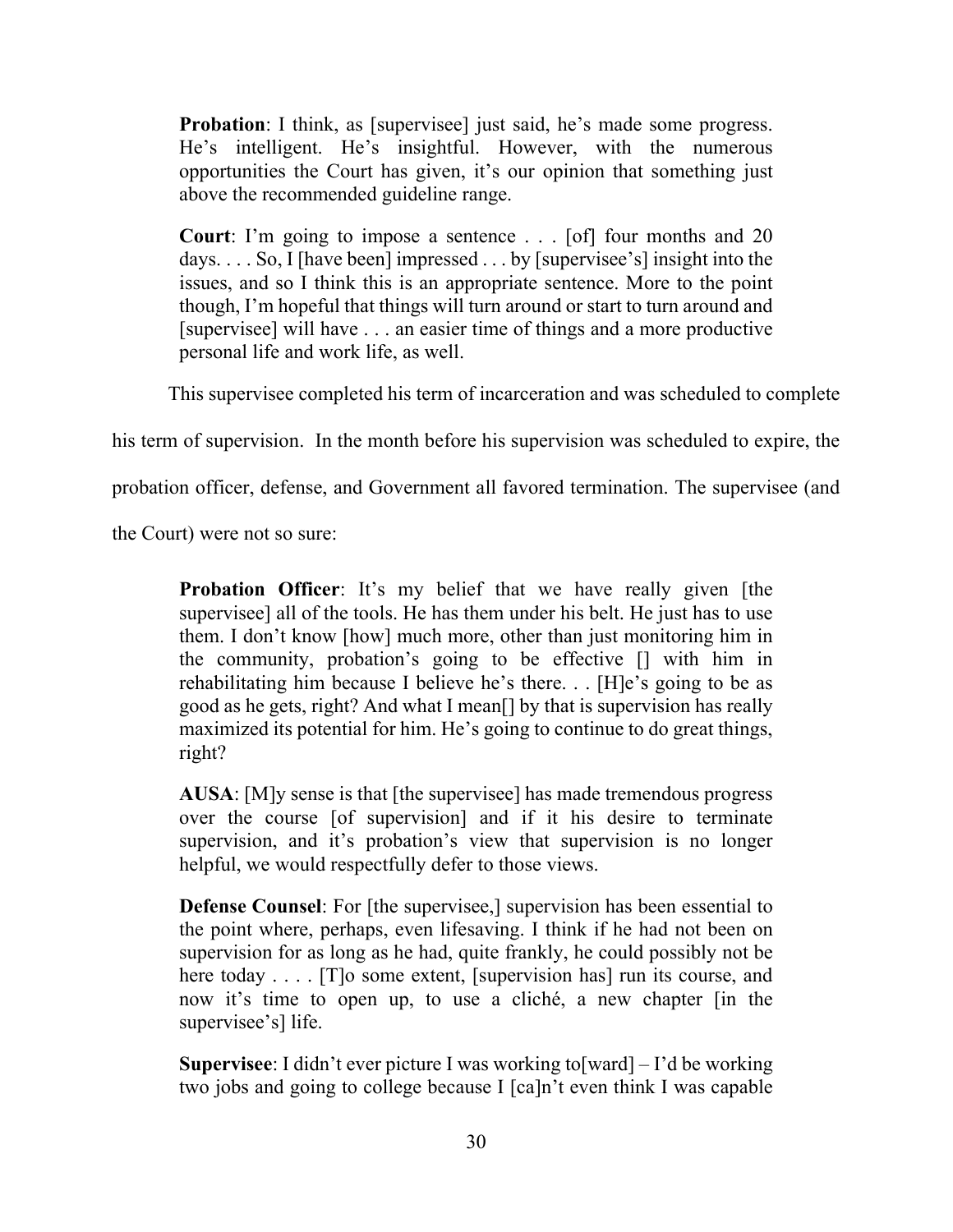of doing that. . . . Like, after [to]day, there's no more help. It's scary, it's a scary feeling, man. Real scary. . . . **[O]f course, I would want off federal probation. Who wouldn't. It's been seven years. But I honestly feel, like, people probably think I'm crazy right now . . . man, I need this, man. I can't get off right now, man** [emphasis added]

**Court:** I think a little more supervision . . . with the opportunity to terminate . . . if things are going well, . . . and see if we can't, in a modest way, lend some assistance for [an additional period of time] . . . and just so [the supervisee] knows that everybody's around and everybody is available to help as best they can.

#### **Example #8**

This supervisee was originally sentenced on January 10, 2011 to 120 months imprisonment followed by 5 years of supervised release for conspiracy to distribute and possess with intent to distribute crack cocaine. The conditions of his supervised release included substance abuse treatment and weekly therapeutic counseling. He began his supervised release on March 17, 2017. On April 17, 2018, the supervisee was arrested by federal law enforcement officers and charged with conspiracy to distribute and possess with intent to distribute narcotics. And, on May 30, 2019, he pleaded guilty to conspiracy in Federal court in the Eastern District of New York and was, thereafter, sentenced by the EDNY judge to 97 months imprisonment followed by 4 years of supervised release.

The EDNY drug conspiracy was also a Grade A violation of supervision with a Guidelines policy range of 30–37 months incarceration. On May 27, 2021, this Court sentenced the supervisee to 30 months imprisonment followed by 5 years of supervised release, to run concurrent—as to both jail time and supervision—with the EDNY sentence.

**Court**: I don't feel that any additional incarceration by me makes sense. I recall, of course, the underlying case that I had with [the supervisee]. That was also a conspiracy to possess with the intent to distribute narcotics that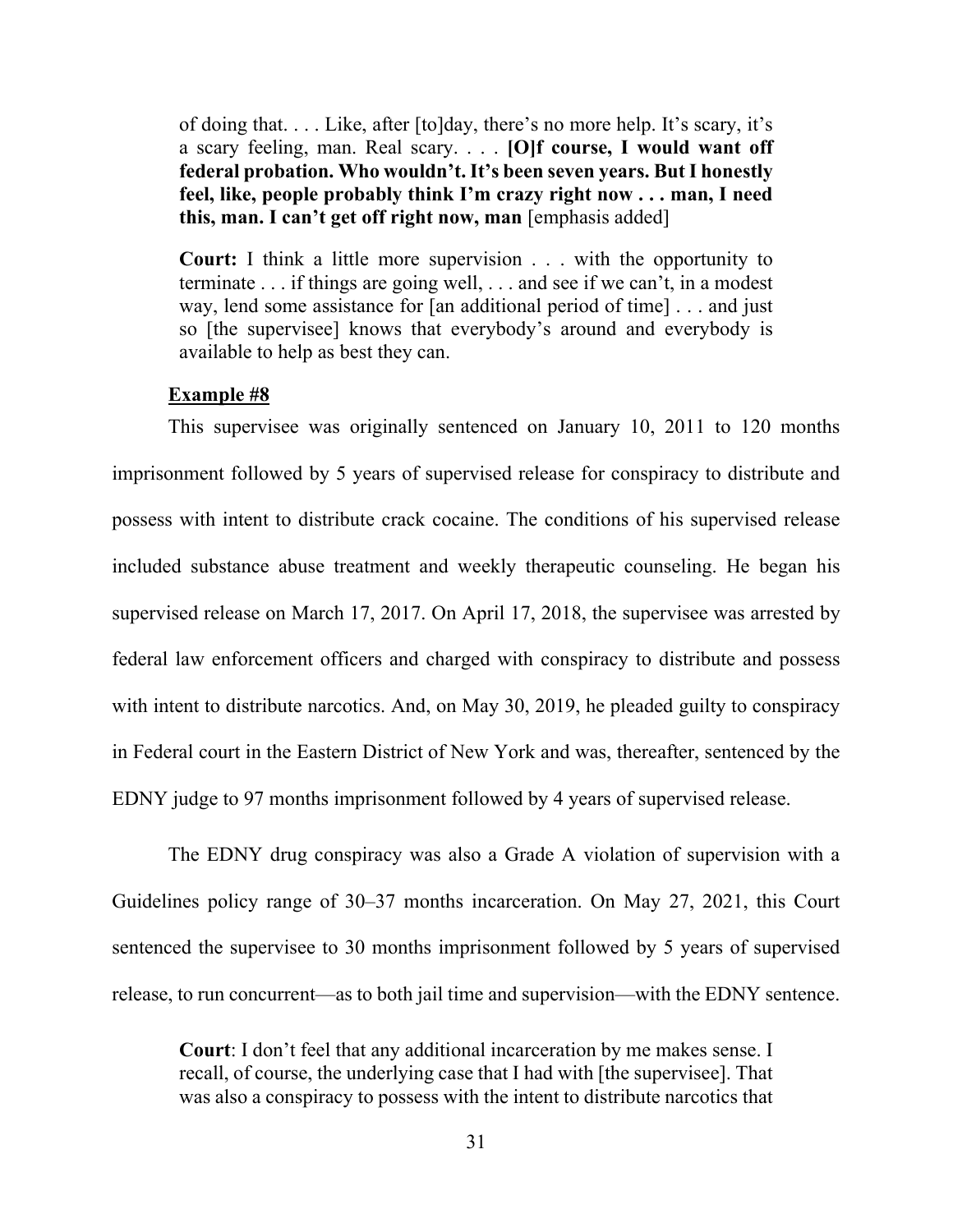resulted in a stiff sentence followed by five years of supervision[.] [W]e were in the supervised release phase. . . . I thought he was making a very positive adjustment. He was employed full-time by [company], he was compliant with his drug and mental health treatment regime, he had tested negative on all drug tests except for one in October of 2017. He was living with his [relatives] on Long Island.

**Defense Counsel**: I have had a number of conversations with [the supervisee] on the phone and in speaking with him he is feeling very low, for lack of a better word. He takes full responsibility for breaching the Court's trust. . . . And, as the Court recognized, while he was on pre-trial supervision he was doing fairly well in terms of reintegrating into society . . . .

**Court:** [I]t is my judgment that [supervisee] be committed to the custody of the Bureau of Prisons, be imprisoned for a term of 30 months, with that sentence to run concurrent with the sentence imposed in the Eastern District, and following his incarceration, upon release from imprisonment, . . . be placed on supervised release for a term of five years and that term of supervision also to run concurrent with the [4 year] term of supervision imposed by [EDNY].

#### **Employment**

<span id="page-33-0"></span>Study Population employment outcomes are encouraging. From 2016 to 2021, the Court's Study Population performed reasonably well in terms of employment. Their employment rates were somewhat higher than all supervisees nationwide for the 4 year period 2018 to 2021 and all supervisees in the Southern District of New York for the 4 year period 2018 to 2021 per reports maintained and provided by the U.S. Probation Office.<sup>[13](#page-33-1)</sup>

<span id="page-33-1"></span><sup>&</sup>lt;sup>13</sup> A BJS study that examined 51,500 federal offenders released from incarceration in 2010 and during a four-year follow-up period showed that "the total [BJS] study population's employment did not exceed **40%** in any of the individual 16 quarters after release." Bureau of Justice Statistics, *Employment of Persons Released from Federal Prison in 2010*, at 2 (Dec. 2021). It should be noted that the BJS study examined employment between 2010 and 2014 and may have used a different measure of employment.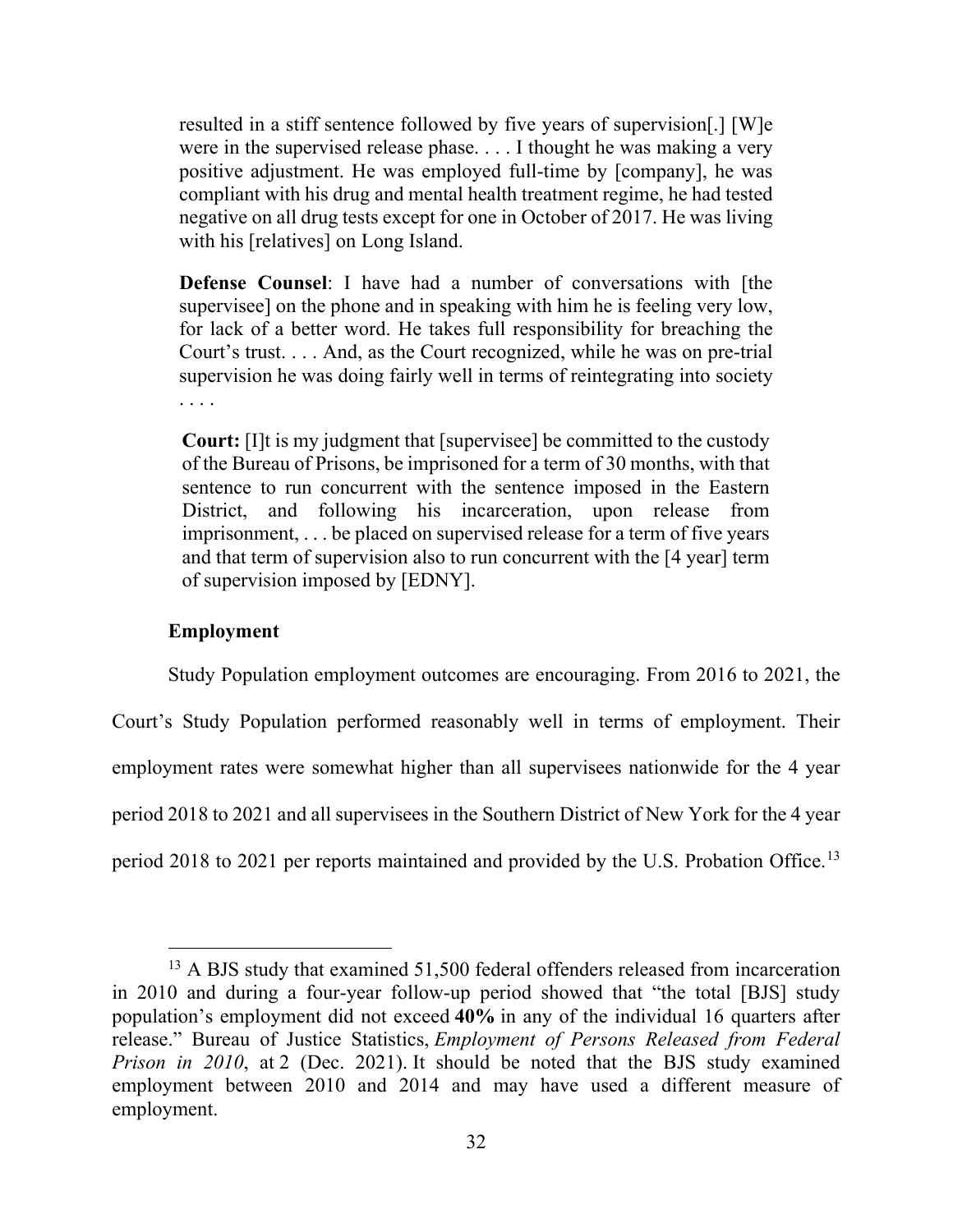U.S. Probation and Pretrial Services Office, U.S. Courts, Employment Report - National Metrics 2018–2021 (on file with author).

Employment is an indicator of successful re-entry. And, it is also one of the socalled "standard conditions" of supervision recommended by the U.S. Sentencing Commission. *See* U.S.S.G. § 5D1.3 (2021). In nearly every judgment of conviction (which sets forth the details of a defendant's sentence), the following paragraph is included:

You must work full time (at least 30 hours per week) at a lawful type of employment, unless the probation officer excuses you from doing so. If you do not have full-time employment you must try to find full-time employment, unless the probation officer excuses you from doing so. If you plan to change where you work or anything about your work (such as your position or your job responsibilities), you must notify the probation officer. . . .

"Employment" or "employed" refers to persons who did any work at all for pay or profit This includes all part-time and temporary work, as well as regular full-time, yearround employment. *See* Probation and Pretrial Services Automated Case Tracking System (indicating that the U.S. Probation Department considers full-time and part-time work to be employment). If a supervisee was employed at the outset of a calendar year or obtained employment during a calendar year, the supervisee was considered to be "employed." *See*  Report at 37; Sept. Update at 3; *see also* U.S. Bureau of Labor Statistics, *How the Government Measures Unemployment*, at 4 (June 2014).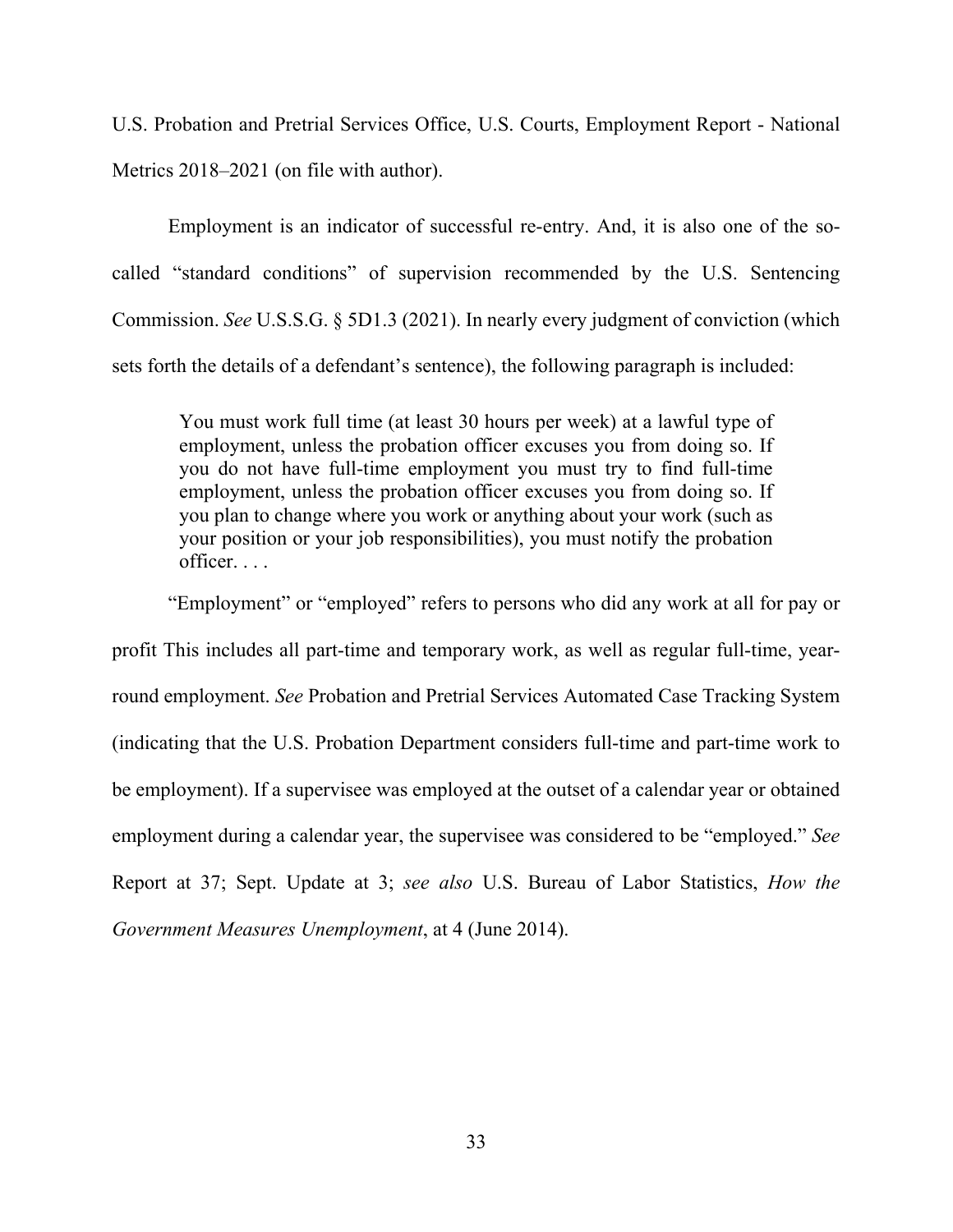

# **Chart 6: Study Population, SDNY, and Federal Supervisees (Nationwide) Employment (2018–2021)**

Chart 6 above includes rates of employment for the Study Population, all SDNY supervisees, and all federal supervisees from 2018 to 2021. Employment is defined at page 3 herein. Chart 6 shows employment rates as follows: in 2018 the Study Population supervisees had an employment rate of **81%**; all federal supervisees were next highest at **73.9%**; and SDNY supervisees were next at **72.3%**. In 2019, the Study Population supervisees had an employment rate of **79%**; all federal supervisees were next highest at **73.9%**; and SDNY supervisees were next at **73.1%**. In 2020, the Study Population supervisees had an employment rate of **78%**; all federal supervisees were next highest at **70.4%**; and SDNY supervisees were next at **66.1%**. In 2021, all federal supervisees had an employment rate of **69.2%**; the Study Population supervisees were next highest at **67%**; and SDNY supervisees were next at **62.6%**.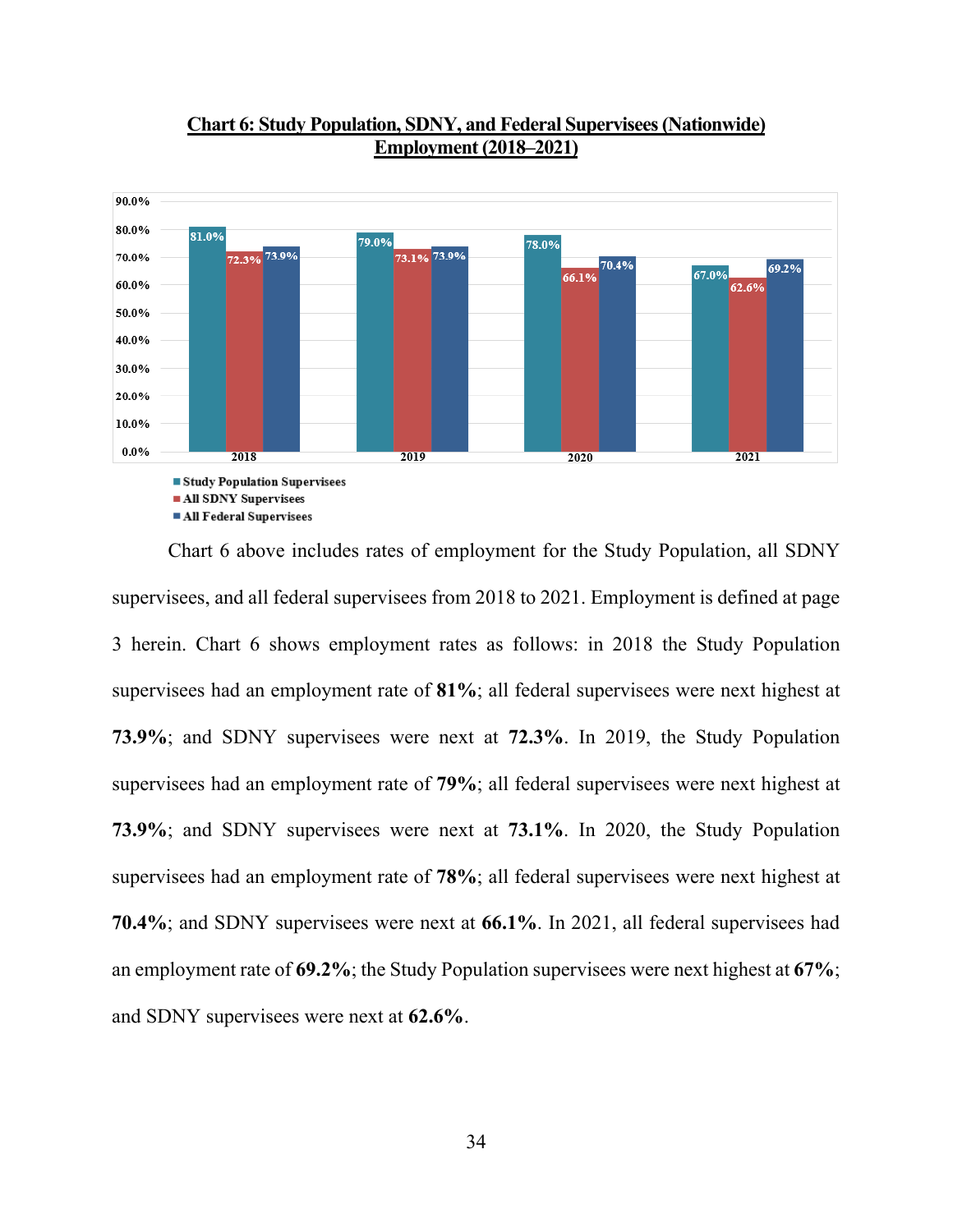It has been reported that "formerly incarcerated people are unemployed at a rate of over 27%." Lucius Couloute & David Kopf, Prison Pol'y Initiative, *Out of Prison & Out of Work: Unemployment Among Formerly Incarcerated People* (July 2018). The rate of unemployment for formerly incarcerated people "has likely only gotten worse since the pandemic hit, though there's no up-to-date data on unemployment for this population, much less data for the current pandemic era." Justin Stabley, *People Leaving Prison Have a Hard Time Getting Jobs. The Pandemic Has Made Things Worse*, PBS News Hour (Mar. 31, 2021). Low rates of employment are, in part at least, attributable to having a criminal history. *See* D. Pager *et al.*, *Sequencing Disadvantage: Barriers to Employment Facing Young Black and White Men with Criminal Convictions*, 623 Annals American Acad. 195, 199 (2009) ("[A] criminal record has a significant negative impact on hiring outcomes, even for applicants with otherwise appealing characteristics. . . . [A] criminal record reduces the likelihood of a callback or job offer by nearly 50 percent[.]").

Supervisees' efforts to obtain and maintain employment have been especially challenging during the COVID-19 pandemic, starting in 2020. The Court believes that the COVID-19 pandemic may well account for most of the 2020–2021 drop in supervisee employment from 78% to 67%. "The COVID-19 pandemic has had a significant effect on labor market metrics for every state, economic sector, and major demographic group in the United States." Cong. Rsch. Serv., R46554, *Unemployment Rates During the COVID-19 Pandemic* (Aug. 20, 2021); *see also* Justin Stabley, *People Leaving Prison Have a Hard*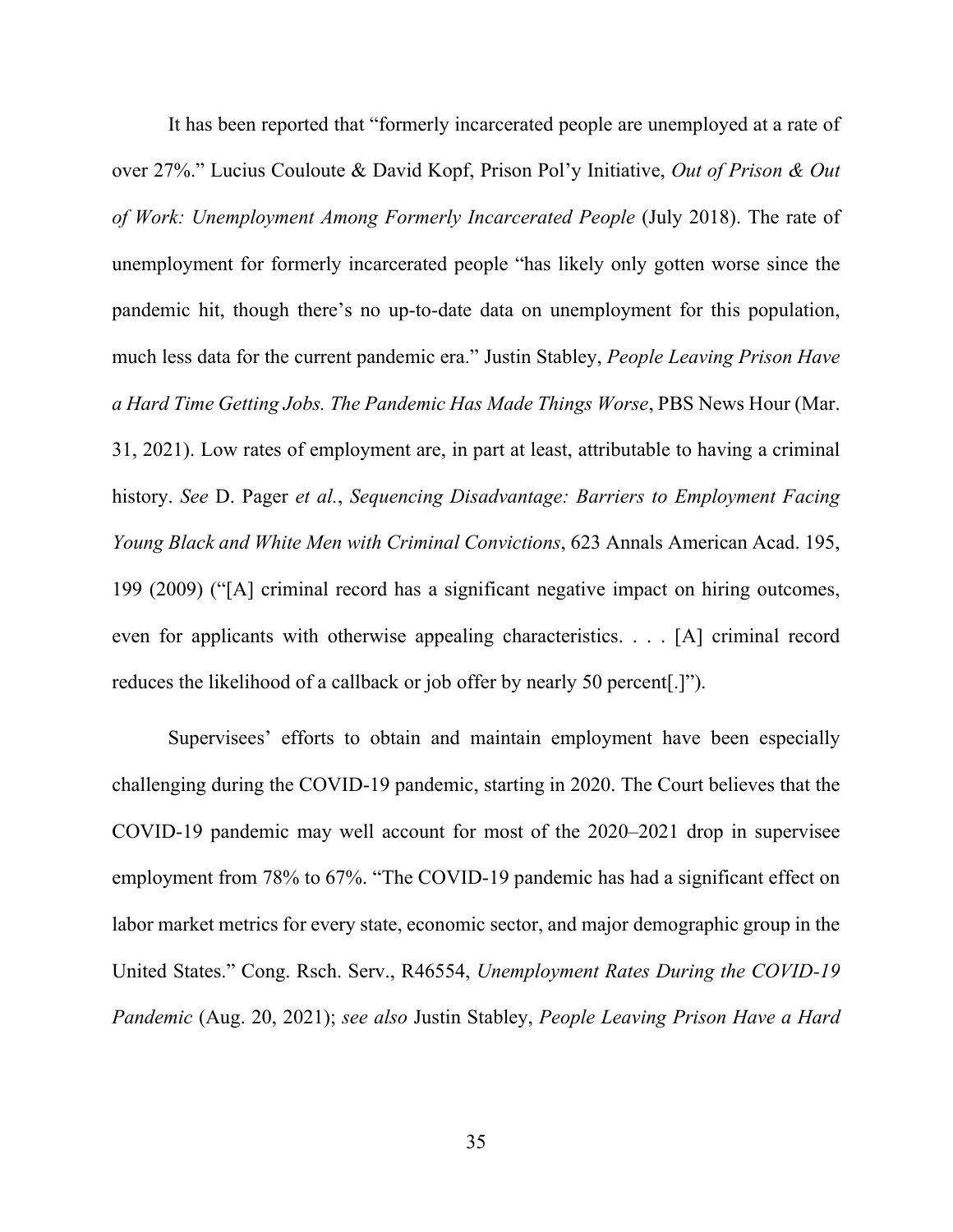*Time Getting Jobs. The Pandemic Has Made Things Worse*, PBS News Hour, Mar. 31, 2021.

Employment is a topic frequently discussed at supervised release hearings. The

following colloquies are illustrative:

# **Example #9**

**Supervisee**: My second job is [] going quite well. As a matter of fact, I am here at my other job with my [employer]. He can vouch for me. And also he is my landlord because I live in one of his houses . . . . So [he] can join the call and vouch for me. Is that okay, your Honor?

**Court**: Yes. We'll be delighted to hear from him. . . .

**Employer:** Good morning, your Honor. . . . I can only reinforce what you already stated. [Supervisee] has been an exemplary worker. He has this full-time job Thursday through Saturday that he goes to routinely in the mornings. He comes to my apartment to do renovation. I talk to him virtually two or three times a day about different matters. And other than him overcharging me for the work, he is quite a good worker. He is also - - I have a house [] that I am the executor of that is my [relative's]. He passed away from COVID last year. I have let [supervisee] live there rentfree because he has been renovating [and] keeping it upgraded and removing snow. He has been taking very good care of it. I have nothing but positive things to say about it. Yeah, I think you are all right in your view of him that he has been more than responsible and helpful and I think he is on the road to being an upstanding citizen of the community. . . .

My background is I am a former federal agent. I retired in 2010 after 22 years. I worked at the World Trade Center before the attack and afterwards on 23rd Street and 26th Street in the city. Since I retired, I have been working a lot of CJA cases with various defense lawyers who hire me out to help out on investigations for people who can't afford lawyers.

# **Example #10**

**Probation Officer:** I just wanted to inform you of the positive strides that [supervisee] has taken. [S]ince our last time together, he . . . has been at [Company X] as a facilities coordinator . . . . And I'm pleased to report that he continues to work hard there, and . . . the updates that I've received from his treatment provider and from [the supervisee are] that he's gaining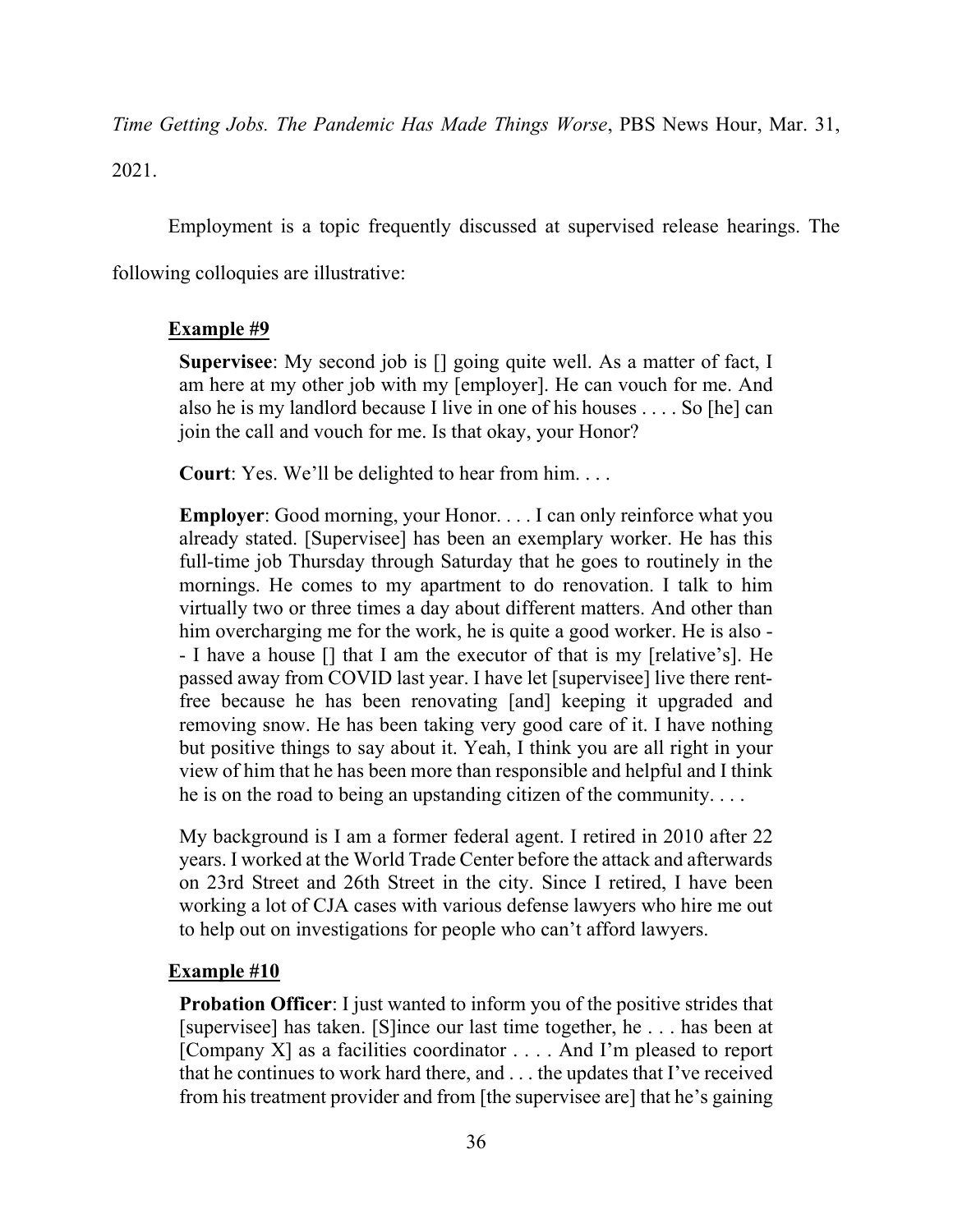more responsibilities there, he has a good working relationship with his boss, and we're hearing nothing but positive things from his employer. So I'm very happy to hear that.

**Supervisee**: Sometimes I don't even believe how good it's going, you know. There is a little voice inside my head saying it's too good to be true. But I'm trying my best to take advantage of this second chance that I got. I definitely don't take it lightly. So, I am doing whatever it is that I can do to continue moving in the direction that I've been moving in.

# **Example #11**

**Probation Officer:** I wanted to make your Honor informed that I had spoken with [the supervisee's] therapist who meets with [the supervisee] regularly. And he's pleased as well a[t] [the supervisee's] ability to create obtainable life goals and make the right decisions. Specifically, [the therapist] has stated that [the supervisee] has been taking such pride in his job and his career, and he considered [his] job to be an extremely motivating factor for him.

**Court:** That is great. I don't remember what kind of work [supervisee] is doing, what the company does.

**Supervisee**: We'll they're an advertising company, but I deal with, like, property management for all their offices that they have. And also, like, project coordinator, whenever there is any major repairs or an office move, I will deal with the logistics of that.

# **(2) Mental Health Therapy & Drug Treatment**

<span id="page-38-0"></span>Mental health therapy and drug treatment play very significant roles in court involved supervision. Indeed, it is difficult to overstate the importance of therapy and counselling in our program. Accordingly, at sentencing the Court very often includes therapy and drug treatment as "special conditions," as follows:

> • Throughout the term of supervised release, defendant shall participate in weekly therapeutic individual counseling by a licensed therapist.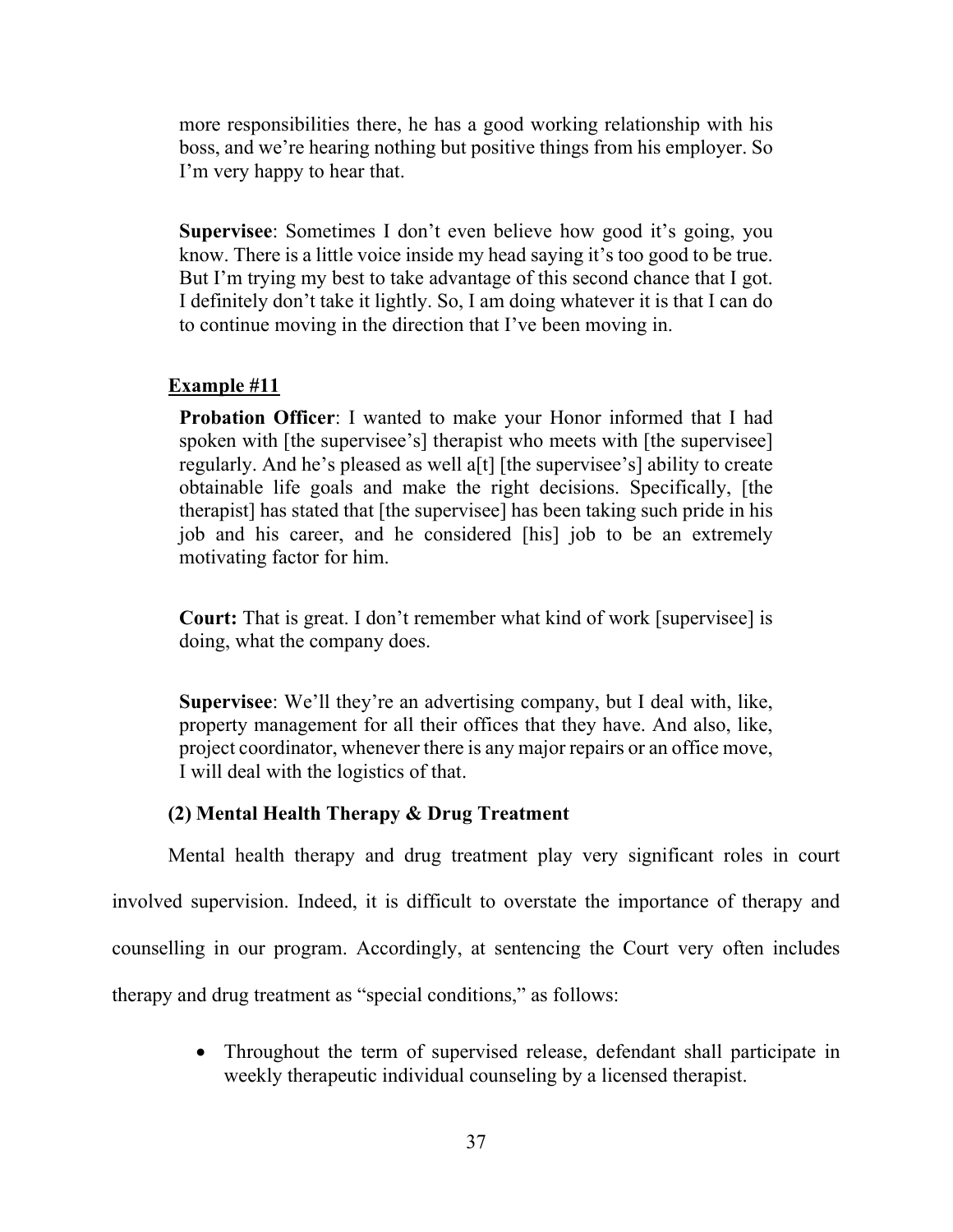• Throughout the term of supervised release, defendant shall participate in a program for substance abuse which program shall include testing to determine whether the defendant has reverted to the use of drugs or alcohol.

*See* Report at 38.



**Chart 7: Supervisees Whose Sentences Include Therapeutic Counseling and/or Substance Abuse Treatment**

Chart 7 reflects that **81%** of the Study Population participated in both therapeutic counseling and substance abuse treatment; **10%** participated in therapeutic counseling; and **3%** participated in substance abuse treatment. Thus, **94%** of the Study Population participated in therapeutic counseling, substance abuse treatment, or both; and 6% were **not** required to participate in therapeutic counseling or substance abuse treatment as a condition of their supervised release. *Id.*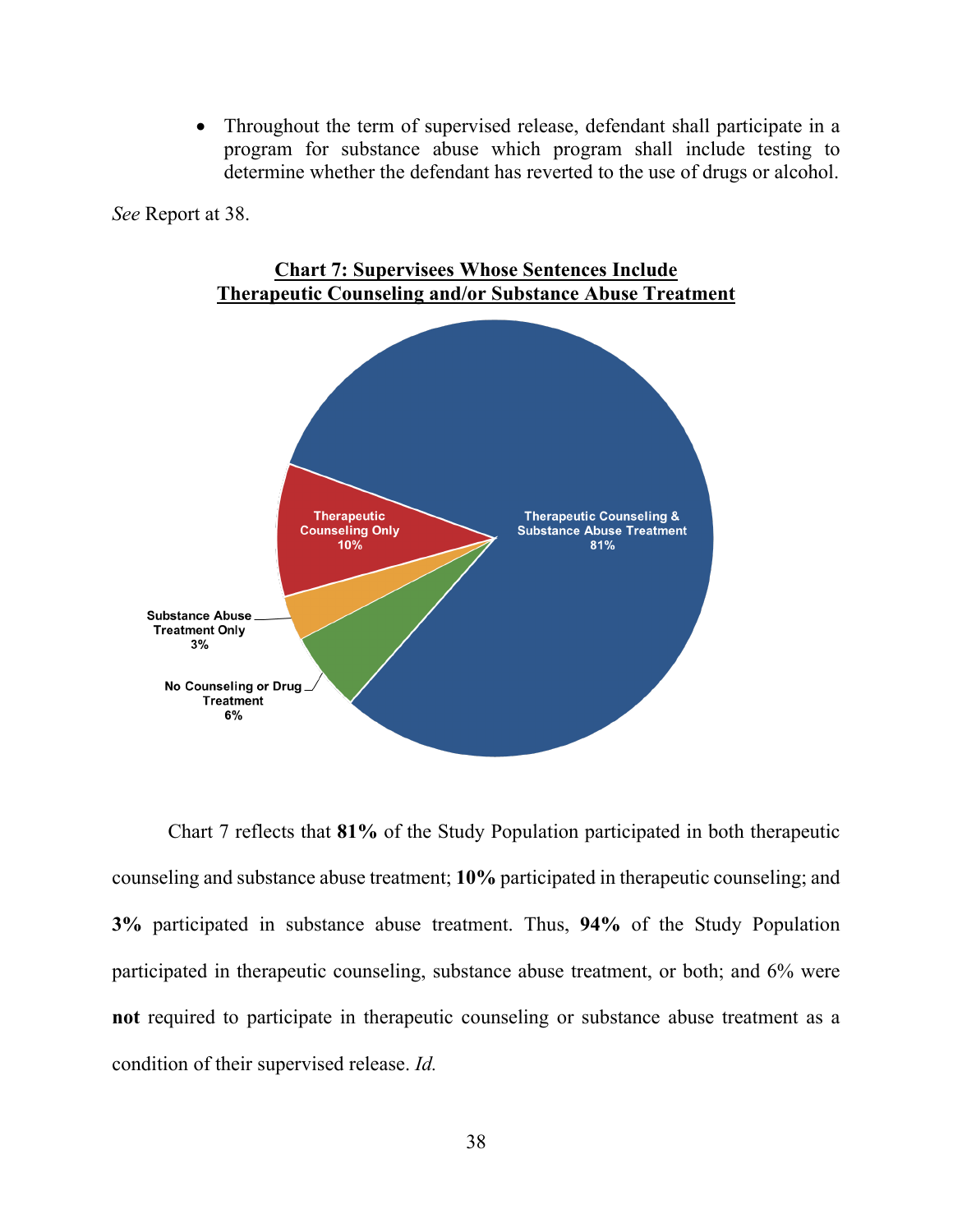#### **Mental Health Therapy**

<span id="page-40-0"></span>"Compared with the 1990s, returning prisoners [who] have served longer prison sentences, [are] more [likely to be] disconnected from family and friends, have a higher prevalence of untreated substance abuse and mental illness, and [may be] less educated and employable." *See* Harvey Milkman & Kenneth Wanberg, Nat'l Inst. Corrections, *Cognitive-Behavioral Treatment: A Review and Discussion for Corrections Professionals* at 1–2 (May 2007). And, supervisees who have served terms of incarceration during the COVID pandemic may be especially at risk. *See, e.g.*, Roni Caryn Rabin, *Vulnerable Inmates Left in Prison as Covid Rages*, N.Y. Times (Feb. 27, 2021). **"[M]ental health . . . treatment in a court supervised [release] program can be expected to foster recovery and reduce recidivism."** Sara Gordon, *About A Revolution: Toward Integrated Treatment in Drug and Mental Health Courts*, 97 N.C. L. Rev. 355, 388–89 (2019) (emphasis added).

Simply stated, "[w]ithout help, many released inmates quickly return to crime." Milkman & Wanberg, *supra*, at 2. Supervisees "often have problems dealing with anger and hostility and have the stigma of being criminals, along with the guilt and shame that accompany this stigma." Center for Substance Abuse Treatment, *Substance Abuse Treatment For Adults in the Criminal Justice System*, HHS Publ'n No. (SMA) 13-4056 (2005). Therapy helps supervisees to address and change unproductive and detrimental beliefs, views, and thoughts. *See* Jack Bush, *To Help a Criminal Go Straight, Help Him Change How He Thinks*, Nat'l Pub. Radio (June 26, 2016) ("With effort and practice, even the most serious offenders can learn to change their thinking about other people and themselves. They can learn to be good citizens, and feel good about it."). Cognitive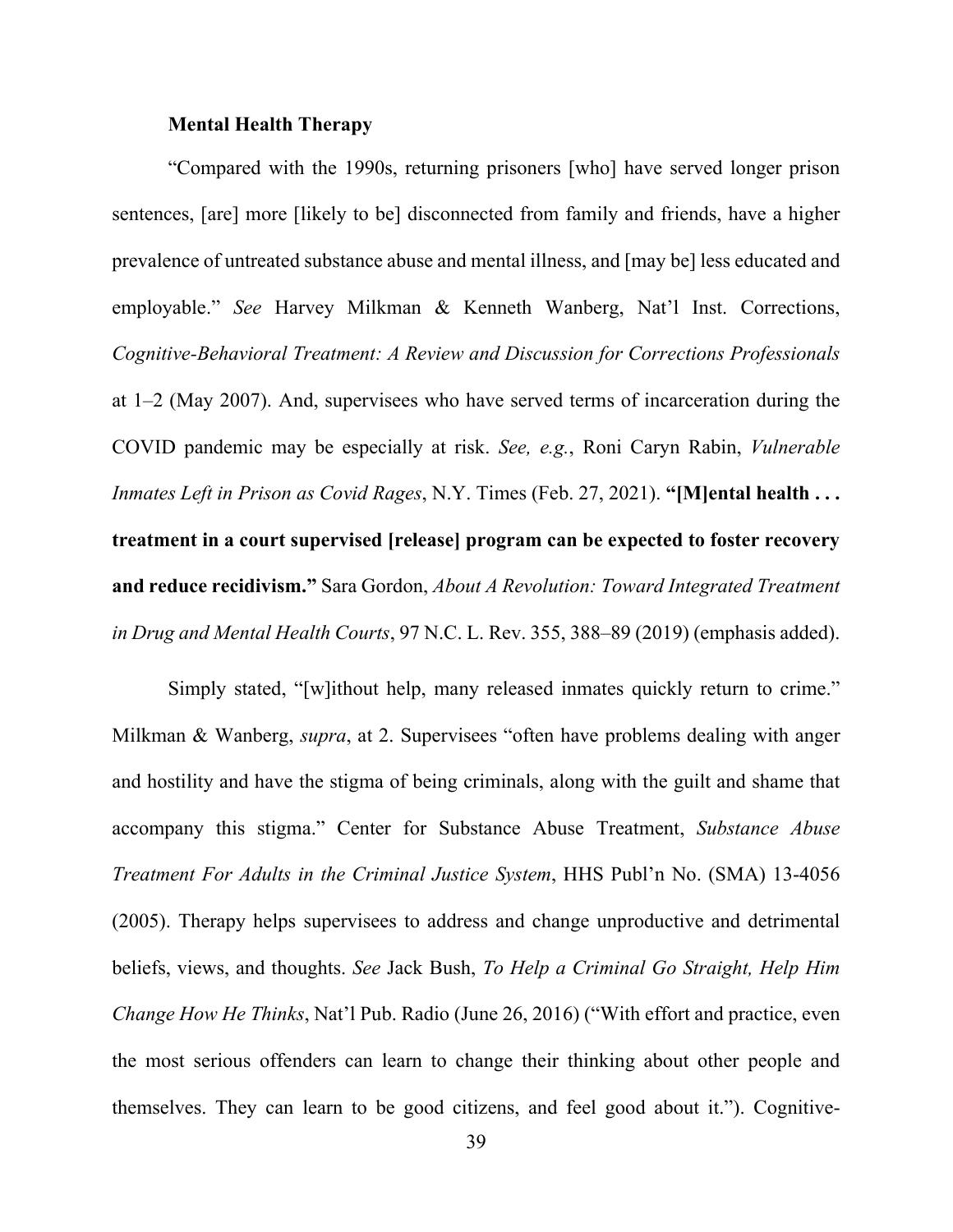behavioral therapy (CBT) for supervisees "is based on an assumption that the foundations for criminal activity are dysfunctional patterns of thinking. By altering routine misinterpretations of life events [often through CBT], offenders can modify antisocial aspects of their personality and consequent behaviors." Milkman & Wanberg, *supra* p. 39, at 5.

#### **Drug Treatment**

<span id="page-41-0"></span>**Our court involved supervised release program includes all supervisees sentenced by Judge Berman. It does not exclude anyone, including those who have serious addition issues.** Drug treatment is obviously a very important resource which is readily employed to help ensure Study Population supervisees' successful reentry. "Untreated substance use disorders among [supervisees] can lead to relapse and a path toward continued criminal behavior, which can lead to probation[] violations and an increased risk of reincarceration." Ctr. for Behavioral Health Statistics and Quality, SAMSHA, *The NSDUH Report: Trends in Substance Use Disorders Among Males Aged 18 to 49 on Probation or Parole, Substance Abuse and Mental Health Services Administration*, at 1 (Mar. 6, 2014). **"[S]ubstance abuse treatment in a court supervised [release] program can be expected to foster recovery and reduce recidivism."** Gordon, *supra* p. 39, at 388–89 (emphasis added); *see also* Center for Substance Abuse Treatment, *supra* p. 39, at xvii ("[S]trong empirical evidence over the past few decades consistently has shown that substance abuse treatment reduces crime."); Douglas B. Marlowe, *Integrating Substance Abuse Treatment and Criminal Justice*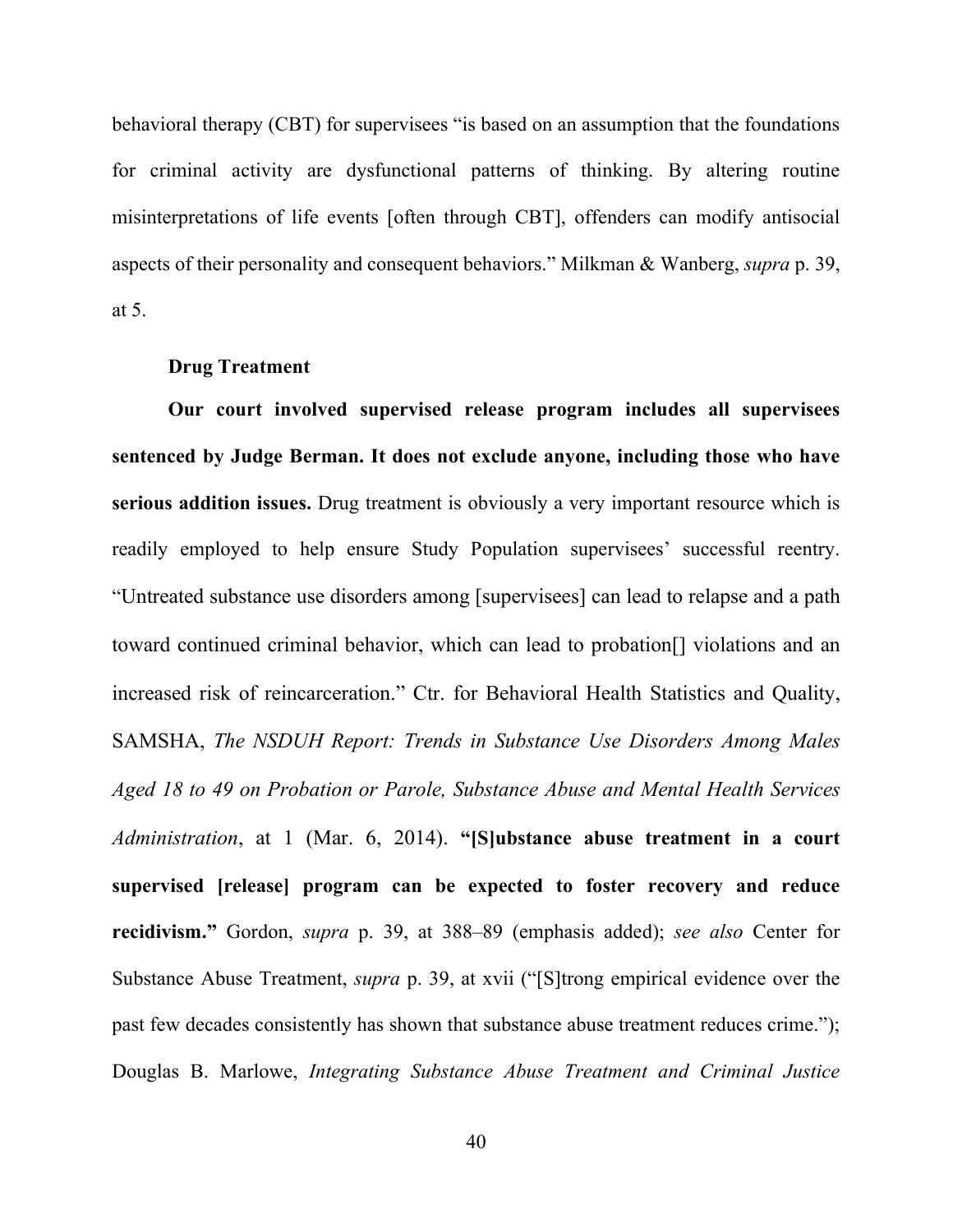*Supervision*, Sci. Pract. Perspect. (Aug. 2003), at 5–6 ("[I]dentifying drug abuse problems among offenders and referring those individuals to treatment in the community is considered to be potentially the most effective way to turn them away from drug abuse and repeated crime.").

The following colloquies help illustrate the importance of mental health therapy and

drug treatment:

# **Example #12**

**Court**: Have you found that the services that probation has offered, the therapy and the substance abuse programs, are they helpful to you and are you getting a lot out of it or how is that?

**Supervisee**: Absolutely, 100 percent. I look forward to the meetings every week. I didn't think I would, but it turned out that [] I'm there like an hour early just waiting for them to start. And I brought up [to my therapist], my lawyer, and [my probation officer] that I don't want to even think about ending probation any time soon because of the opportunity I'm given by the government, pretty much to take advantage of all of that.

# **Example #13**

**Therapist**: I want to share with everybody that, since our last court [hearing, supervisee] and I have made great progress in multiple life areas that [supervisee] has been working on. Substance abuse being primarily one of them, but also his family and his health and his connection to his support network as well as his community.

These are areas that are essential to becoming stable and connected in order to actually have progress in recovery, in abstinence of any kind of substance abuse, as well as help with any kind of health issues or medical issues that he is concerned with. . . . [Supervisee] was very resistant to counseling at first . . . . [I]t took a little bit of effort, at least on my behalf, to actually hear what [supervisee's] complaints were and to actually get into his world a little bit deeper. I feel like since [our] last court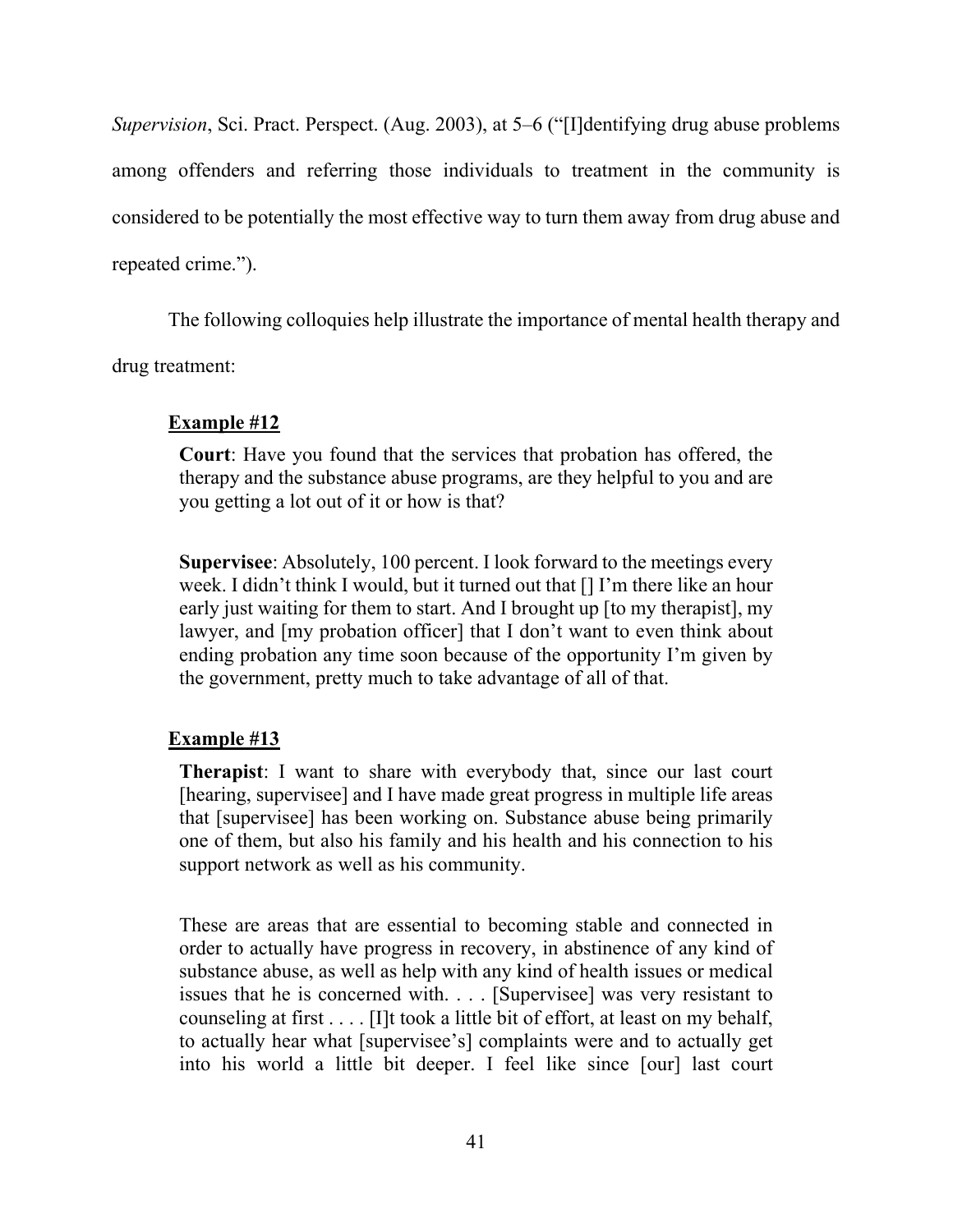appearance, we've made great progress. We are talking about family areas that we hadn't discussed.

[The supervisee] has been much more open and receptive to counseling. I'm very pleased and confident that if we continue on this path, [supervisee] will continue to grow and eventually nourish and thrive.

**Court**: Is there anything we could . . . help you with more than you're being helped now . . . ?

**Supervisee**: As far as right now . . . my guy from [therapy], like, he really got into my head. He [is] really making me open up more to him. I really never was doing that. He gets a lot of conversations out of me, and it really level-heads me down and calms me down more. Make[s] me look at life even more, you can really sit and talk to somebody. You don't have to be angry all the time.

#### **(3) Planning for Post-Supervision**

<span id="page-43-0"></span>While we focus primarily upon each (individual) supervised release hearing, we must also make sure to consider—together with the supervisee—where supervision is heading. We know that "careful planning is essential if supervision . . . is to be effective." Al Havenstrite, *Case Planning in the Probation Supervision Process*, 44 Fed. Probation 57, 57 (June 1980).

We have learned that "[i]nitial and subsequent supervision planning should develop specific goal-directed objectives to be accomplished by th[e] [supervisee] during the term of supervision and the strategies that [are needed to] facilitate the accomplishment of those objectives." Administrative Office of the United States Courts Probation and Pretrial Services Office, *Overview of Probation and Supervised Release Conditions* at 6 (Nov. 2016). According to The Urban Institute Justice Policy Center, "[t]he supervision case plan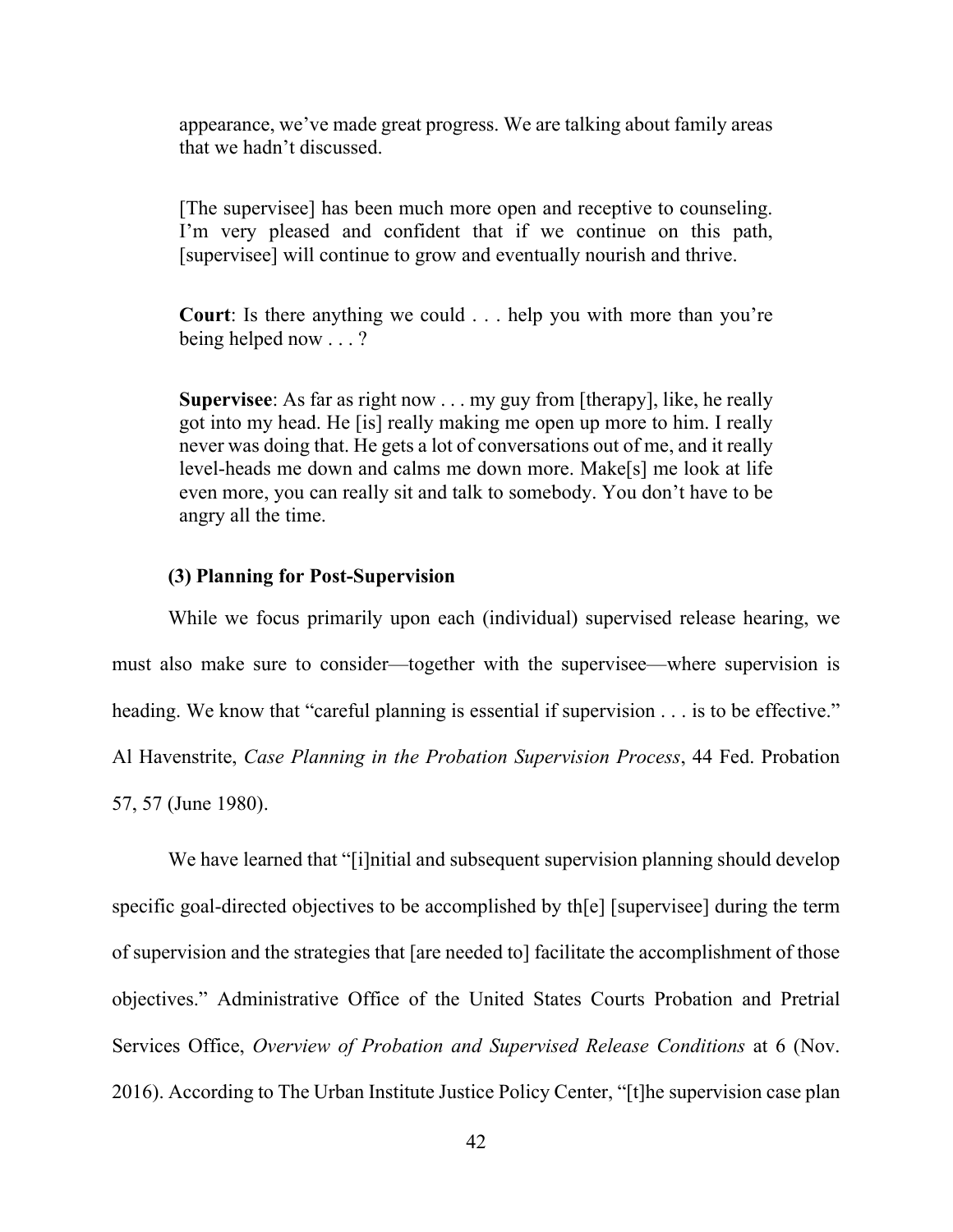should build on valid risk and need assessments, strength[]-based assessments, and [supervisee] input as well as the input of other involved stakeholders." Amy Solomon *et al.*, The Urban Institute Justice Policy Center, *Putting Public Safety First: 13 Parole Supervision Strategies to Enhance Reentry Outcomes* at 26 (2008). The supervision case plan should reflect as one of the primary goals of supervision "to assist the offender in developing self-diagnosis [*i.e.*,] skills [to] help[] the offender to learn to identify antecedents that cause unlawful behaviors and avoid these behaviors that may lead to trouble (consequence[s])." Faye S. Taxman *et al.*, National Institute of Corrections, *Tools of the Trade: A Guide to Incorporating Science into Practice* (2004). With careful supervision planning, stakeholders can "chart a road to successful living on the part of the [supervisee]." Havenstrite, 44 Fed. Probation at 66.<sup>[14](#page-44-0)</sup>

#### **Example #14**

**Court:** Something I have started to focus on is the development of [an actual] plan. We sometimes are so focused on the short term that we don't think about "where is this all going?" We need to think about some sort of plan that gets us beyond supervision.

[Supervisee] has been in supervision . . . longer than he wants to be or anyone else wants [him] to be. But we have to come up with consensus about such a plan [and] with [supervisee] participating in its development.

You, [supervisee,] and probation and your counsellors just need to come up with a plan that is meaningful to you and agreeable to them so everyone can be on the same page with what is expected to happen. If you all can work that out, that would be the ideal . . . .

<span id="page-44-0"></span><sup>&</sup>lt;sup>14</sup> The Urban Institute Justice Policy Center's "mission is to inform solutions to crime and safety challenges in the interests of promoting effectiveness in justice systems and operations." *See* About, The Urban Institute Justice Policy Center, https://www.urban.org/policy-centers/justice-policy-center#about.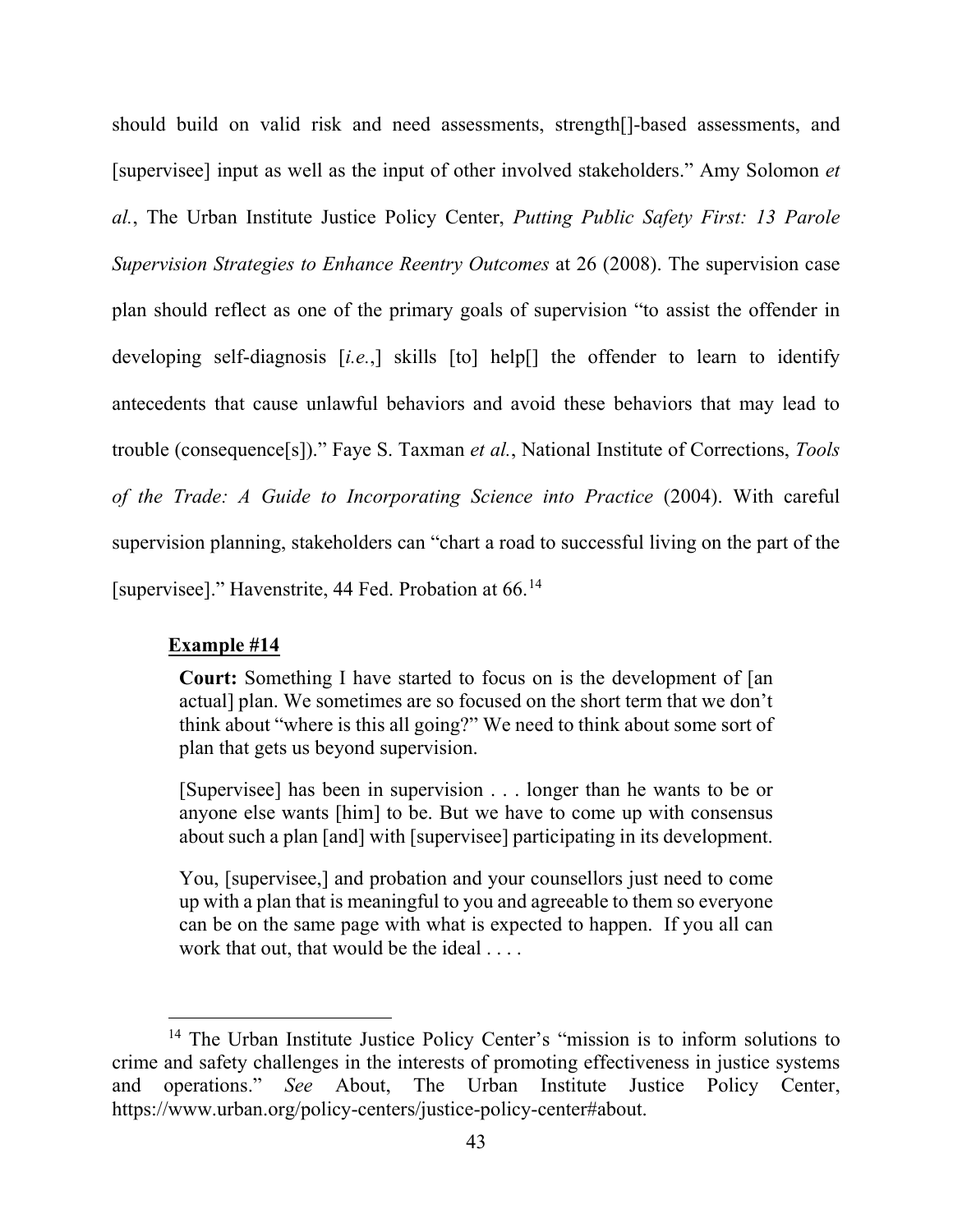# **Example #15**

**Court**: So what do you think? Do you think you're ready to go – drop this supervised release, so to speak – not drop it but do you think you're able to function and live your life without the support system?

**Supervisee**: Your Honor, it's been a long road, many years. And I relapsed. That won't happen again. I stay focused. I stay away from people, places and things. My focus is my life and my family. I'm a hundred precent sure I'm ready, your Honor.

\* \* \*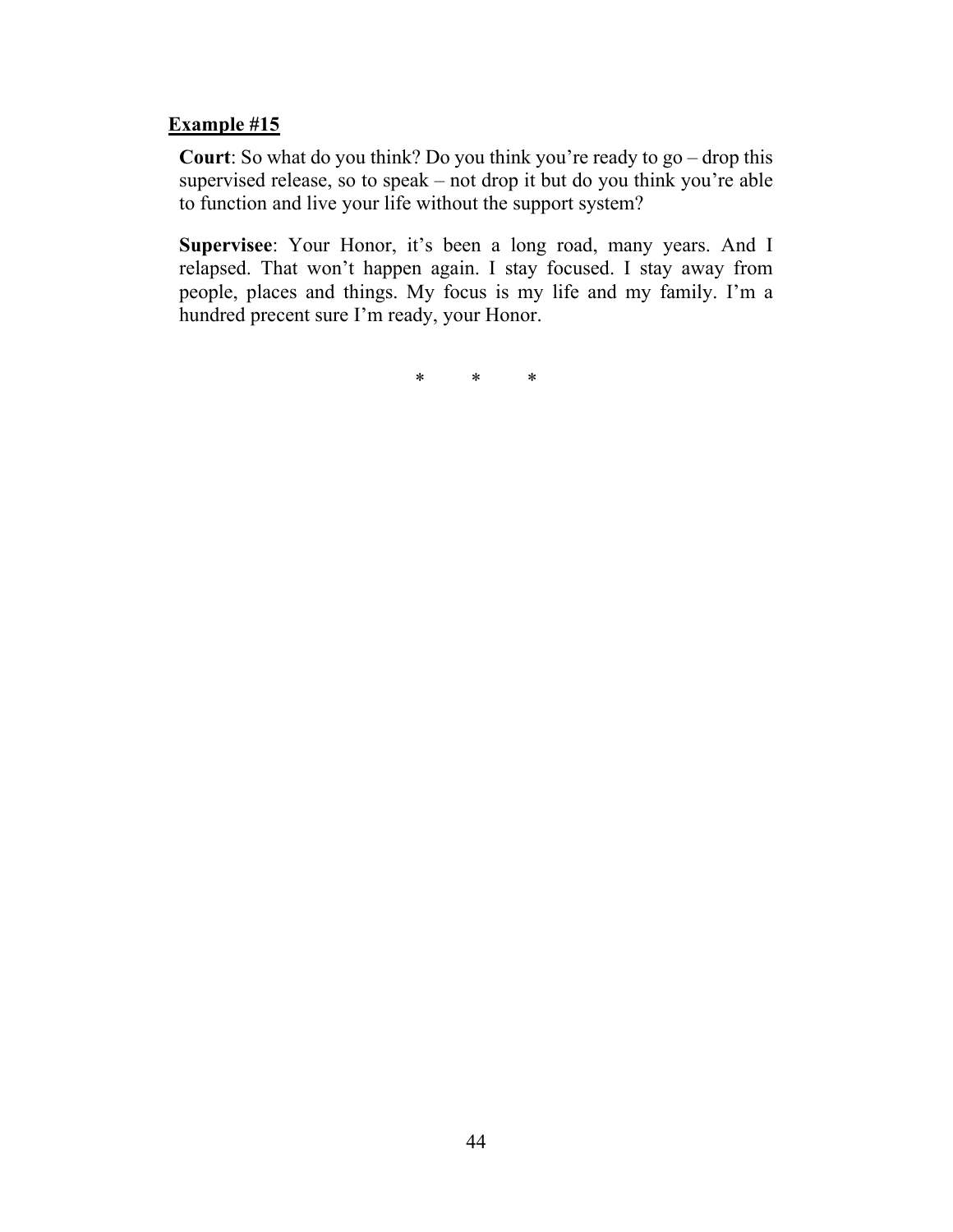#### **APPENDIX A**

#### New Members of the Court's Supervised Release Team

<span id="page-46-0"></span>In 2021 and early 2022, the Court's supervised release team expanded with two wonderfully capable and brilliant new members, *i.e.*, **Hon. Sarah L. Cave** and **Kassandra Collazo**. Judge Cave is a U.S. Magistrate Judge (SDNY) who conducts supervised release hearings (with a referral from the Court) "to monitor the status of [a] defendant's supervised release, and to conduct status hearings with the parties."

Ms. Collazo is studying for her Masters of Social Work at the Graduate School of Social Service at Fordham University.

The following sections of this report were written by Judge Cave and Ms. Collazo, respectively.

#### **Sarah L. Cave**

To date, I have observed 10 supervised release hearings and I have also conducted supervised release hearings in nine of the ten cases referred to me by Judge Berman. The parties and the probation officers have welcomed me to the proceedings. The supervisees have similarly been very cordial and receptive to me—and candid in their testimony. The progress each supervisee has made, and the efforts each has dedicated to successful reentry into the community, have been nothing if not memorable. One supervisee discussed hosting a 16th birthday party for his daughter, making plans to run his own fitness classes, and saving up to buy his own home. Another inspired me when he described his progress in completing mental health and substance abuse treatment, following which he felt that he